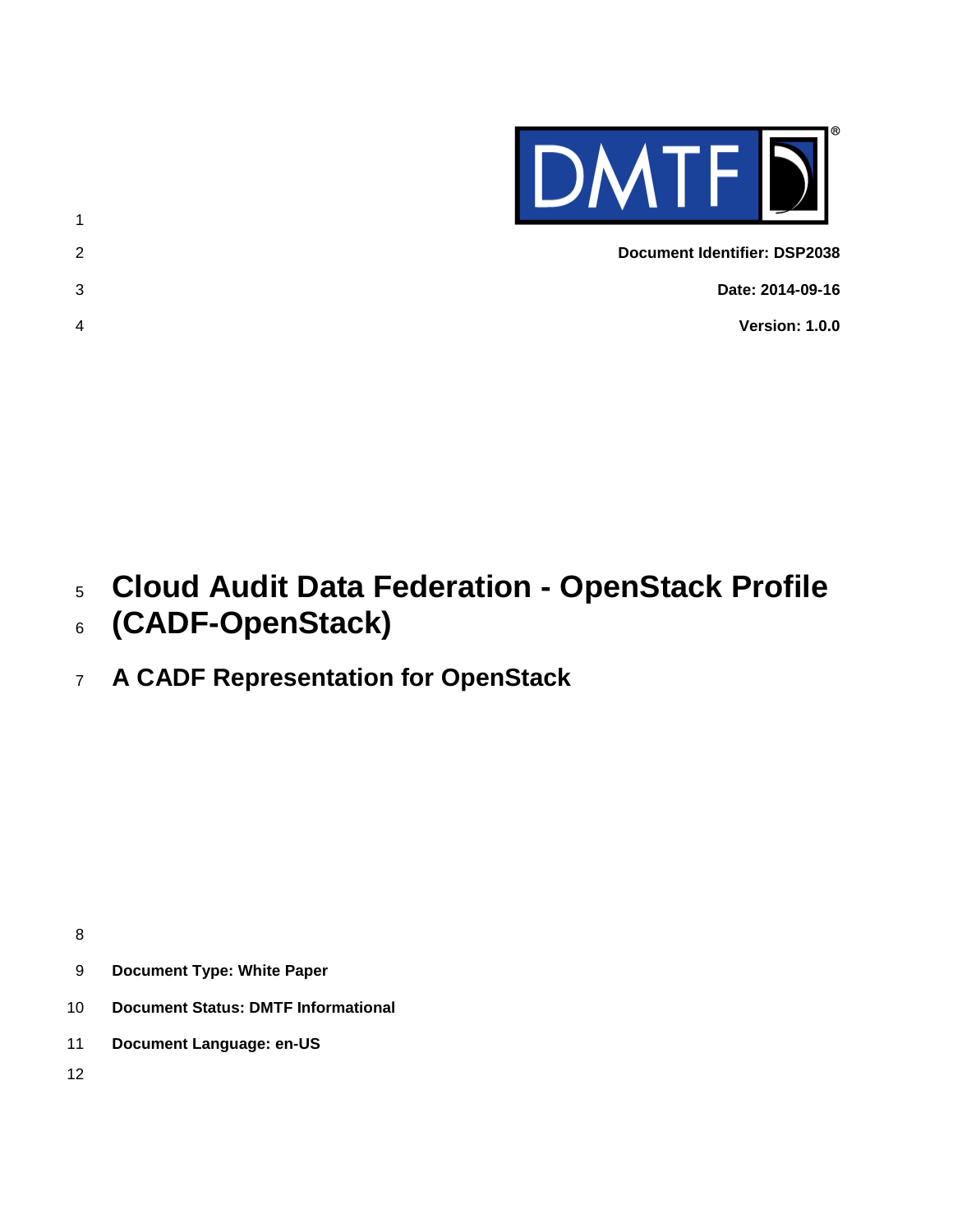#### 13 | Copyright Notice

14 | Copyright © 2014 Distributed Management Task Force, Inc. (DMTF). All rights reserved.

 DMTF is a not-for-profit association of industry members dedicated to promoting enterprise and systems management and interoperability. Members and non-members may reproduce DMTF specifications and documents, provided that correct attribution is given. As DMTF specifications may be revised from time to

time, the particular version and release date should always be noted.

Implementation of certain elements of this standard or proposed standard may be subject to third party

patent rights, including provisional patent rights (herein "patent rights"). DMTF makes no representations

21 to users of the standard as to the existence of such rights, and is not responsible to recognize, disclose,<br>22 or identify any or all such third party patent right, owners or claimants, nor for any incomplete or

 or identify any or all such third party patent right, owners or claimants, nor for any incomplete or inaccurate identification or disclosure of such rights, owners or claimants. DMTF shall have no liability to

any party, in any manner or circumstance, under any legal theory whatsoever, for failure to recognize,

disclose, or identify any such third party patent rights, or for such party's reliance on the standard or

incorporation thereof in its product, protocols or testing procedures. DMTF shall have no liability to any

party implementing such standard, whether such implementation is foreseeable or not, nor to any patent

owner or claimant, and shall have no liability or responsibility for costs or losses incurred if a standard is

withdrawn or modified after publication, and shall be indemnified and held harmless by any party

implementing the standard from any and all claims of infringement by a patent owner for such

implementations.

For information about patents held by third-parties which have notified the DMTF that, in their opinion,

such patent may relate to or impact implementations of DMTF standards, visit

[http://www.dmtf.org/about/policies/disclosures.php.](http://www.dmtf.org/about/policies/disclosures.php)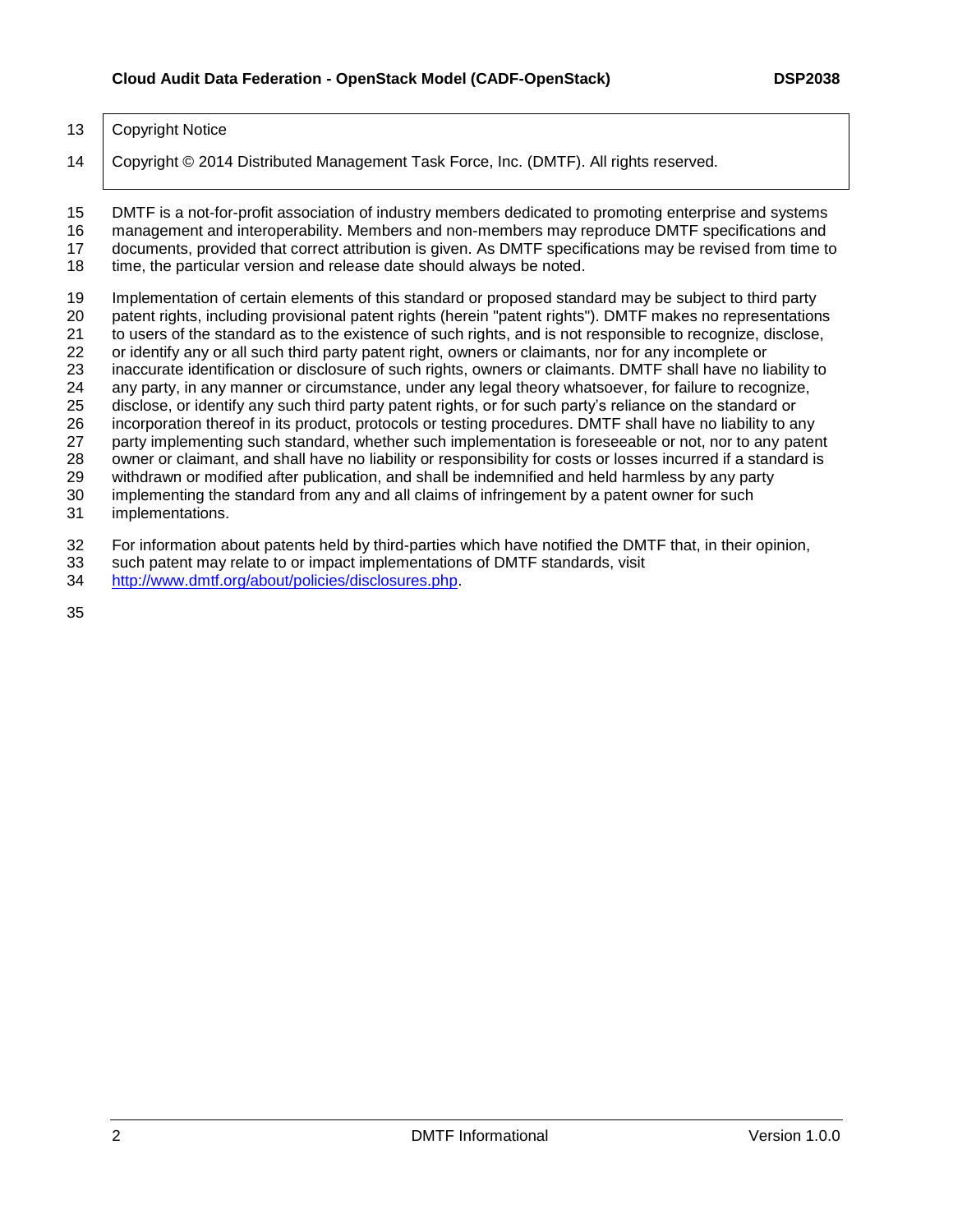#### 36

## **Contents**

| 37 |   |     |       |  |
|----|---|-----|-------|--|
| 38 | 1 |     |       |  |
| 39 | 2 |     |       |  |
| 40 | 3 |     |       |  |
| 41 | 4 |     |       |  |
| 42 |   | 4.1 |       |  |
| 43 |   | 4.2 |       |  |
| 44 |   | 4.3 |       |  |
| 45 |   | 4.4 |       |  |
| 46 | 5 |     |       |  |
| 47 |   | 5.1 |       |  |
| 48 |   | 5.2 |       |  |
| 49 |   |     |       |  |
| 50 | 6 |     |       |  |
| 51 |   | 6.1 |       |  |
| 52 |   |     | 6.1.1 |  |
| 53 |   |     | 6.1.2 |  |
| 54 |   |     | 6.1.3 |  |
| 55 |   | 6.2 |       |  |
| 56 |   |     | 6.2.1 |  |
| 57 |   | 6.3 |       |  |
| 58 |   |     | 6.3.1 |  |
| 59 |   | 6.4 |       |  |
| 60 |   |     |       |  |
| 61 |   |     |       |  |
| 62 |   |     |       |  |
| 63 |   |     |       |  |
| 64 |   |     |       |  |
| 65 |   |     |       |  |
| 66 |   |     |       |  |
| 67 |   |     |       |  |
|    |   |     |       |  |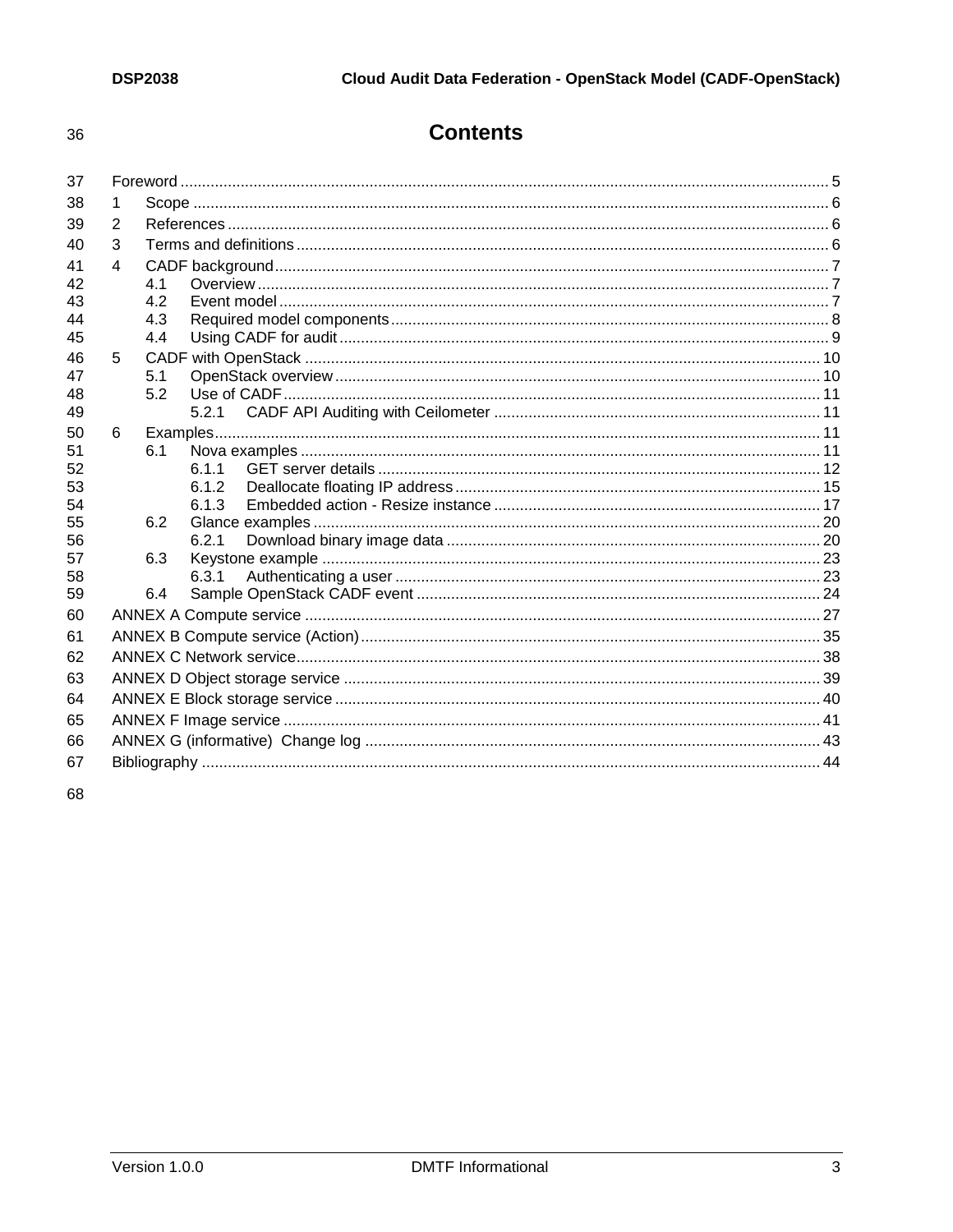|                 | <b>Cloud Audit Data Federation - OpenStack Model (CADF-OpenStack)</b> | <b>DSP2038</b> |
|-----------------|-----------------------------------------------------------------------|----------------|
| 69              | <b>Figures</b>                                                        |                |
| 70<br>71        |                                                                       |                |
| 72 <sub>2</sub> | <b>Tables</b>                                                         |                |
| 73<br>74        |                                                                       |                |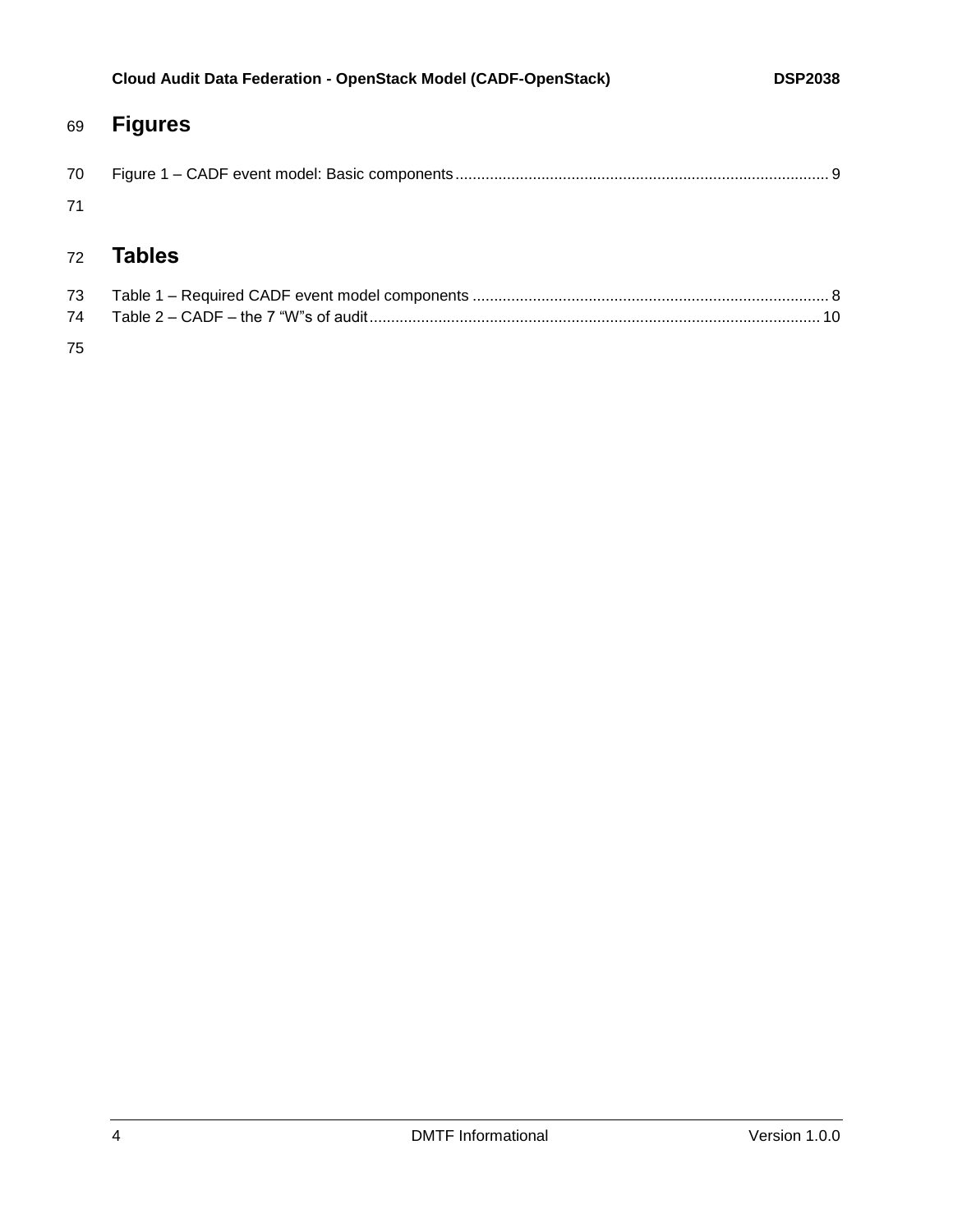## <span id="page-4-0"></span>76 **Foreword**

77 This document is a deliverable from the DMTF Cloud Auditing Data Federation (CADF) Working Group. It<br>78 defines a CADF representation for use with the OpenStack Cloud Management Platform. This document

defines a CADF representation for use with the OpenStack Cloud Management Platform. This document

79 assumes that the reader is familiar with the concepts in the CADF Specification 1.0 (DSP0262).

#### 80 **Acknowledgments**

81 The authors wish to acknowledge the following people.

#### 82 **Editors:**

- 83 Rick Cohen IBM
- 84 Gordon Chung IBM
- 85 Matt Rutkowski IBM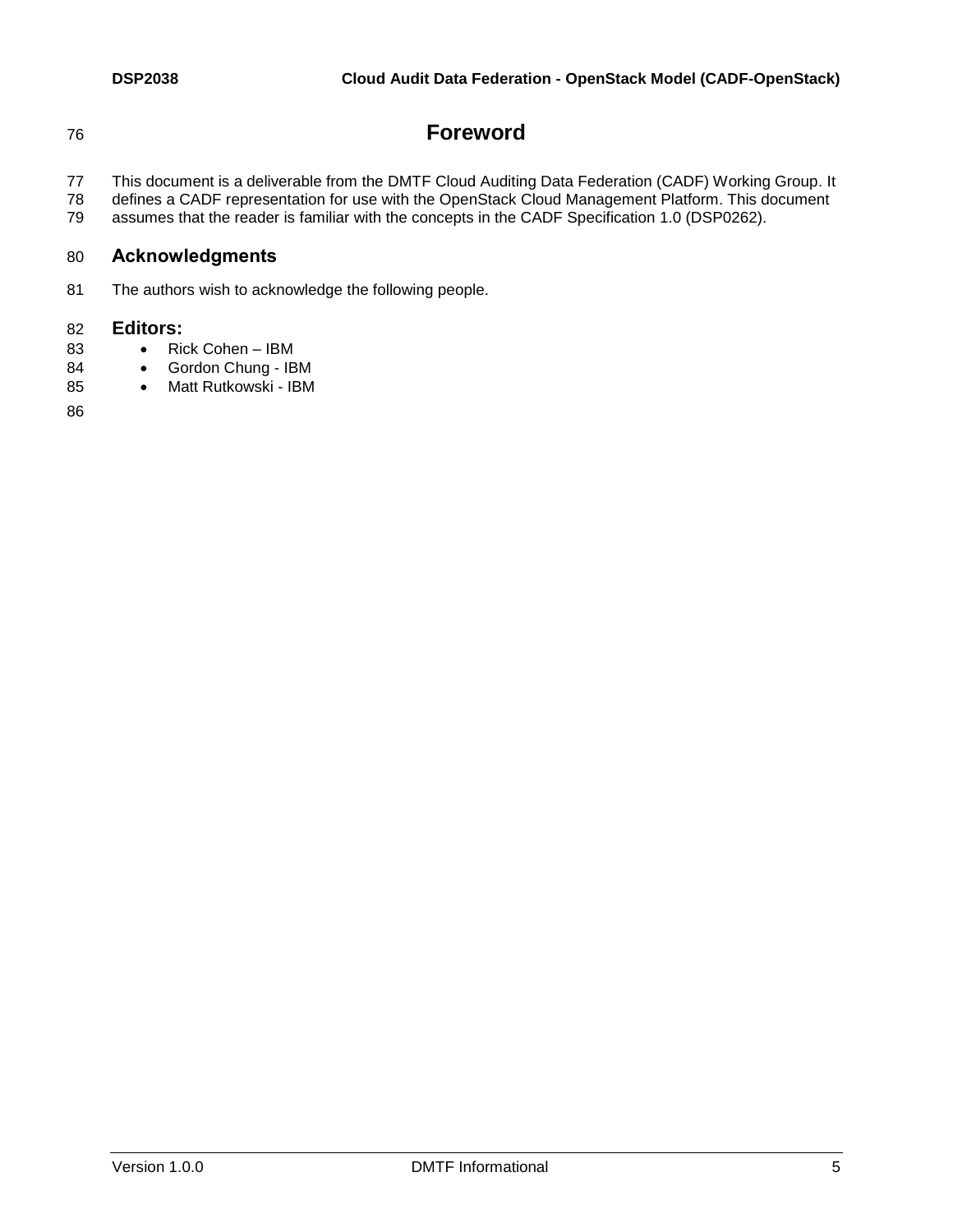## **Cloud Audit Data Federation - OpenStack Profile (CADF-OpenStack)**

## <span id="page-5-0"></span>**1 Scope**

- This document makes use of the common meta-model used by CADF, the Cloud Audit Data Federation
- 91 to describe the events used by the OpenStack Cloud Management Platform. The document [DSP0262](#page-5-3) defines the CADF model.

## <span id="page-5-1"></span>**2 References**

- The following referenced documents are indispensable for the application of this document. For dated or
- versioned references, only the edition cited (including any corrigenda or DMTF update versions) applies.
- For references without a date or version, the latest published edition of the referenced document
- (including any corrigenda or DMTF update versions) applies.
- <span id="page-5-3"></span>DMTF DSP0262, Cloud Audit Data Federation (CADF) - Data Format and Interface Definitions
- Specification version 1.0.0,
- [http://dmtf.org/sites/default/files/standards/documents/DSP0262\\_1.0.0.pdf](http://dmtf.org/sites/default/files/standards/documents/DSP0262_1.0.0.pdf)
- OpenStack Core API Specifications: <http://docs.openstack.org/api/api-specs.html>
- pyCADF developer documentation:<http://docs.openstack.org/developer/pycadf/>
- <span id="page-5-2"></span>pyCADF Python library – provides API to create CADF events: <https://github.com/openstack/pycadf>

## **3 Terms and definitions**

- **3.1**
- **CADF**
- CADF (Cloud Audit Data Federation) defined by DSP02626 as:
- 108 1. The name of the meta-model used to define cloud audit data
- 2. The name of the schema published by the DMTF
- This specification describes the translation of OpenStack Audit data into the CADF data model
- **3.2**
- **OpenStack**
- The OpenStack cloud management platform
- **3.3**
- **JSON**
- A representation format used to describe CADF events in this profile.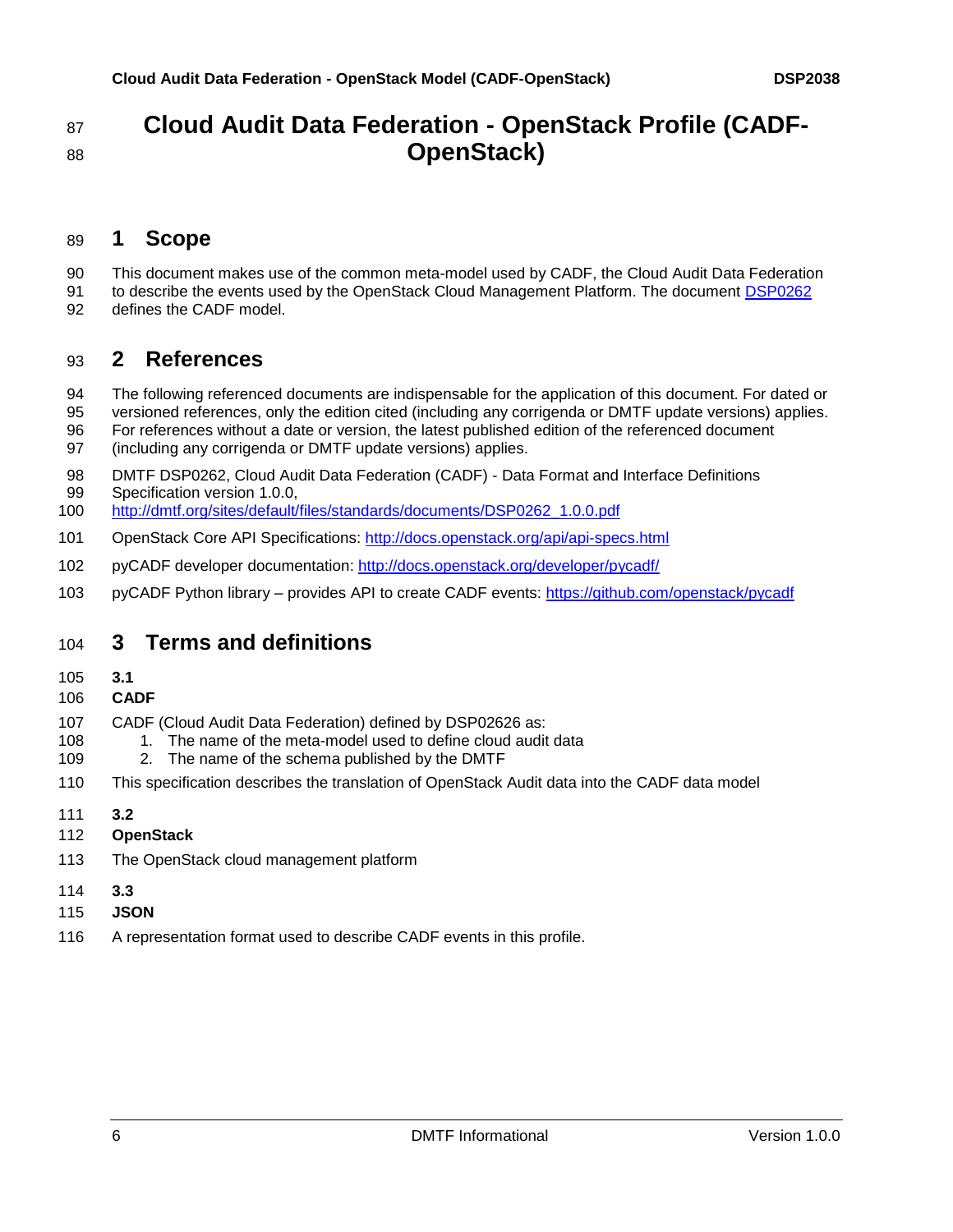## <span id="page-6-0"></span>**4 CADF background**

#### <span id="page-6-1"></span>**4.1 Overview**

 The Cloud Audit Data Federation (CADF) specification defines a normative event data model along with a compatible set of interfaces for federating events, logs and reports between cloud providers and

customers.

CADF provides several benefits to customers of cloud services. Audit event data can be represented in a

 common format to allow for consistent reporting of this data across different cloud providers. Cloud customers will also be able to aggregate data from different cloud providers to provide a more complete

and consistent picture of all audit data. Also with audit data coming in from different providers in the same

format, customers will be able to use common audit tools and processes for all their audit data.

The ability to federate date from different sources will also provide benefits to users of OpenStack with an

 audit data format that will be consistent across a collection of disparate cloud (IaaS) services with some common components such as Keystone and Oslo libraries. These components will need to share audit

<span id="page-6-2"></span>data.

#### **4.2 Event model**

 The CADF specification applies semantics to activities on resources within a cloud environment using a common data model using the concept of an event. CADF provides for multiple event types, and the

model is common to all of them (i.e., activity, monitor and control events).

The event model uses the concept of a resource which is used within multiple defined event components.

A resource is an entity that can provide or consume services or information within the context of a cloud

infrastructure. Examples of resources include traditional IT infrastructure components like servers and

network devices, software components such as databases and applications, operation and business

entities used for security such as accounts, users and roles.

 The event model defines both required and optional components. The required components guarantee that all events have essential data and optional components are event type dependent and add additional

context to the event information.

CADF allows the event model to be extended to include new event types that can be used for other

 domains. Profiles of the base specification can be published to describe proper usage of the event model and extension in the other domains.

 Included in the event model are taxonomies for specific field values. The taxonomies ensure that event field values are consistent when the events come from different sources (e.g., different cloud providers). The taxonomies include:

- **Resource Taxonomy** used to classify the event by the logical IT or cloud resources that are related to the event's action. For example, values of this taxonomy could be used to classify the resource that observed the action or the resource that was the (intended) target of the action.
- **Action Taxonomy** used to classify the event by the activity that caused it to be generated.
- **Outcome Taxonomy** used to describe the outcome of the attempted action of the event.

 Additional features are included in the CADF Event model to enable federation from hybrid cloud deployments. Resources are uniquely tracked using UUIDS and are not dependent on relative IP addresses. Event timestamps are timezone aware and the specification describes how to create events with different timezones. Events can have a geolocation component that can track geolocation of resources using international standards. This is important to enable tracking enforcement of regional policies for data and application hosting. Events can be classified using "tagging". This allows the creation of different views of the same set of data to be used for multiple domains of interest. For example some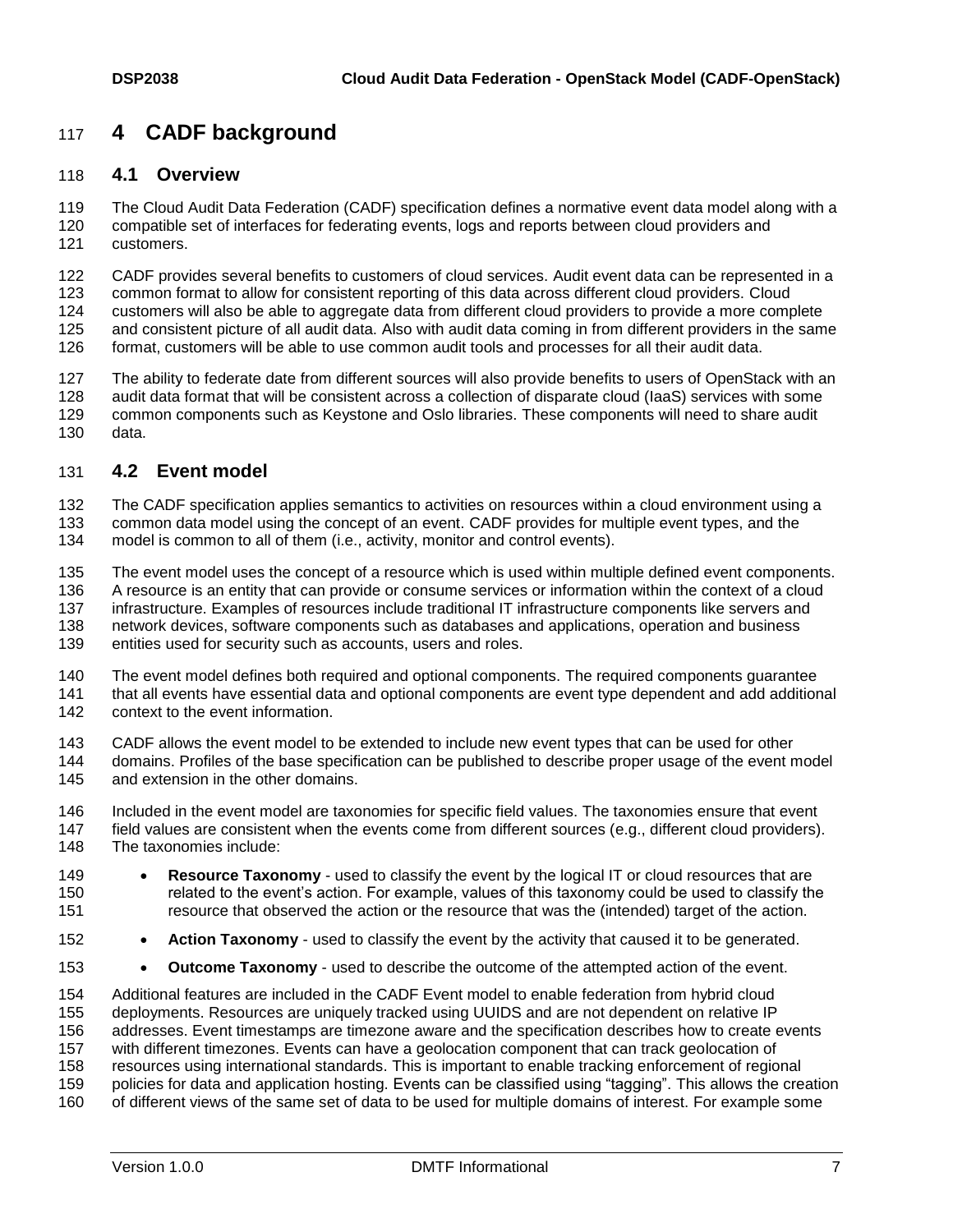#### **Cloud Audit Data Federation - OpenStack Model (CADF-OpenStack) DSP2038**

- 161 events from the same set of events may be tagged for use in PCI compliance and other events may be
- 162 tagged for SOX compliance, and an overlapping set of events can be tagged for use in corporate policy
- 163 compliance. Using tags allows reports to be generated over these different views.

#### <span id="page-7-0"></span>164 **4.3 Required model components**

- 165 [Table 1](#page-7-1) describes the event model components and the semantics for each component
- 

166 **Table 1 – Required CADF event model components**

<span id="page-7-1"></span>

| <b>Model Component</b> | <b>CADF Definition</b>                                                                                                                               |
|------------------------|------------------------------------------------------------------------------------------------------------------------------------------------------|
| <b>OBSERVER</b>        | The RESOURCE that generates the CADF Event Record based on its observation<br>(directly or indirectly) of the Actual Event.                          |
| <b>INITIATOR</b>       | The RESOURCE that initiated, originated, or instigated the event's ACTION, according to<br>the OBSERVER.                                             |
| <b>ACTION</b>          | The operation or activity the INITIATOR has performed, attempted to perform or has<br>pending against the event's TARGET, according to the OBSERVER. |
| <b>TARGET</b>          | The RESOURCE against which the ACTION of a CADF Event Record was performed,<br>was attempted, or is pending, according to the OBSERVER.              |
|                        | Note: a TARGET (in the CADF Event Model) can represent a plurality of target resources.                                                              |
| <b>OUTCOME</b>         | The result or status of the ACTION against the TARGET, according to the OBSERVER.                                                                    |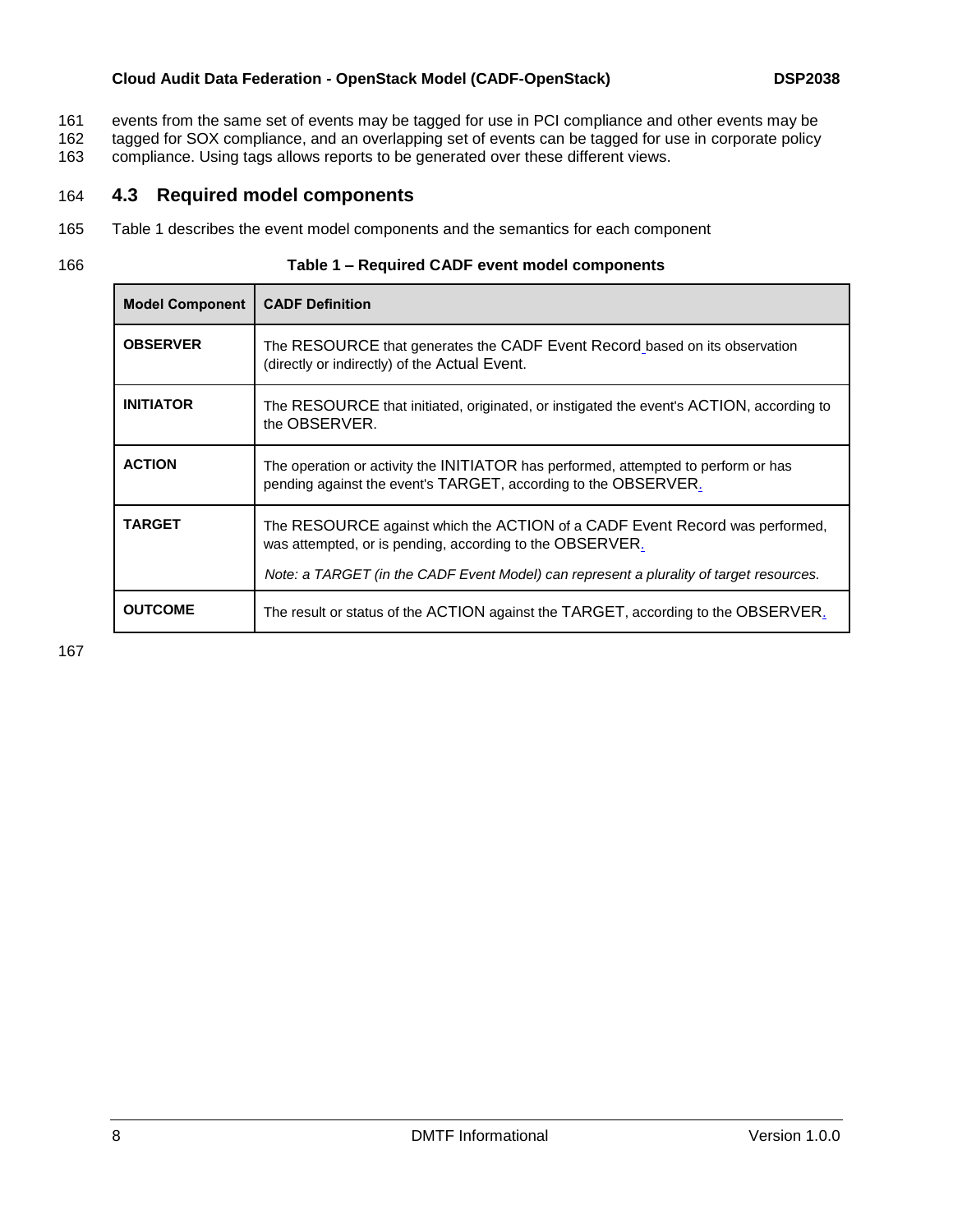The OBSERVER is a RESOURCE that observes the actual event and creates a CADF event record

based on the information known and its purpose. The OBSERVER does its best to identify and classify all

- other required model components (e.g., INITIATOR, TARGET, ACTION, etc.) along with any relevant
- data.
- The conceptual diagram in [Figure 1](#page-8-1) shows basic components of the CADF Event Model and their
- interactions:



<span id="page-8-1"></span>

**Figure 1 – CADF event model: Basic components**

<span id="page-8-0"></span>

#### **4.4 Using CADF for audit**

The CADF data model is designed to provide information auditors are looking for to track activities in

cloud environments. The data in an event can record the WHO, WHAT, WHEN, WHERE, FROM WHERE

and WHERE TO of an activity. This is also referred to as the 7 "W"s of audit and compliance.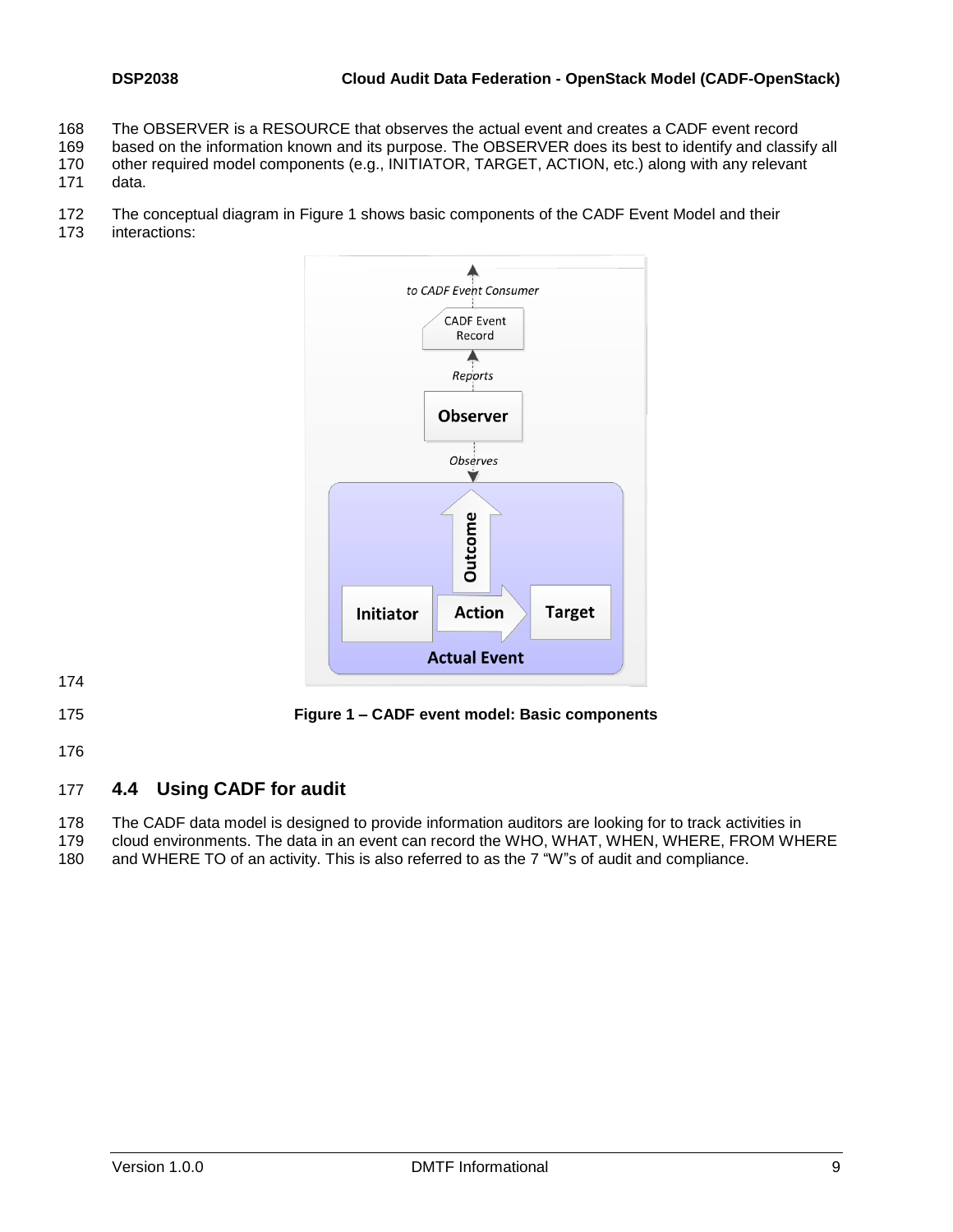181

#### 182 **Table 2 – CADF – the 7 "W"s of audit**

<span id="page-9-2"></span>

| "W" Component    | <b>CADF</b><br><b>Mandatory</b><br><b>Properties</b> | <b>CADF Optional Properties</b><br>(where applicable)                                                                           | <b>Description</b>                                                                                                                                                                              |
|------------------|------------------------------------------------------|---------------------------------------------------------------------------------------------------------------------------------|-------------------------------------------------------------------------------------------------------------------------------------------------------------------------------------------------|
| What             | event.action<br>event.outcome<br>event.type          | event.reason (e.g., severity,<br>reason code, policy id)                                                                        | "what" activity occurred; "what"<br>was the result                                                                                                                                              |
| When             | event.eventTime                                      | reporter.timestamp (detailed), for<br>each reporter<br>event.duration                                                           | "when" did it happen<br>• Any granularity via ISO 8601<br>format                                                                                                                                |
| Who              | initiator.id<br>initiator.type                       | initiator.id (id, name): (basic)<br>initiator.credential (token):<br>(detailed)<br>initiator.credential.assertions<br>(precise) | "who" (person or service) initiated<br>the action                                                                                                                                               |
| <b>FromWhere</b> |                                                      | initiator.addresses (basic)<br>initiator.host (agents, platforms,<br>$\ldots$ ) (detailed)<br>Initiator.geolocation (precise)   | FromWhere provides information<br>describ ing where the action was<br>initiated from.<br>May include<br>• logical/physical addresses<br>• ISO-6709-2008, precise<br>geolocations                |
| <b>OnWhat</b>    | target.id<br>target.type                             |                                                                                                                                 | "onWhat" resource did the activity<br>target                                                                                                                                                    |
| <b>Where</b>     | observer.id<br>observer.type                         | reporterstep.role (detailed)<br>reporterstep.reporterTime<br>(detailed)                                                         | "where" did the activity get<br>observed (reported), or modified in<br>some way.                                                                                                                |
| <b>ToWhere</b>   |                                                      | target.addresses (basic)<br>target.host (agents, platforms, )<br>(detailed)<br>target.geolocation (precise)                     | ToWhere provides information<br>describing where the target<br>resource that is affected by the<br>action is located.<br>For example, this can be as simple<br>as an IP address or server name. |

## <span id="page-9-0"></span>183 **5 CADF with OpenStack**

#### <span id="page-9-1"></span>184 **5.1 OpenStack overview**

185 OpenStack is an open source project that seeks to provide a cloud computing platform that can be used 186 with public and private clouds. The technology consists of a series of interrelated projects delivering

187 various components for a cloud infrastructure solution.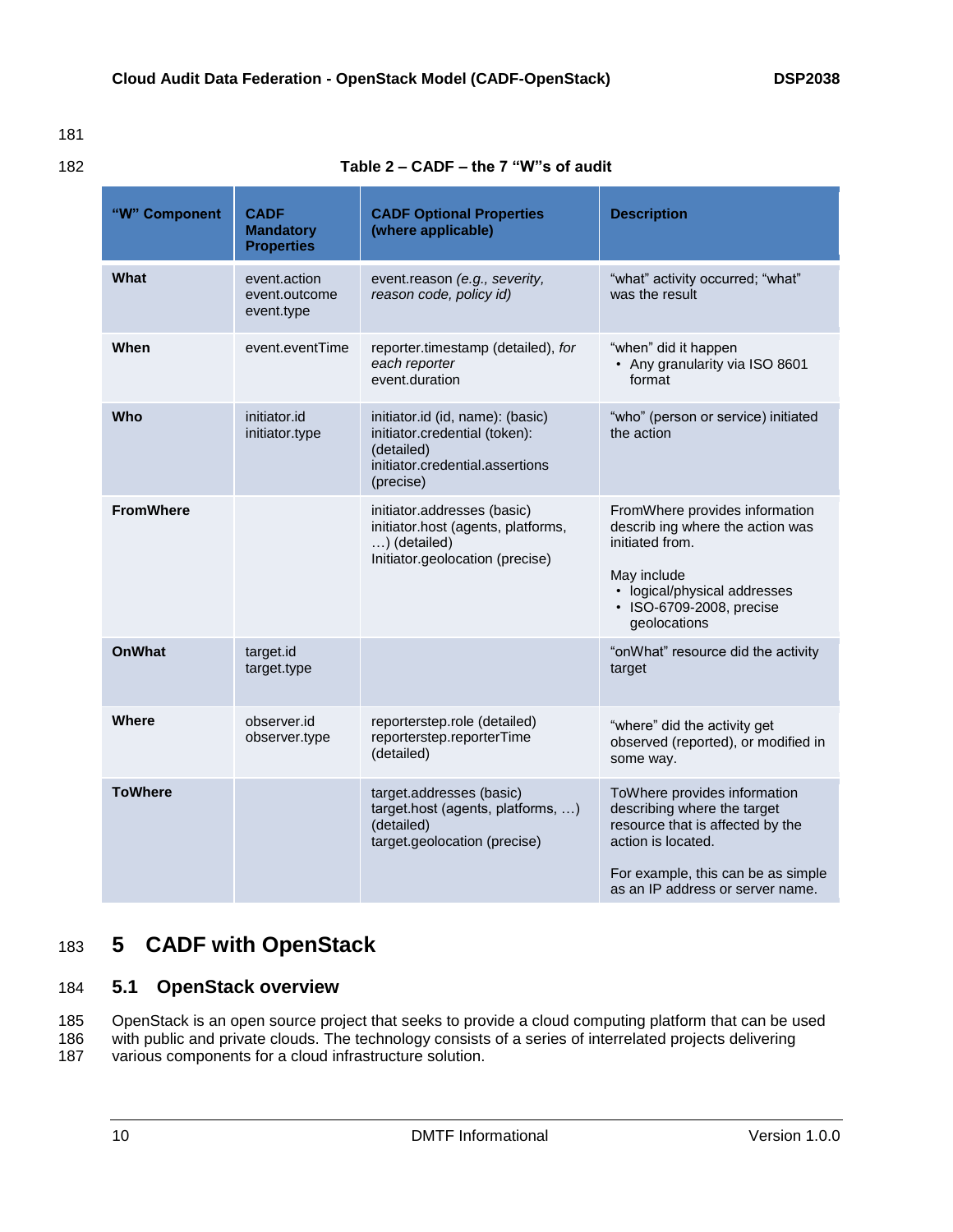#### <span id="page-10-0"></span>**5.2 Use of CADF**

Representing OpenStack audit data using the CADF data model enables OpenStack customers to take

advantage of all the benefits described above. Customers using multiple OpenStack environments can

 provide a consistent view of their audit data using CADF. Cloud environments using the OpenStack framework will also be able to federate audit data with other cloud environments that support CADF.

 All CADF events in OpenStack are expressed in JSON serialization format. An example of how CADF events are conveyed in OpenStack can be seen in clause [6.4](#page-23-0) below.

#### <span id="page-10-1"></span>**5.2.1 CADF API Auditing with Ceilometer**



#### CADF API Auditing with Ceilometer-How it Works...

<span id="page-10-2"></span>

### **6 Examples**

 By walking through a detailed example, step by step, this clause will show how to use CADF to audit OpenStack operations. The example will start with an OpenStack REST API, and then show what a

<span id="page-10-3"></span>CADF audit event will look like that records the execution of that REST API.

#### **6.1 Nova examples**

 A list of APIs that are audited by the middleware filter can be found in the appendices. They all feature the same mapping scheme described in the following examples.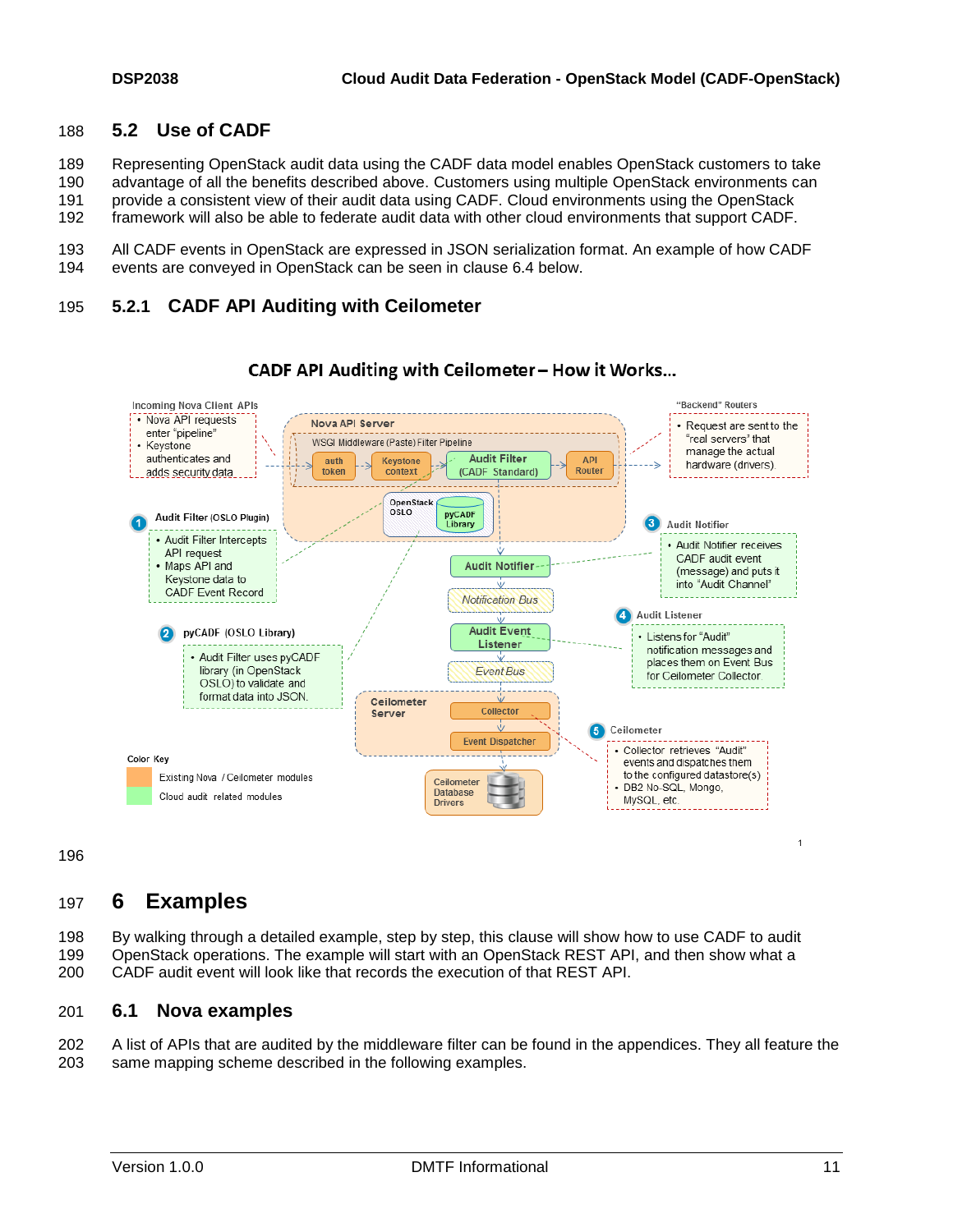#### <span id="page-11-0"></span>204 **6.1.1 GET server details**

205 The HTTP request represents an OpenStack API call to the Compute Service (nova) to lists IDs, names, 206 and links for all servers (*v2/?{tenant\_id}?/servers*).

207

| 208 | Method: | GE.T                                          |
|-----|---------|-----------------------------------------------|
| 209 |         | Address: 9.26.27.109:8774                     |
| 210 | IJRT:   | $v2/e55b158759854ea6a7852aa76632c6c1/servers$ |

- 211 CADF events are produced when OpenStack component API calls are made. The OpenStack CADF
- 212 mapping uses the segments parsed out of the ReSTful API calls to map into the different CADF<br>213 properties.
- properties.
- 214 First, the HTTP Request is parsed into the following segments:

| <b>Value</b>                     | <b>Description</b>                                         |
|----------------------------------|------------------------------------------------------------|
| 9.26.27.109:8774                 | Indicates the target service of api request                |
| v2                               | Version                                                    |
| e55b158759854ea6a7852aa76632c6c1 | Tenant id                                                  |
| <b>Servers</b>                   | Indicates the action will be against a Compute<br>instance |

215 Using this information, the segment values are mapped into CADF fields:

| <b>CADF Field</b> | Value                                               | <b>Description</b>                                                                                                                                                                                                                                                       |
|-------------------|-----------------------------------------------------|--------------------------------------------------------------------------------------------------------------------------------------------------------------------------------------------------------------------------------------------------------------------------|
| typeURI           | http://schemas.dmtf.org/cloud/au<br>dit/1.0/event   | CADF event schema                                                                                                                                                                                                                                                        |
| id                | openstack:a80dc5ee-be83-48ad-<br>ad5e-6577f2217637' | CADF generated event id                                                                                                                                                                                                                                                  |
| eventType         | activity                                            | Characterizes events that provide information<br>about actions having occurred or intended to<br>occur, and initiated by some resource or done<br>against some resource,<br>Such events typically report on regular<br>operations of a Cloud infrastructure or services. |
| action            | read/list                                           | CADF action mapping for GET call on a<br>OpenStack compute (nova) REST API                                                                                                                                                                                               |
| outcome           | success                                             | Generated by CADF filter for incoming requests,<br>indicates that the OpenStack compute (nova)<br><b>REST API call succeeded</b>                                                                                                                                         |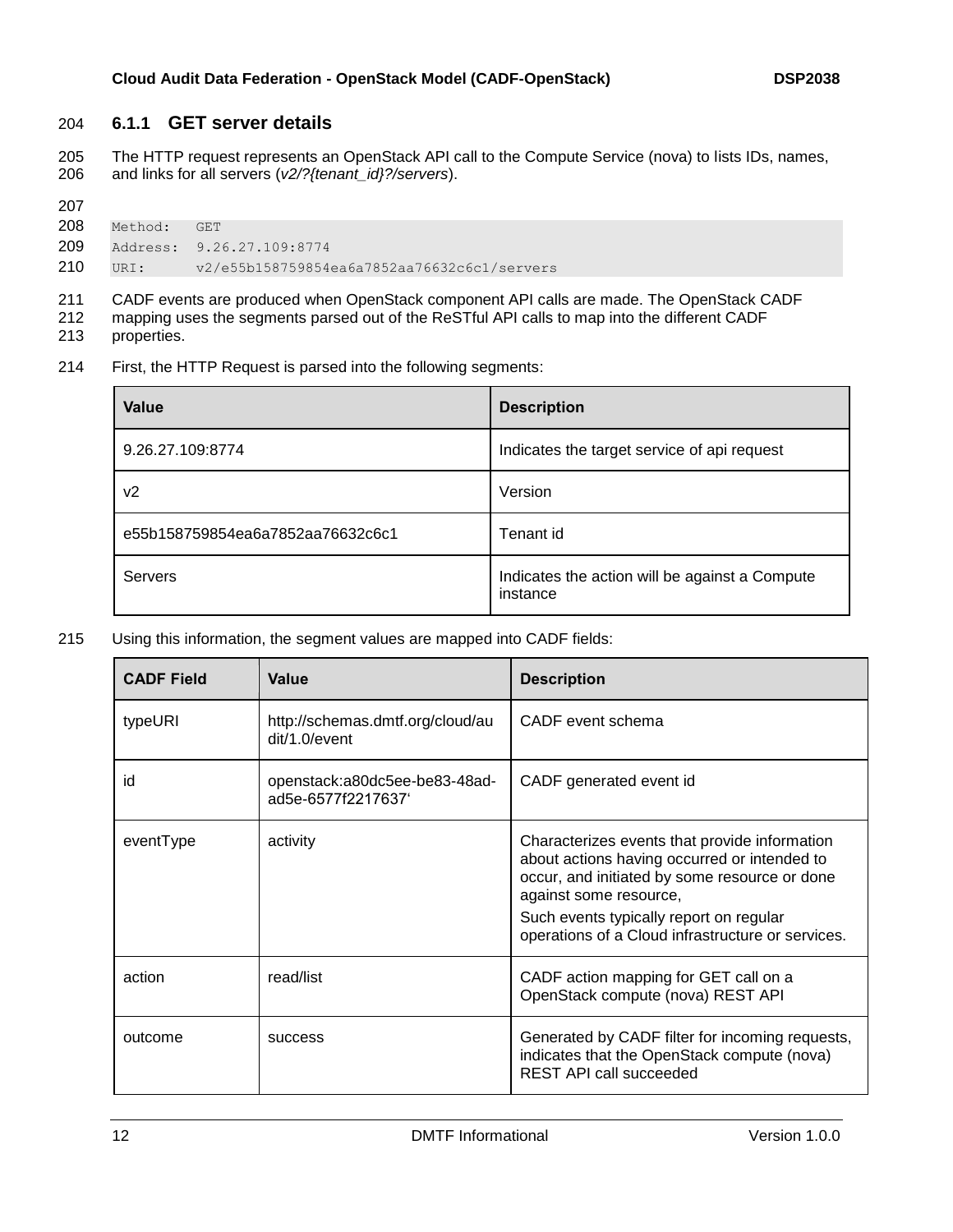| <b>CADF Field</b>    | <b>Value</b>                                                       | <b>Description</b>                                                                                                                                                         |
|----------------------|--------------------------------------------------------------------|----------------------------------------------------------------------------------------------------------------------------------------------------------------------------|
| reason               | 'reasonCode': '200',<br>'reasonType': 'HTTP'                       | Standard response for successful HTTP<br>requests.                                                                                                                         |
| eventTime            | 2013-08-<br>20T20:52:57.048554+0000                                | CADF generated timestamp                                                                                                                                                   |
| initiator            |                                                                    | CADF component that contains the RESOURCE<br>that initiated, originated, or instigated the event's<br>ACTION, according to the OBSERVER.                                   |
| initiator:id         | openstack:95f12d248a234a969f4<br>56cd2c794f29a                     | OpenStack initiator id                                                                                                                                                     |
| initiator:typeURI    | service/security/account/user                                      | Indicates that the initiator is a user (from the<br>CADF resource taxonomy)                                                                                                |
| initiator:name       | <user_name></user_name>                                            | User name of the authenticated user on the<br>OpenStack Nova API call based on given name<br>in Keystone                                                                   |
| initiator:project_id | openstack:e55b158759854ea6a7<br>852aa76632c6c1                     | The tenant id of the initiator                                                                                                                                             |
| initiator:credential | token:<br>MIIQBgYJKoZIhvcNAQcCoIIP9z<br>identity_status: Confirmed | Credential information on the OpenStack<br>compute service request. Value is an obfuscated<br>OpenStack Keystone token                                                     |
| initiator:host       | agent:python-novaclient<br>address: 9.26.27.109                    | Initiator host information where the OpenStack<br>compute service request came from                                                                                        |
| target               |                                                                    | CADF component that contains the RESOURCE<br>against which the ACTION of a CADF Event<br>Record was performed, was attempted, or is<br>pending, according to the OBSERVER. |
| target.id            | openstack:0f126160203748a5b4<br>923f2eb6e3b7db                     | OpenStack target id                                                                                                                                                        |
| target.typeURI       | service/compute/servers                                            | Indicates that the target is a compute service<br>specifically targeting servers(from the CADF<br>resource taxonomy)                                                       |
| target.name          | nova                                                               | Name of event target.                                                                                                                                                      |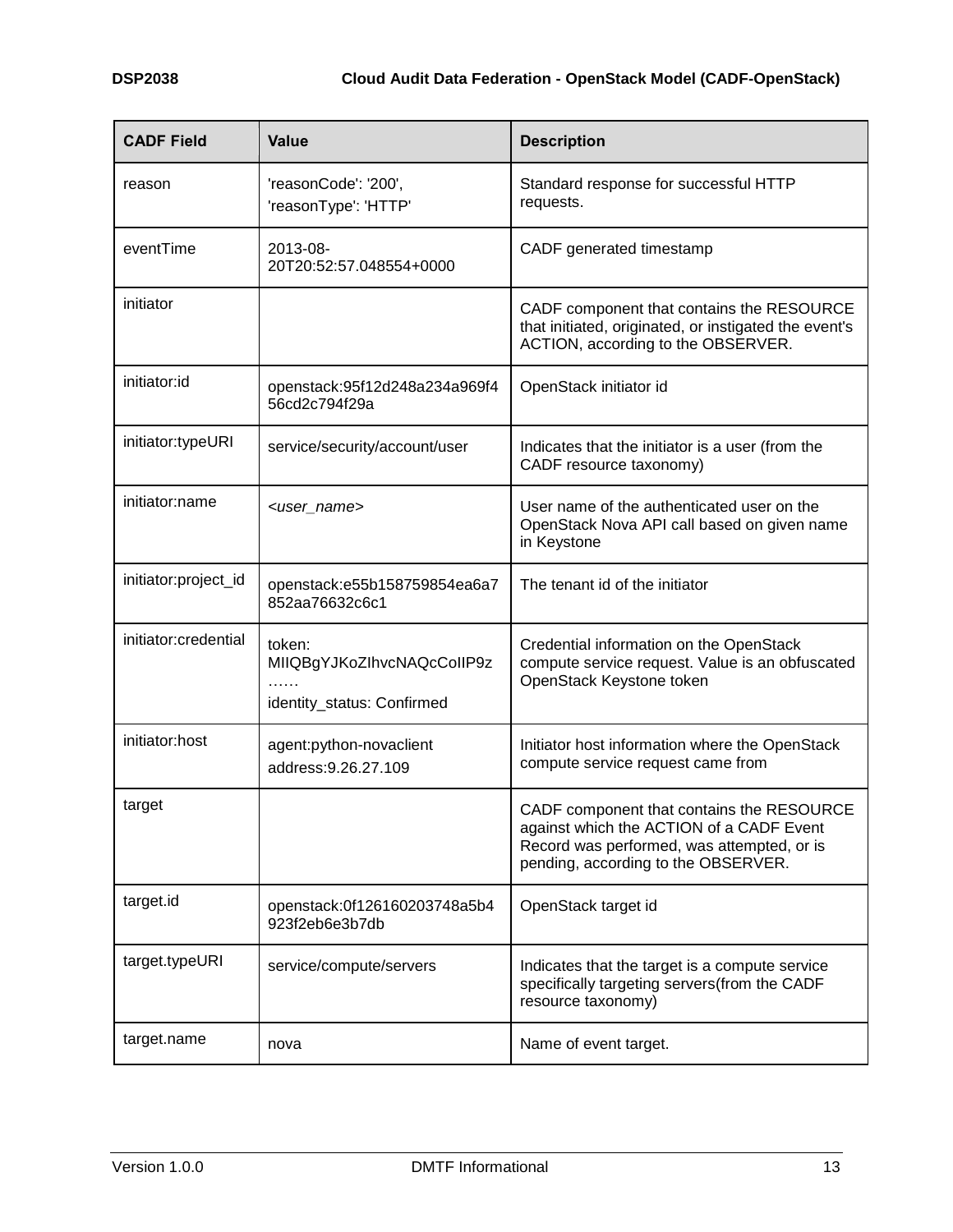#### **Cloud Audit Data Federation - OpenStack Model (CADF-OpenStack) DSP2038**

| <b>CADF Field</b> | <b>Value</b>                                                                                                                                                                                                                                                                              | <b>Description</b>                                                                                                                                                                                                                                                 |
|-------------------|-------------------------------------------------------------------------------------------------------------------------------------------------------------------------------------------------------------------------------------------------------------------------------------------|--------------------------------------------------------------------------------------------------------------------------------------------------------------------------------------------------------------------------------------------------------------------|
| target.addresses  | url:http://9.26.27.109:8774/v2/e55<br>b158759854ea6a7852aa76632c6<br>c <sub>1</sub><br>name: admin<br>url:http://9.26.27.109:8774/v2/e55<br>b158759854ea6a7852aa76632c6<br>c1<br>name: private<br>url:http://9.26.27.109:8774/v2/e55<br>b158759854ea6a7852aa76632c6<br>c1<br>name: public | Addresses of event target                                                                                                                                                                                                                                          |
| requestPath       | v2/e55b158759854ea6a7852aa7663<br>2c6c1/servers                                                                                                                                                                                                                                           | Request path on the OpenStack compute<br>service REST API call                                                                                                                                                                                                     |
| Observer          |                                                                                                                                                                                                                                                                                           | CADF component that contains the RESOURCE<br>that generates the CADF Event Record based<br>on its observation (directly or indirectly) of the<br><b>Actual Event</b>                                                                                               |
| observer:id       | target                                                                                                                                                                                                                                                                                    | Indicates that the CADF target observed this<br>event                                                                                                                                                                                                              |
| Reporterchain     | reporterTime': '2014-01-<br>17T23:23:38.154152+0000<br>role': 'modifier',<br>reporter': {'id': 'target'}}],                                                                                                                                                                               | The reporterchain is used to record additional<br>reporters that modify the event. In this example,<br>the event is initially created on request and the<br>outcome and reason are modified the observer<br>on response                                            |
| Tags              | correlation_id?value=openstack:<br>bcac04dc-e0be-4110-862c-<br>347088a7836a                                                                                                                                                                                                               | Correlation id that can be used to correlate this<br>event with other events "down the execution<br>chain" to allow creation of a complete event<br>chain for this action. Tags can be used for<br>multiple purposes to classify events for different<br>contexts. |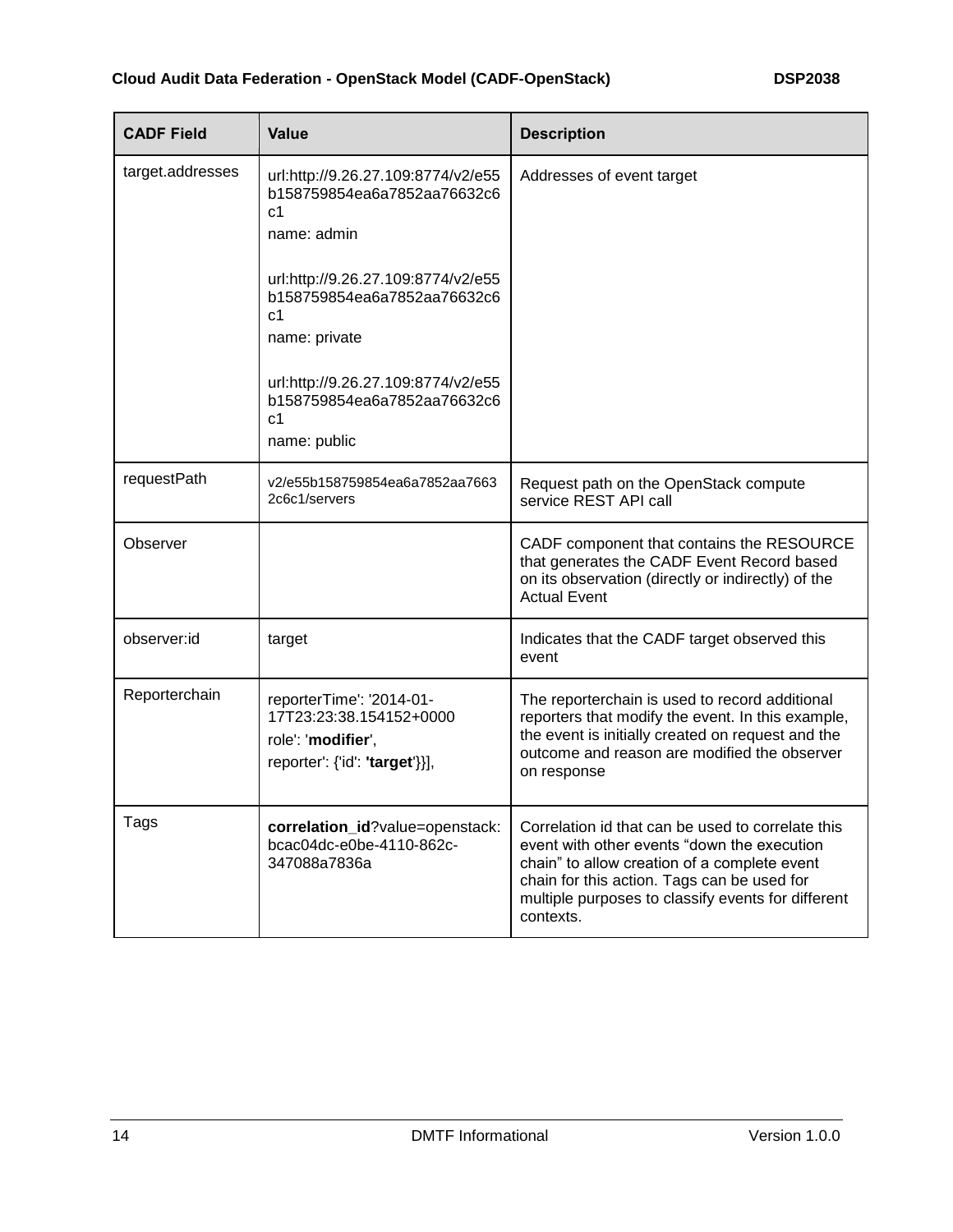#### <span id="page-14-0"></span>216 **6.1.2 Deallocate floating IP address**

217 The HTTP request represents an OpenStack API call to the Compute Service (nova) to deallocate a

218 floating IP address from the IP list (v2/?{tenant\_id}?/os-floating-ips/?{id}?).

219 Method: GET

220 Address: 9.26.27.109:8774

```
221 URI: v2/e55b158759854ea6a7852aa76632c6c1/os-floating-
```
222 ips/e55b167823124ea6a7852aa76123d9m2

223 Similarly, the HTTP Request is parsed into the following segments

| Value                            | <b>Description</b>                                                            |
|----------------------------------|-------------------------------------------------------------------------------|
| 9.26.27.109:8774                 | Indicates the target service of api request                                   |
| v <sub>2</sub>                   | Version                                                                       |
| e55b158759854ea6a7852aa76632c6c1 | Tenant id                                                                     |
| os-floating-ips                  | Indicates the action will be against floating IPs<br>associated to an account |
| e55b167823124ea6a7852aa76123d9m2 | Floating IP id                                                                |

224 Using this information, the segment values are mapped into CADF fields:

| <b>CADF Field</b> | Value                                               | <b>Description</b>                                                                                                                                                                                                                                                       |
|-------------------|-----------------------------------------------------|--------------------------------------------------------------------------------------------------------------------------------------------------------------------------------------------------------------------------------------------------------------------------|
| typeURI           | http://schemas.dmtf.org/cloud/au<br>dit/1.0/event   | CADF event schema                                                                                                                                                                                                                                                        |
| id                | openstack:a80dc5ee-be83-48ad-<br>ad5e-1324aew923kj' | CADF generated event id                                                                                                                                                                                                                                                  |
| eventType         | activity                                            | Characterizes events that provide information<br>about actions having occurred or intended to<br>occur, and initiated by some resource or done<br>against some resource,<br>Such events typically report on regular<br>operations of a Cloud infrastructure or services. |
| action            | delete                                              | CADF action mapping for DELETE call on a<br>OpenStack compute (nova) REST API                                                                                                                                                                                            |
| outcome           | <b>SUCCESS</b>                                      | Generated by CADF filter for incoming requests,<br>indicates that the OpenStack compute (nova)<br><b>REST API call succeeded</b>                                                                                                                                         |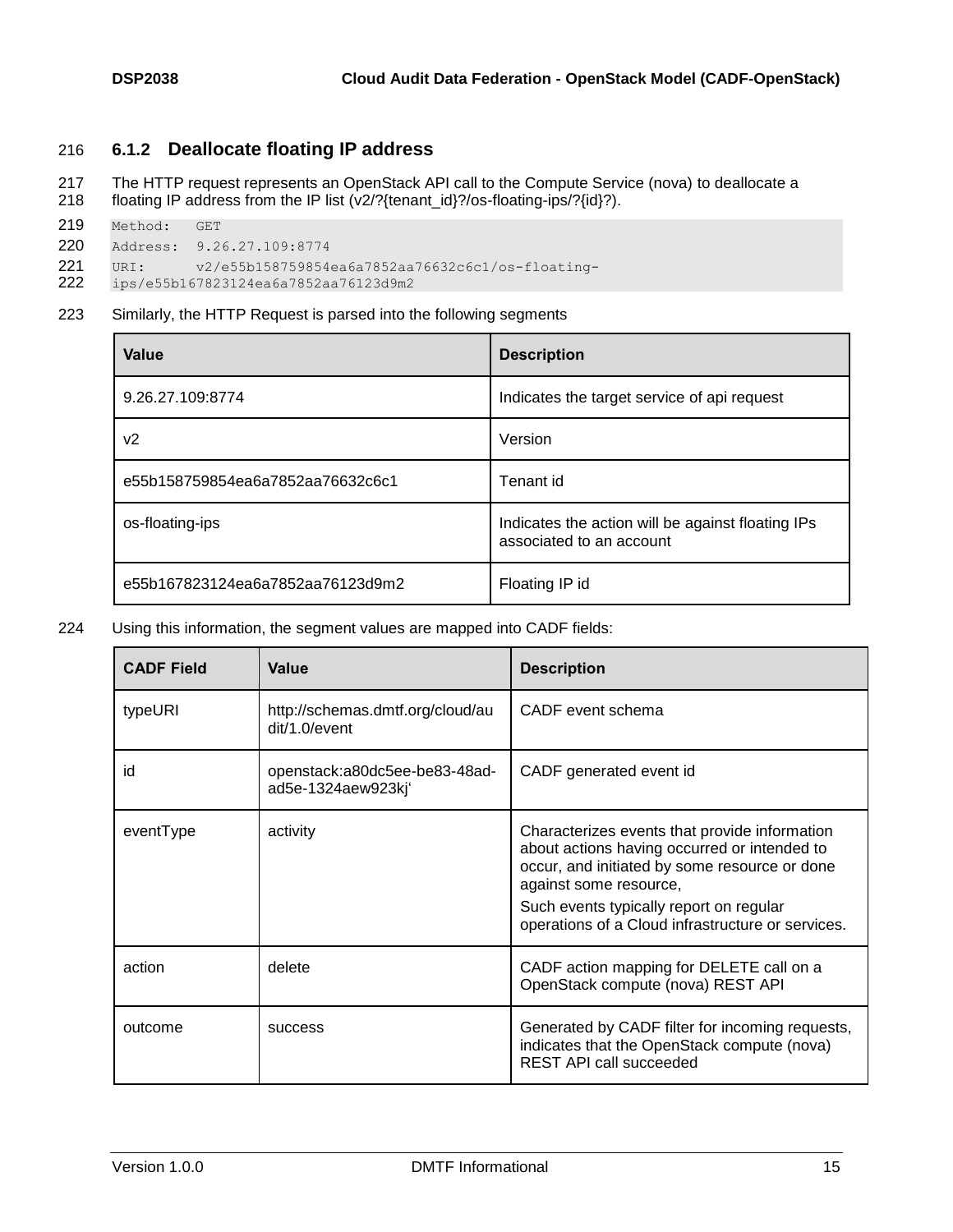#### **Cloud Audit Data Federation - OpenStack Model (CADF-OpenStack) DSP2038**

| <b>CADF Field</b>    | Value                                                              | <b>Description</b>                                                                                                                                                         |
|----------------------|--------------------------------------------------------------------|----------------------------------------------------------------------------------------------------------------------------------------------------------------------------|
| reason               | 'reasonCode': '200',<br>'reasonType': 'HTTP'                       | Standard response for successful HTTP<br>requests.                                                                                                                         |
| eventTime            | 2013-08-<br>20T20:52:57.048554+0000                                | CADF generated timestamp                                                                                                                                                   |
| initiator            |                                                                    | CADF component that contains the RESOURCE<br>that initiated, originated, or instigated the event's<br>ACTION, according to the OBSERVER.                                   |
| initiator:id         | openstack:95f12d248a234a969f4<br>56cd2c794f29a                     | OpenStack initiator id                                                                                                                                                     |
| initiator:typeURI    | service/security/account/user                                      | Indicates that the initiator is a user (from the<br>CADF resource taxonomy)                                                                                                |
| initiator:name       | <user_name></user_name>                                            | User name of the authenticated user on the<br>OpenStack Nova API call based on given name<br>in Keystone                                                                   |
| initiator:project_id | openstack:e55b158759854ea6a7<br>852aa76632c6c1                     | The tenant id of the initiator                                                                                                                                             |
| initiator:credential | token:<br>MIIQBgYJKoZIhvcNAQcCoIIP9z<br>identity_status: Confirmed | Credential information on the OpenStack<br>compute service request. Value is an obfuscated<br>OpenStack Keystone token                                                     |
| initiator:host       | agent:python-novaclient<br>address: 9.26.27.109                    | Initiator host information where the OpenStack<br>compute service request came from                                                                                        |
| target               |                                                                    | CADF component that contains the RESOURCE<br>against which the ACTION of a CADF Event<br>Record was performed, was attempted, or is<br>pending, according to the OBSERVER. |
| target.id            | openstack:0f126160203748a5b4<br>923f2eb6e3b7db                     | OpenStack target id                                                                                                                                                        |
| target.typeURI       | service/compute/os-floating-<br>ips/floating-ip                    | Indicates that the target is a compute service<br>specifically targeting a specific floating-ip(from<br>the CADF resource taxonomy)                                        |
| target.name          | nova                                                               | Name of event target.                                                                                                                                                      |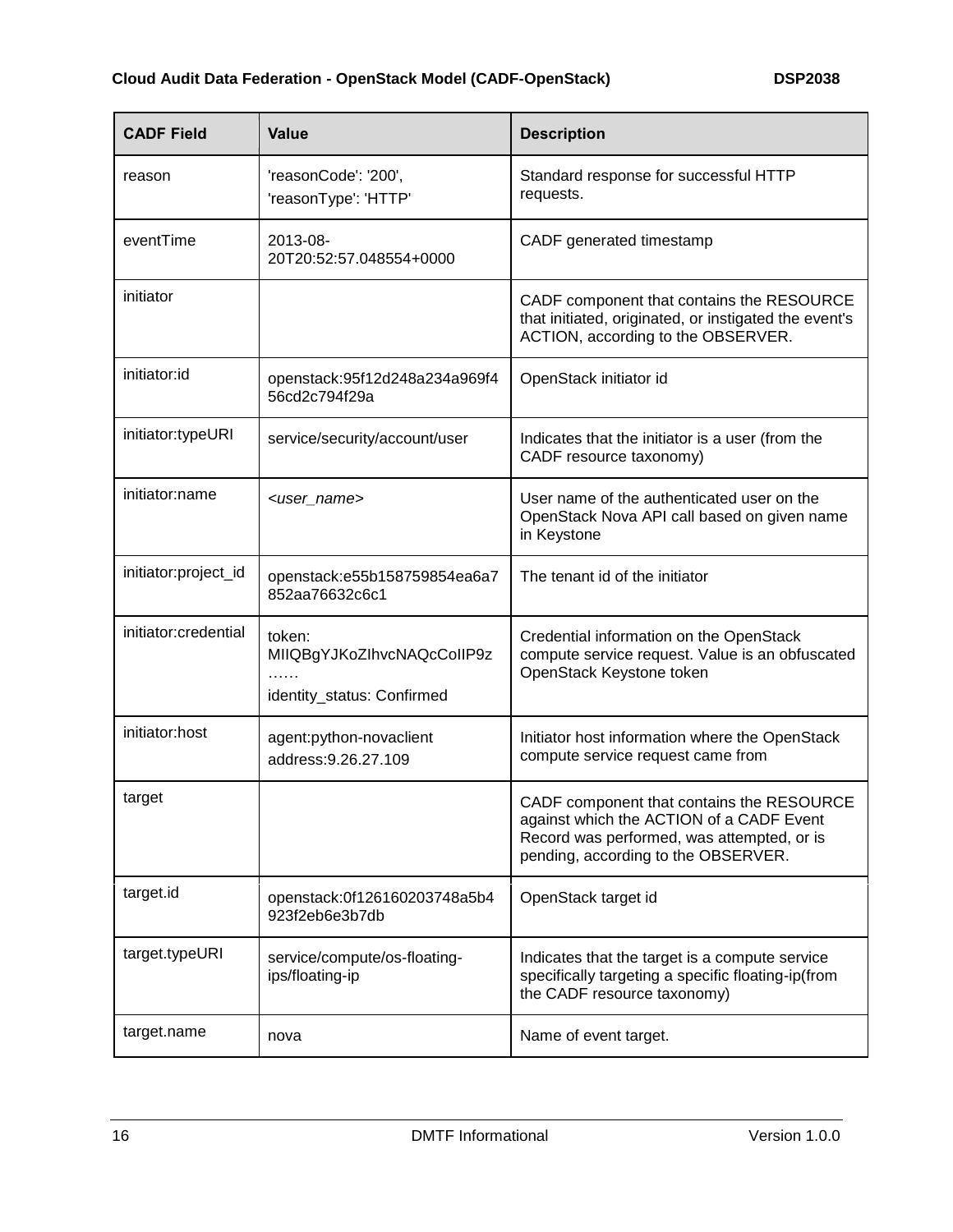| <b>CADF Field</b> | <b>Value</b>                                                                                                                                                                                                                                                                                          | <b>Description</b>                                                                                                                                                                                                                                                 |
|-------------------|-------------------------------------------------------------------------------------------------------------------------------------------------------------------------------------------------------------------------------------------------------------------------------------------------------|--------------------------------------------------------------------------------------------------------------------------------------------------------------------------------------------------------------------------------------------------------------------|
| target.addresses  | url:http://9.26.27.109:8774/v2/e55<br>b158759854ea6a7852aa76632c6<br>c <sub>1</sub><br>name: admin<br>url:http://9.26.27.109:8774/v2/e55<br>b158759854ea6a7852aa76632c6<br>c <sub>1</sub><br>name: private<br>url:http://9.26.27.109:8774/v2/e55<br>b158759854ea6a7852aa76632c6<br>с1<br>name: public | Addresses of event target                                                                                                                                                                                                                                          |
| requestPath       | v2/e55b158759854ea6a7852aa7<br>6632c6c1/os-floating-<br>ips/e55b167823124ea6a7852aa7<br>6123d9m2                                                                                                                                                                                                      | Request path on the OpenStack compute<br>service REST API call                                                                                                                                                                                                     |
| Observer          |                                                                                                                                                                                                                                                                                                       | CADF component that contains the RESOURCE<br>that generates the CADF Event Record based<br>on its observation (directly or indirectly) of the<br><b>Actual Event</b>                                                                                               |
| observer:id       | target                                                                                                                                                                                                                                                                                                | Indicates that the CADF target observed this<br>event                                                                                                                                                                                                              |
| Reporterchain     | reporterTime': '2014-01-<br>17T23:23:38.154152+0000<br>role': 'modifier',<br>reporter': {'id': 'target'}}],                                                                                                                                                                                           | The reporterchain is used to record additional<br>reporters that modify the event. In this example,<br>the event is initially created on request and the<br>outcome and reason are modified the observer<br>on response                                            |
| Tags              | correlation_id?value=openstack:<br>bcac04dc-e0be-4110-862c-<br>347088a7836a                                                                                                                                                                                                                           | Correlation id that can be used to correlate this<br>event with other events "down the execution<br>chain" to allow creation of a complete event<br>chain for this action. Tags can be used for<br>multiple purposes to classify events for different<br>contexts. |

#### <span id="page-16-0"></span>225 **6.1.3 Embedded action - Resize instance**

226 The HTTP request represents an OpenStack API call to the Compute Service (nova) to execute an action

227 against a specific instance (v2/?{tenant\_id}?/servers/?{server\_id}?/action). The actual action is defined in

228 the body of the request. In this case, the action is to resize the instance.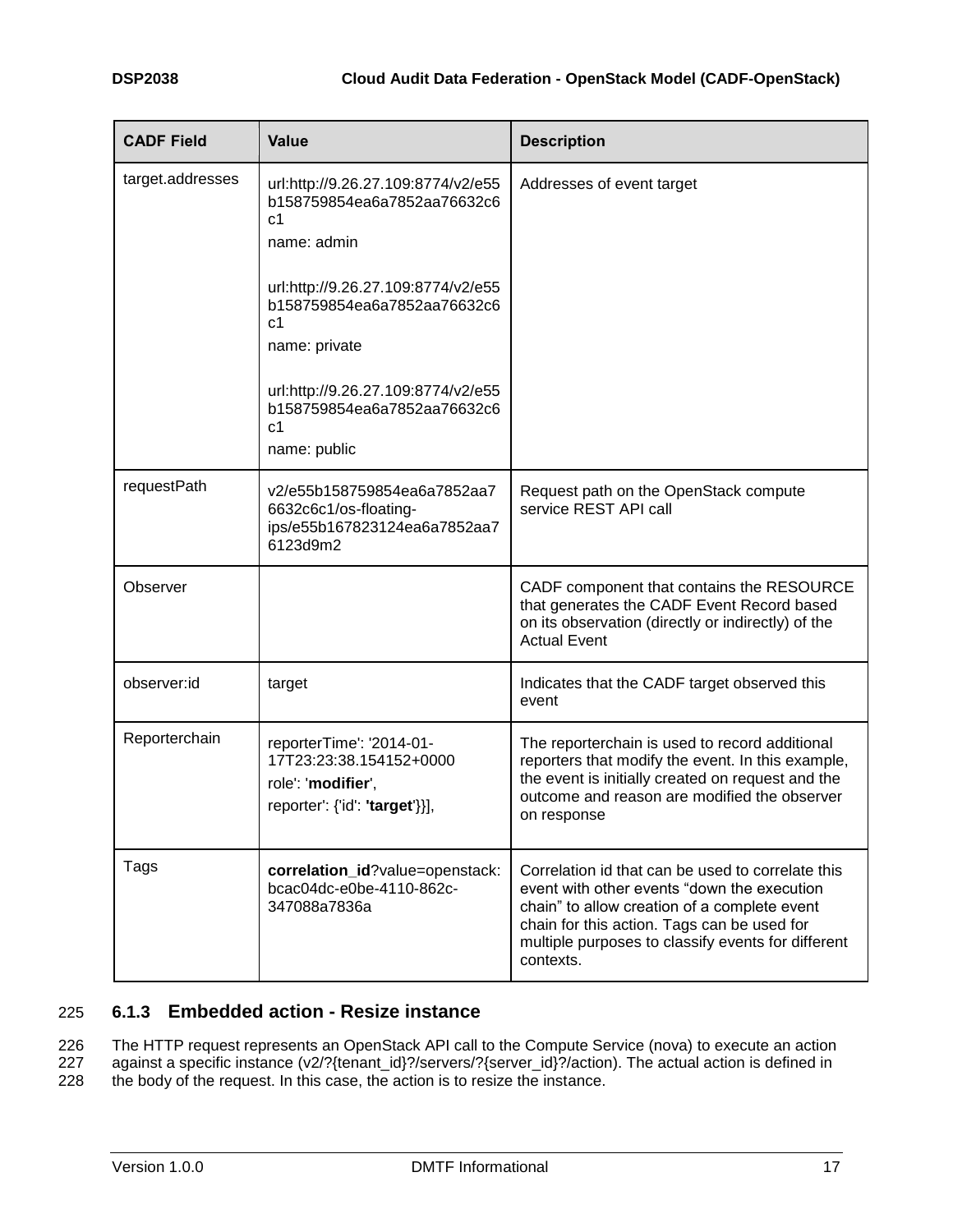```
229 Method: GET
230 Address: 9.26.27.109:8774
231 URI:<br>232 V:
         232 v2/e55b158759854ea6a7852aa76632c6c1/servers/e55b167823124ea6a7852aa76123d9m2/action
233 REQ BODY: {"resize" : {"flavorRef" : "2"}}
```
234 Using this information, the segment values are mapped into CADF fields:

| <b>CADF Field</b> | Value                                               | <b>Description</b>                                                                                                                                                                                                                                                       |
|-------------------|-----------------------------------------------------|--------------------------------------------------------------------------------------------------------------------------------------------------------------------------------------------------------------------------------------------------------------------------|
| typeURI           | http://schemas.dmtf.org/cloud/au<br>dit/1.0/event   | CADF event schema                                                                                                                                                                                                                                                        |
| id                | openstack:a80dc5ee-be83-48ad-<br>ad5e-1324aew923kj' | CADF generated event id                                                                                                                                                                                                                                                  |
| eventType         | activity                                            | Characterizes events that provide information<br>about actions having occurred or intended to<br>occur, and initiated by some resource or done<br>against some resource,<br>Such events typically report on regular<br>operations of a Cloud infrastructure or services. |
| action            | update/resize                                       | CADF action maps Nova actions to an update<br>action, specifically a resize action.                                                                                                                                                                                      |
| outcome           | success                                             | Generated by CADF filter for incoming requests,<br>indicates that the OpenStack compute (nova)<br><b>REST API call succeeded</b>                                                                                                                                         |
| reason            | 'reasonCode': '200',<br>'reasonType': 'HTTP'        | Standard response for successful HTTP<br>requests.                                                                                                                                                                                                                       |
| eventTime         | 2013-08-<br>20T20:52:57.048554+0000                 | CADF generated timestamp                                                                                                                                                                                                                                                 |
| initiator         |                                                     | CADF component that contains the RESOURCE<br>that initiated, originated, or instigated the event's<br>ACTION, according to the OBSERVER.                                                                                                                                 |
| initiator:id      | openstack:95f12d248a234a969f4<br>56cd2c794f29a      | OpenStack initiator id                                                                                                                                                                                                                                                   |
| initiator:typeURI | service/security/account/user                       | Indicates that the initiator is a user (from the<br>CADF resource taxonomy)                                                                                                                                                                                              |
| initiator:name    | <user_name></user_name>                             | User name of the authenticated user on the<br>OpenStack Nova API call based on given name<br>in Keystone                                                                                                                                                                 |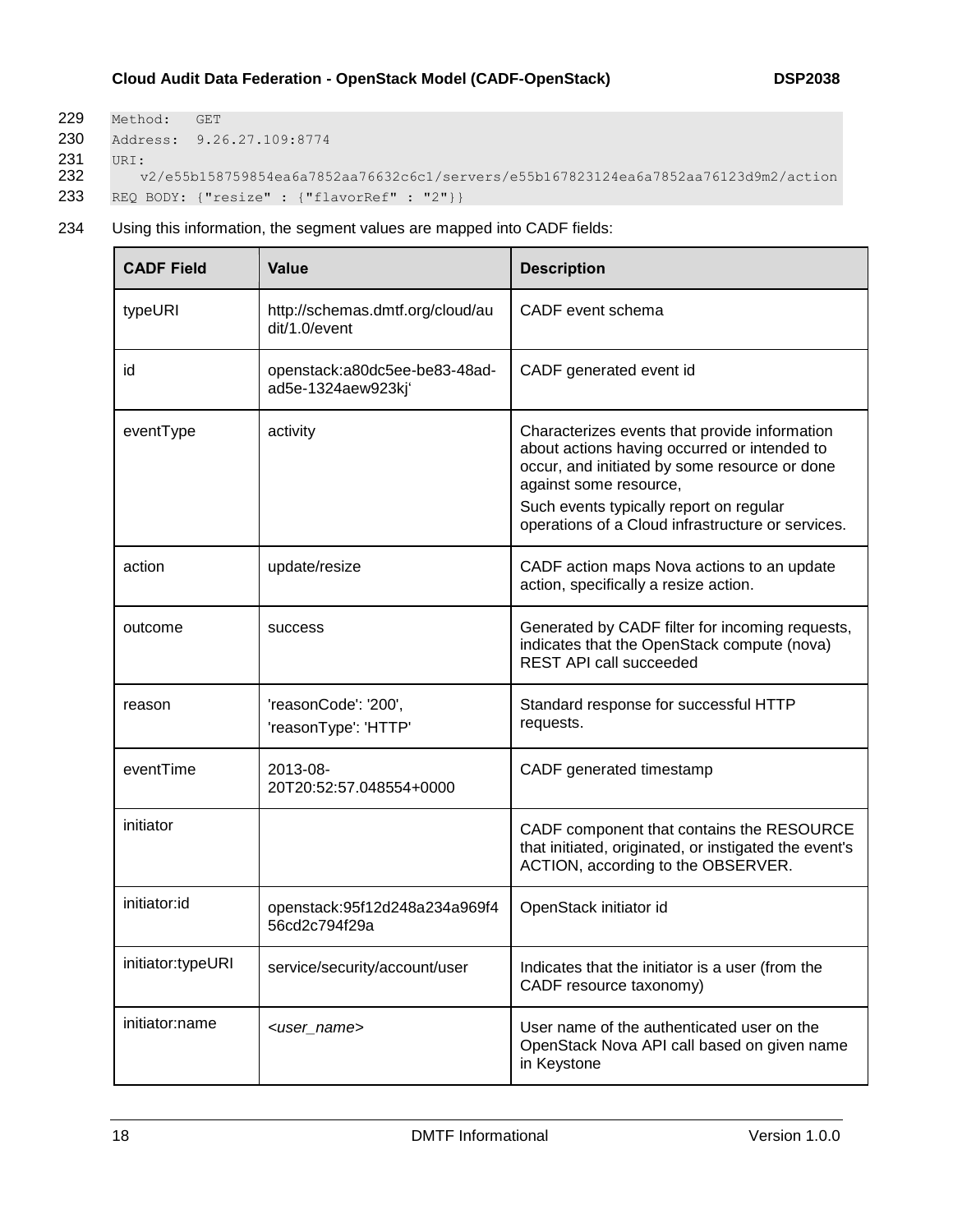| <b>CADF Field</b>    | Value                                                                                                                                                                                                                                                                                                 | <b>Description</b>                                                                                                                                                         |
|----------------------|-------------------------------------------------------------------------------------------------------------------------------------------------------------------------------------------------------------------------------------------------------------------------------------------------------|----------------------------------------------------------------------------------------------------------------------------------------------------------------------------|
| initiator:project_id | openstack:e55b158759854ea6a7<br>852aa76632c6c1                                                                                                                                                                                                                                                        | The tenant id of the initiator                                                                                                                                             |
| initiator:credential | token:<br>MIIQBgYJKoZIhvcNAQcCoIIP9z<br>identity_status: Confirmed                                                                                                                                                                                                                                    | Credential information on the OpenStack<br>compute service request. Value is an obfuscated<br>OpenStack Keystone token                                                     |
| initiator:host       | agent:python-novaclient<br>address: 9.26.27.109                                                                                                                                                                                                                                                       | Initiator host information where the OpenStack<br>compute service request came from                                                                                        |
| target               |                                                                                                                                                                                                                                                                                                       | CADF component that contains the RESOURCE<br>against which the ACTION of a CADF Event<br>Record was performed, was attempted, or is<br>pending, according to the OBSERVER. |
| target.id            | openstack:0f126160203748a5b4<br>923f2eb6e3b7db                                                                                                                                                                                                                                                        | OpenStack target id                                                                                                                                                        |
| target.typeURI       | service/compute/servers/action                                                                                                                                                                                                                                                                        | Indicates that the target is a compute service<br>specifically targeting a specific instance to apply<br>an action against(from the CADF resource<br>taxonomy)             |
| target.name          | nova                                                                                                                                                                                                                                                                                                  | Name of event target.                                                                                                                                                      |
| target.addresses     | url:http://9.26.27.109:8774/v2/e55<br>b158759854ea6a7852aa76632c6<br>c <sub>1</sub><br>name: admin<br>url:http://9.26.27.109:8774/v2/e55<br>b158759854ea6a7852aa76632c6<br>c <sub>1</sub><br>name: private<br>url:http://9.26.27.109:8774/v2/e55<br>b158759854ea6a7852aa76632c6<br>c1<br>name: public | Addresses of event target                                                                                                                                                  |
| requestPath          | v2/e55b158759854ea6a7852aa7<br>6632c6c1/os-floating-<br>ips/e55b167823124ea6a7852aa7<br>6123d9m2                                                                                                                                                                                                      | Request path on the OpenStack compute<br>service REST API call                                                                                                             |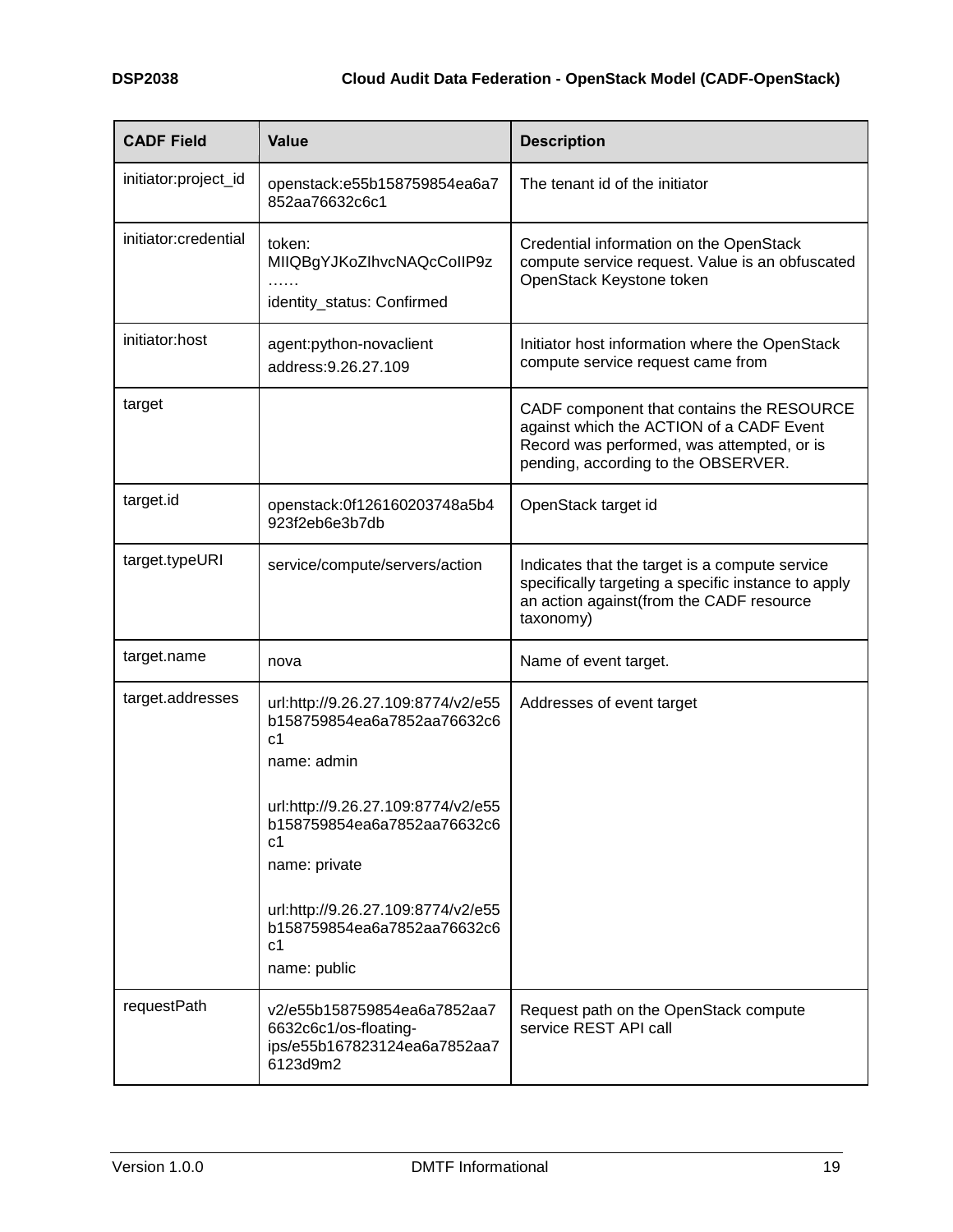| <b>CADF Field</b> | Value                                                                                                                            | <b>Description</b>                                                                                                                                                                                                                                                 |
|-------------------|----------------------------------------------------------------------------------------------------------------------------------|--------------------------------------------------------------------------------------------------------------------------------------------------------------------------------------------------------------------------------------------------------------------|
| Observer          |                                                                                                                                  | CADF component that contains the RESOURCE<br>that generates the CADF Event Record based<br>on its observation (directly or indirectly) of the<br><b>Actual Event</b>                                                                                               |
| observer:id       | target                                                                                                                           | Indicates that the CADF target observed this<br>event                                                                                                                                                                                                              |
| Reporterchain     | reporterTime': '2014-01-<br>17T23:23:38.154152+0000<br>role': 'modifier',<br>reporter': $\{ \text{'id'}: \text{'target'} \} \},$ | The reporterchain is used to record additional<br>reporters that modify the event. In this example,<br>the event is initially created on request and the<br>outcome and reason are modified the observer<br>on response                                            |
| Tags              | correlation_id?value=openstack:<br>bcac04dc-e0be-4110-862c-<br>347088a7836a                                                      | Correlation id that can be used to correlate this<br>event with other events "down the execution<br>chain" to allow creation of a complete event<br>chain for this action. Tags can be used for<br>multiple purposes to classify events for different<br>contexts. |

#### <span id="page-19-0"></span>235 **6.2 Glance examples**

236 Audit events for the Glance service use the same middleware process described for Nova. As such, many 237 of the values for Glance audit events are similarly prescribed as Nova audit events.

#### <span id="page-19-1"></span>238 **6.2.1 Download binary image data**

239 The HTTP request represents an OpenStack API call to the Image Service (glance) to download data for 240 a specific image file (*v2/ images/?{image\_id}?/file*).

241 Method: GET

242 Address: 9.26.27.109:8777

243 URI: v2/images/e55b158759854ea6a7852aa76632c6c1/file

#### 244 The HTTP Request is parsed into the following segments

| <b>Value</b>     | <b>Description</b>               |
|------------------|----------------------------------|
| 9.26.27.109:8777 | Indicates the glance service     |
| v <sub>2</sub>   | Version                          |
| images           | Indicates the target is an image |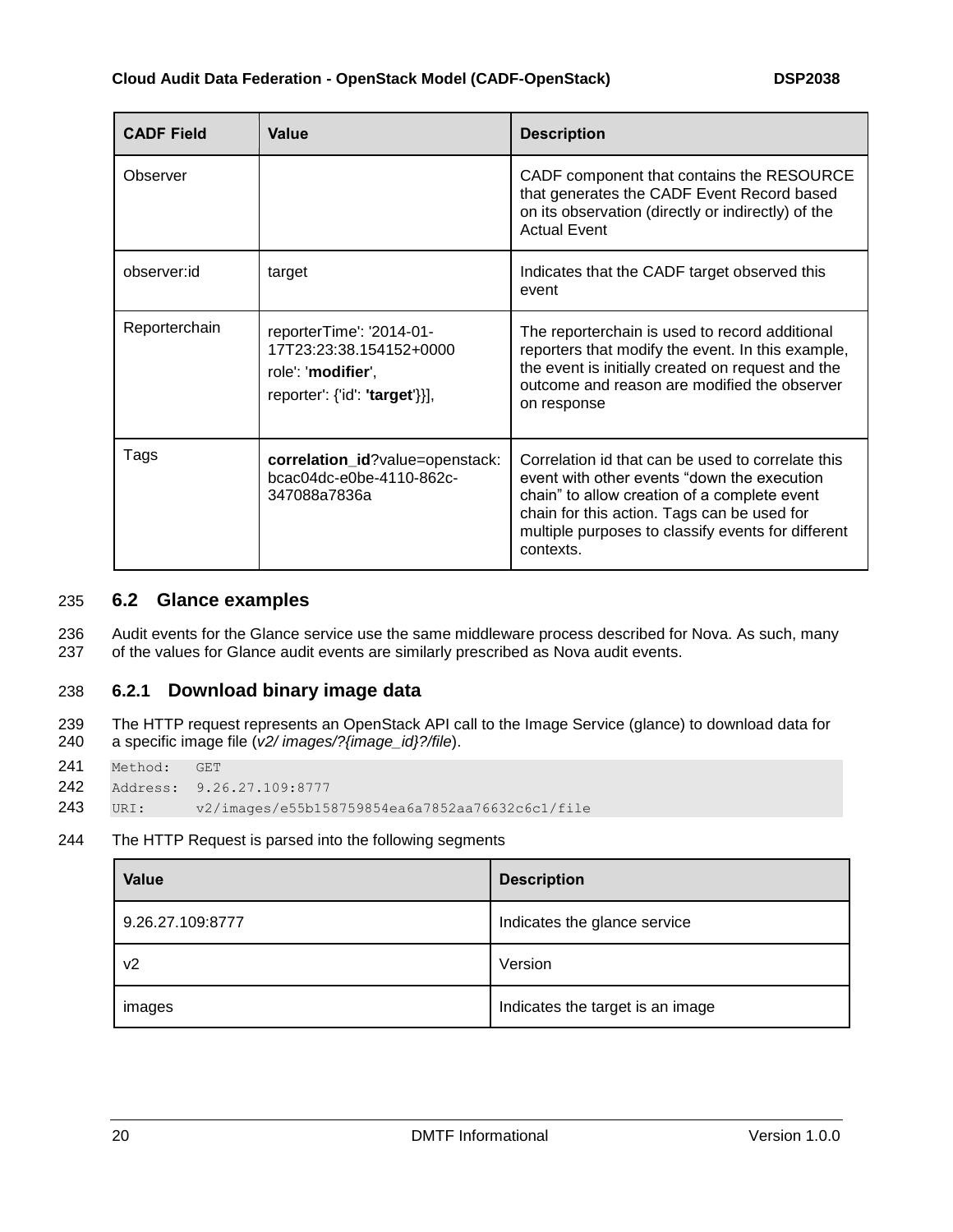| Value                            | <b>Description</b>                                  |
|----------------------------------|-----------------------------------------------------|
| e55b158759854ea6a7852aa76632c6c1 | Image id                                            |
| file                             | Indicates the action will be against the image file |

245 Using this information, the segment values are mapped into CADF fields:

| <b>CADF Field</b> | <b>Value</b>                                        | <b>Description</b>                                                                                                                                                                                                                                                      |
|-------------------|-----------------------------------------------------|-------------------------------------------------------------------------------------------------------------------------------------------------------------------------------------------------------------------------------------------------------------------------|
| typeURI           | http://schemas.dmtf.org/cloud/au<br>dit/1.0/event   | CADF event schema                                                                                                                                                                                                                                                       |
| id                | openstack:a80dc5ee-be83-48ad-<br>ad5e-6577f2217637' | CADF generated event id                                                                                                                                                                                                                                                 |
| eventType         | activity                                            | Characterizes events that provide information<br>about actions having occurred or intended to<br>occur, and initiated by some resource or done<br>against some resource<br>Such events typically report on regular<br>operations of a Cloud infrastructure or services. |
| action            | read                                                | CADF action mapping for GET request targeting<br><b>Glance API</b>                                                                                                                                                                                                      |
| outcome           | <b>SUCCESS</b>                                      | Generated by CADF filter for incoming requests,<br>indicates that the OpenStack image (glance)<br><b>REST API call succeeded</b>                                                                                                                                        |
| reason            | 'reasonCode': '200',<br>'reasonType': 'HTTP'        | Standard response for successful HTTP<br>requests                                                                                                                                                                                                                       |
| eventTime         | 2013-08-<br>20T20:52:57.048554+0000                 | CADF generated timestamp                                                                                                                                                                                                                                                |
| initiator         |                                                     | CADF component that contains the RESOURCE<br>that initiated, originated, or instigated the event's<br>ACTION, according to the OBSERVER                                                                                                                                 |
| initiator:id      | openstack:95f12d248a234a969f4<br>56cd2c794f29a      | OpenStack initiator id                                                                                                                                                                                                                                                  |
| initiator:typeURI | service/security/account/user                       | Indicates that the initiator is a user (from the<br>CADF resource taxonomy)                                                                                                                                                                                             |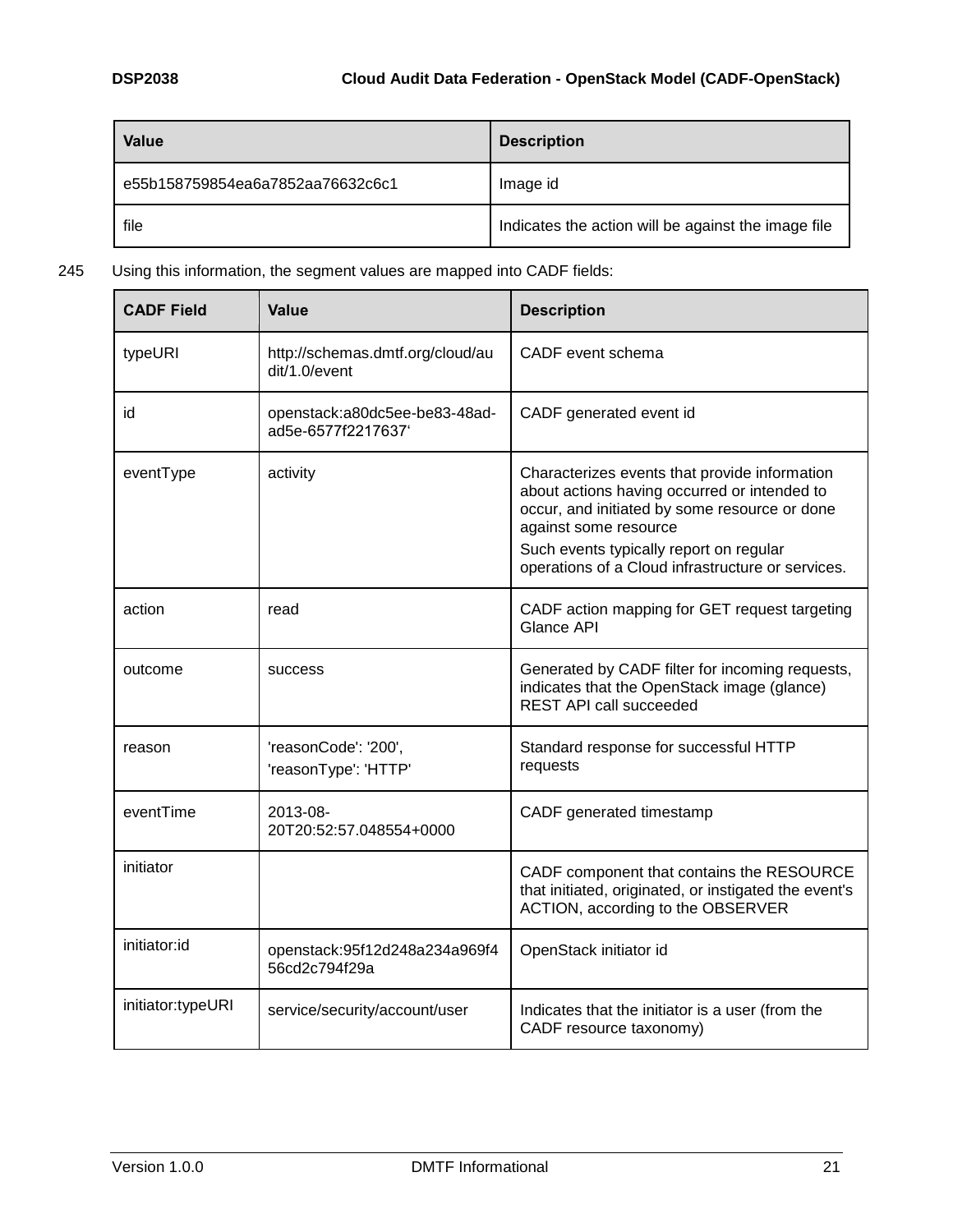| <b>CADF Field</b>    | Value                                                                                                                                               | <b>Description</b>                                                                                                                                                        |
|----------------------|-----------------------------------------------------------------------------------------------------------------------------------------------------|---------------------------------------------------------------------------------------------------------------------------------------------------------------------------|
| initiator:name       | <user_name></user_name>                                                                                                                             | User name of the authenticated user on the<br>OpenStack Glance API call based on given<br>name in Keystone                                                                |
| initiator:project_id | openstack:e55b158759854ea6a7<br>852aa76632c6c1                                                                                                      | The tenant id of the initiator                                                                                                                                            |
| initiator:credential | token:<br>MIIQBgYJKoZIhvcNAQcCoIIP9z<br>.<br>identity_status: Confirmed                                                                             | Credential information on the OpenStack<br>compute service request. Value is an obfuscated<br>OpenStack Keystone token                                                    |
| initiator:host       | agent:python-glanceclient<br>address: 9.26.27.109                                                                                                   | Initiator host information where the OpenStack<br>image service request came from                                                                                         |
| target               |                                                                                                                                                     | CADF component that contains the RESOURCE<br>against which the ACTION of a CADF Event<br>Record was performed, was attempted, or is<br>pending, according to the OBSERVER |
| target.id            | openstack:0f126160203748a5b4<br>923f2eb6e3b7db                                                                                                      | OpenStack target id                                                                                                                                                       |
| target.typeURI       | service/storage/image/images/im<br>age/file                                                                                                         | Indicates that the target is an image service<br>specifically targeting an image file(from the<br>CADF resource taxonomy)                                                 |
| target.name          | nova                                                                                                                                                | Name of event target                                                                                                                                                      |
| target.addresses     | url:http://9.26.27.109:8777/v2<br>name: admin<br>url:http://9.26.27.109:8777/v2<br>name: private<br>url:http://9.26.27.109:8777/v2/<br>name: public | Addresses of event target                                                                                                                                                 |
| requestPath          | v2/images/e55b158759854ea6a7852                                                                                                                     | Request path on the OpenStack image service                                                                                                                               |
|                      | aa76632c6c1/file                                                                                                                                    | <b>REST API call</b>                                                                                                                                                      |
| Observer             |                                                                                                                                                     | CADF component that contains the RESOURCE<br>that generates the CADF Event Record based<br>on its observation (directly or indirectly) of the<br><b>Actual Event</b>      |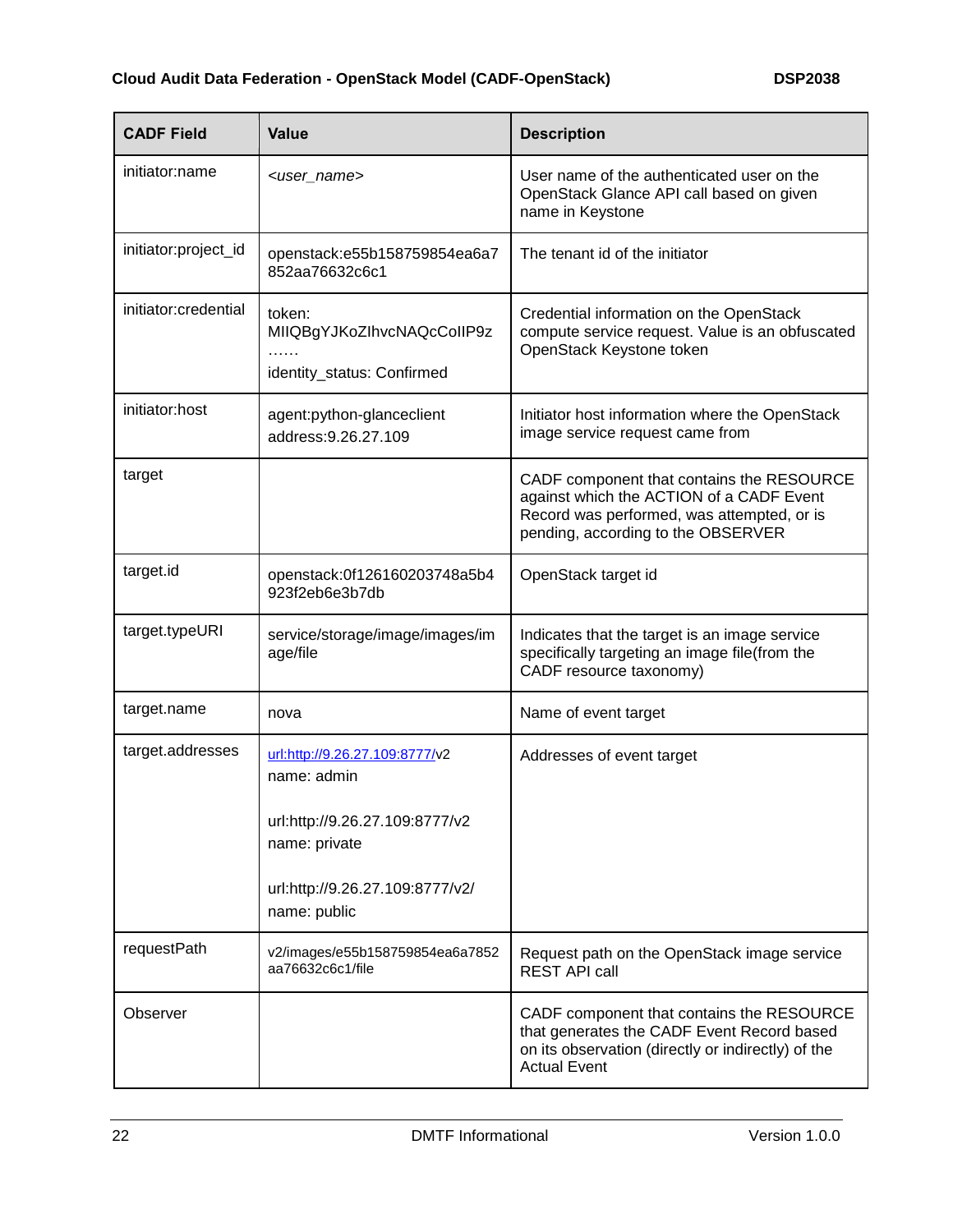| <b>CADF Field</b> | Value                                                                                                       | <b>Description</b>                                                                                                                                                                                                                                                 |
|-------------------|-------------------------------------------------------------------------------------------------------------|--------------------------------------------------------------------------------------------------------------------------------------------------------------------------------------------------------------------------------------------------------------------|
| observer:id       | target                                                                                                      | Indicates that the CADF target observed this<br>event                                                                                                                                                                                                              |
| Reporterchain     | reporterTime': '2014-01-<br>17T23:23:38.154152+0000<br>role': 'modifier',<br>reporter': {'id': 'target'}}], | The reporterchain is used to record additional<br>reporters that modify the event. In this example,<br>the event is initially created on request and the<br>outcome and reason are modified the observer<br>on response                                            |
| Tags              | <b>correlation_id?</b> value=openstack:<br>bcac04dc-e0be-4110-862c-<br>347088a7836a                         | Correlation id that can be used to correlate this<br>event with other events "down the execution<br>chain" to allow creation of a complete event<br>chain for this action. Tags can be used for<br>multiple purposes to classify events for different<br>contexts. |

#### <span id="page-22-0"></span>246 **6.3 Keystone example**

#### <span id="page-22-1"></span>247 **6.3.1 Authenticating a user**

248 The CADF audit event for user authentication is generated within the Keystone service. As the event is 249 observed from a location other than the middleware, some of the CADF event details are different. The 250 Keystone observer generates the values as follows:

| <b>CADF Field</b> | Value                                               | <b>Description</b>                                                                                                                                                                                                                                                      |
|-------------------|-----------------------------------------------------|-------------------------------------------------------------------------------------------------------------------------------------------------------------------------------------------------------------------------------------------------------------------------|
| typeURI           | http://schemas.dmtf.org/cloud/au<br>dit/1.0/event   | CADF event schema                                                                                                                                                                                                                                                       |
| id                | openstack:a80dc5ee-be83-48ad-<br>ad5e-1324aew923kj' | CADF generated event id                                                                                                                                                                                                                                                 |
| eventType         | activity                                            | Characterizes events that provide information<br>about actions having occurred or intended to<br>occur, and initiated by some resource or done<br>against some resource<br>Such events typically report on regular<br>operations of a Cloud infrastructure or services. |
| action            | authenticate                                        | CADF action mapped to user authentication                                                                                                                                                                                                                               |
| outcome           | <b>SUCCESS</b>                                      | Generated by Keystone service to indicate<br>successful authentication of credentials                                                                                                                                                                                   |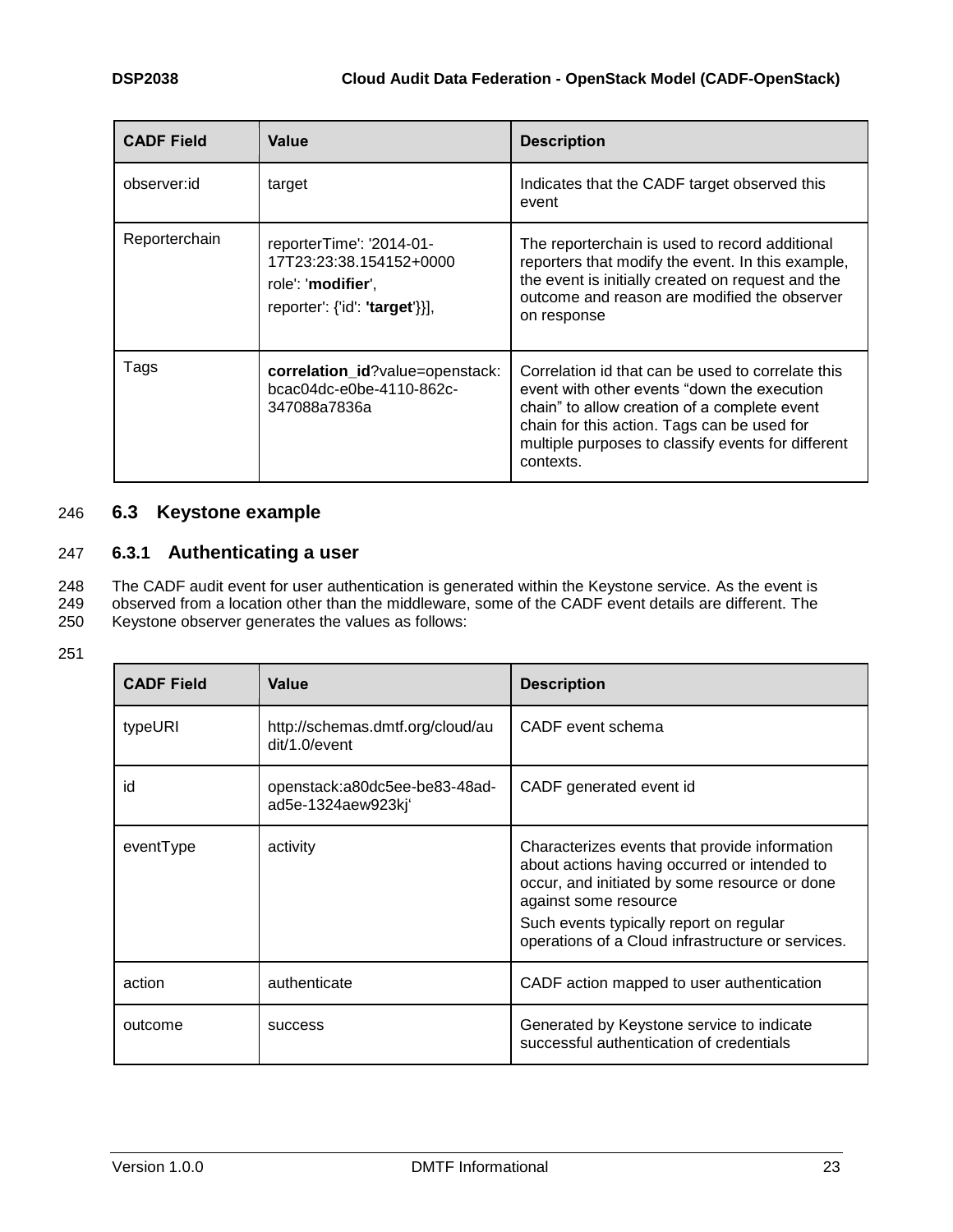| <b>CADF Field</b> | <b>Value</b>                                    | <b>Description</b>                                                                                                                                                        |
|-------------------|-------------------------------------------------|---------------------------------------------------------------------------------------------------------------------------------------------------------------------------|
| eventTime         | 2013-08-<br>20T20:52:57.048554+0000             | CADF generated timestamp                                                                                                                                                  |
| initiator         |                                                 | CADF component that contains the RESOURCE<br>that initiated, originated, or instigated the event's<br>ACTION, according to the OBSERVER                                   |
| initiator:id      | openstack:95f12d248a234a969f4<br>56cd2c794f29a  | OpenStack initiator id                                                                                                                                                    |
| initiator:typeURI | service/security/account/user                   | Indicates that the initiator is a user (from the<br>CADF resource taxonomy)                                                                                               |
| initiator:name    | <user_name></user_name>                         | User name of the authenticated user defined in<br>Keystone                                                                                                                |
| initiator:host    | agent:python-novaclient<br>address: 9.26.27.109 | Initiator host information where the OpenStack<br>authentication request came from                                                                                        |
| target            |                                                 | CADF component that contains the RESOURCE<br>against which the ACTION of a CADF Event<br>Record was performed, was attempted, or is<br>pending, according to the OBSERVER |
| target.id         | openstack:0f126160203748a5b4<br>923f2eb6e3b7db  | OpenStack target id                                                                                                                                                       |
| target.typeURI    | service/security/account/user                   | Indicates that the target is the user account in<br>Keystone service                                                                                                      |
| observer          |                                                 | CADF component that contains the RESOURCE<br>that generates the CADF Event Record based<br>on its observation (directly or indirectly) of the<br><b>Actual Event</b>      |
| observer.typeURI  | service/security                                | Indicates the observer is the Keystone service                                                                                                                            |
| observer:id       | openstack:0f126160203748a5b4<br>923f2eb6e3b7db  | OpenStack target id                                                                                                                                                       |

### <span id="page-23-0"></span>252 **6.4 Sample OpenStack CADF event**

253 A sample OpenStack CADF audit event generated by middleware:

```
254 {
```

```
255 'typeURI': 'http://schemas.dmtf.org/cloud/audit/1.0/event', 
256 'id': 'openstack:a80dc5ee-be83-48ad-ad5e-6577f2217637'
```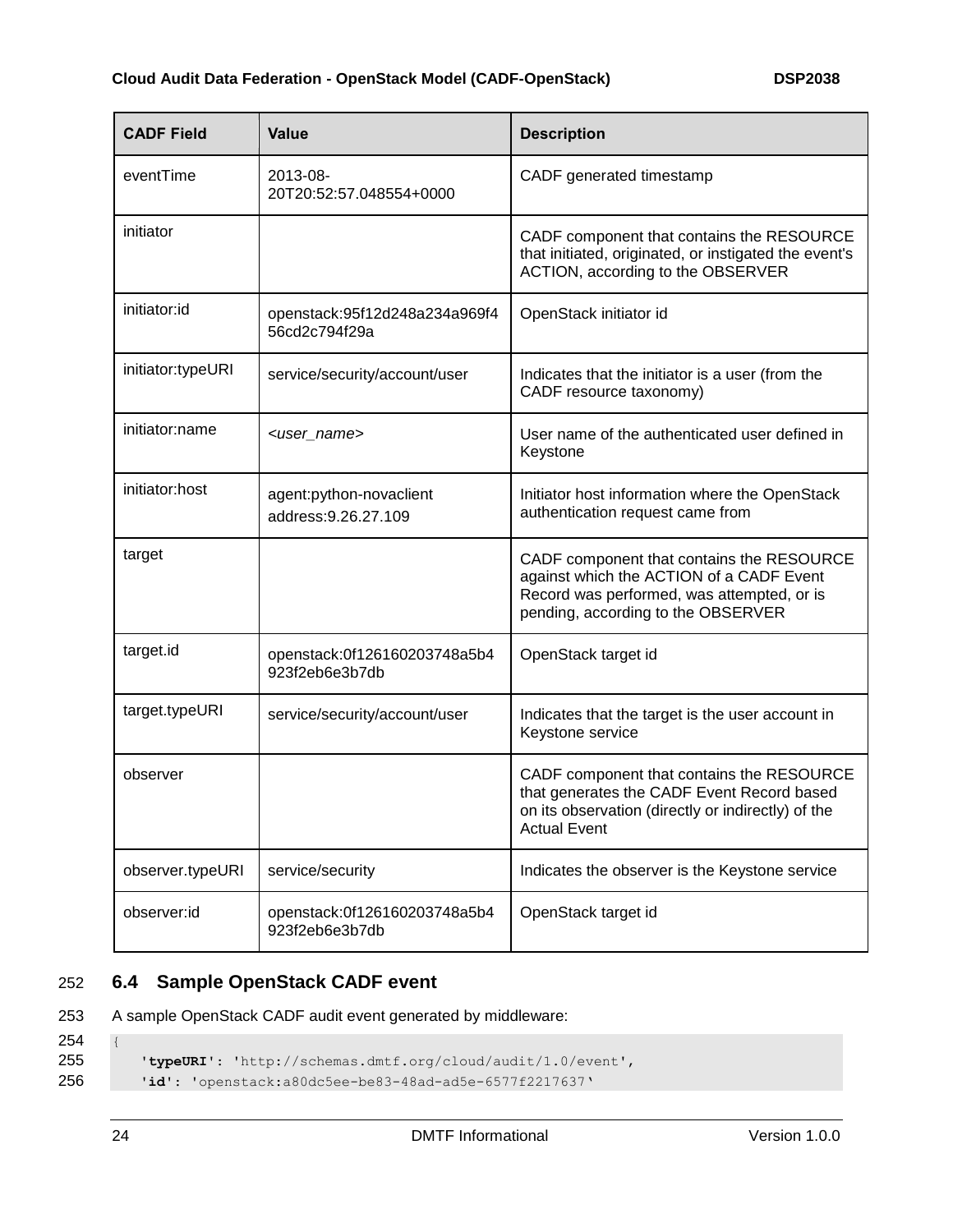```
257 'eventType': 'activity', 
258 'action': 'read/list', 
259 'outcome': 'success', 
260 'reason': {'reasonCode': '200', 'reasonType': 'HTTP'}, 
261 'eventTime': '2014-01-17T23:23:38.109989+0000', 
262 'initiator': { 
263 'id': 'openstack:95f12d248a234a969f456cd2c794f29a'
264 'typeURI': 'service/security/account/user', 
265 'name': '<user name>', 
266 'project_id': 'openstack:e55b158759854ea6a7852aa76632c6c1', 
267 'credential': { 
268 'token': 'MIIQBgYJKoZIhvcNAQcCoIIP9z …… ',
269 'identity_status': 'Confirmed' }, 
270 'host': { 
271 'agent': 'python-novaclient', 
272 'address': '9.26.27.109'}, 
273 },
274 'target': { 
275 'id': 'openstack:0f126160203748a5b4923f2eb6e3b7db', 
276 'typeURI': 'service/compute/servers', 
277 'name': 'nova' 
278 'addresses': [
279 { 'url': 'http://9.26.27.109:8774/v2/e55b158759854ea6a7852aa76632c6c1', 
280 'name': 'admin'}, 
281 { 'url': 'http://9.26.27.109:8774/v2/e55b158759854ea6a7852aa76632c6c1', 
282 'name': 'private'},
283 { 'url': 'http://9.26.27.109:8774/v2/e55b158759854ea6a7852aa76632c6c1', 
284 'name': 'public'}
285 \frac{1}{1},
286 },
287 'observer': { 'id': 'target'}, 
288 'reporterchain': [
289 { 'reporterTime': '2014-01-17T23:23:38.154152+0000', 
290 'role': 'modifier', 
291 'reporter': {'id': 'target'}}
292 ],
293 'requestPath': '/v2/56600971-90f3-4370-807f-ab79339381a9/servers',
294 'tags': ['correlation_id?value=openstack:bcac04dc-e0be-4110-862c-347088a7836a'], 
295 } 
296
297 A sample OpenStack CADF audit evented generated by Keystone service:
298 {
299 'typeURI': 'http://schemas.dmtf.org/cloud/audit/1.0/event', 
300 'id': 'openstack:a80dc5ee-be83-48ad-ad5e-6577f2217637'
301 'eventType': 'activity', 
302 'action': 'authenticate',
```

```
303 'outcome': 'success',
```

```
304 'eventTime': '2014-01-17T23:23:38.109989+0000',
```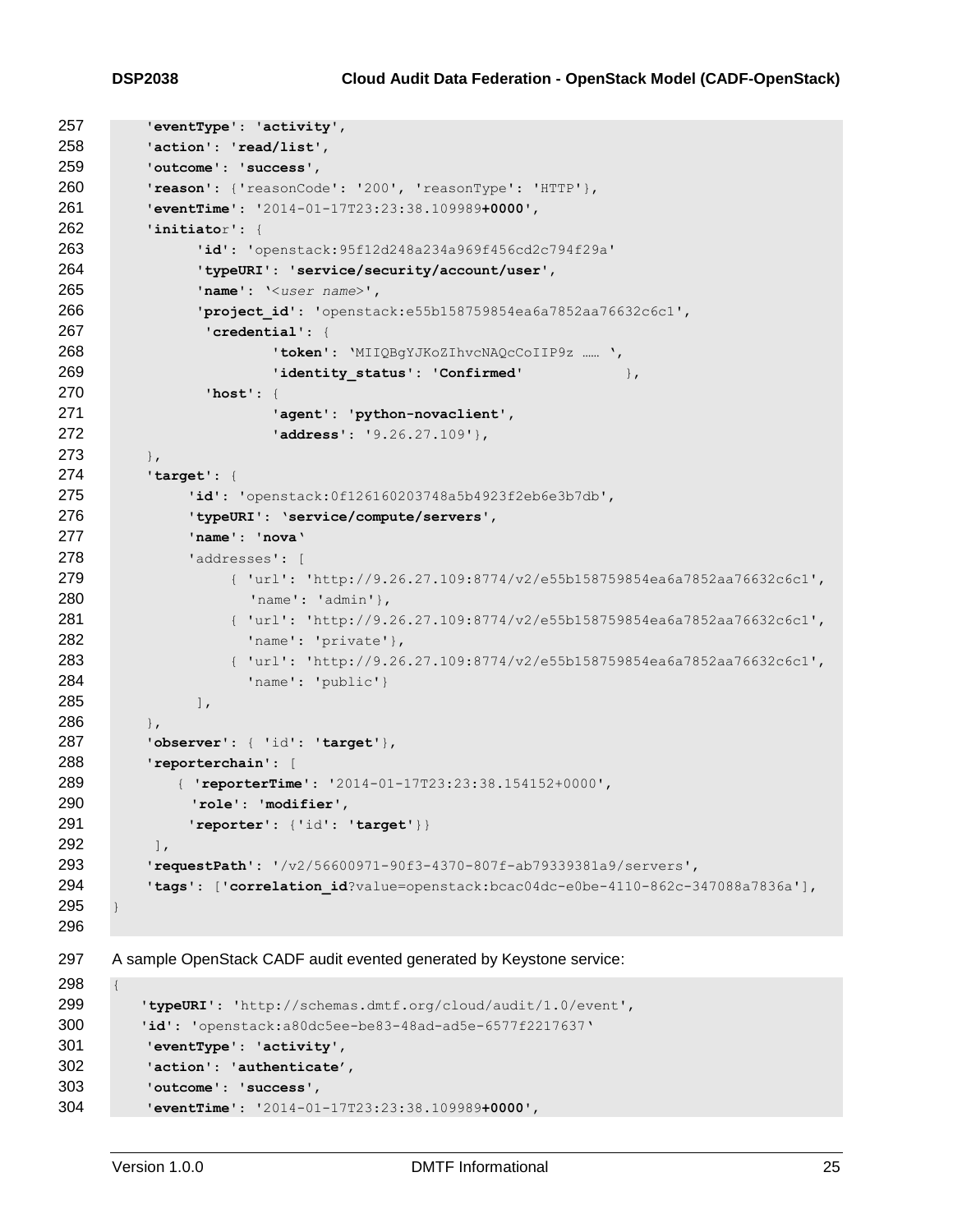#### **Cloud Audit Data Federation - OpenStack Model (CADF-OpenStack) DSP2038**

```
305 'initiator': { 
306 'id': 'openstack:95f12d248a234a969f456cd2c794f29a'
307 'typeURI': 'service/security/account/user', 
308 'name': '<user name>', 
309 'host': { 
310 'agent': 'python-novaclient', 
311 'address': '9.26.27.109'}, 
312 },
313 'target': { 
314 'id': 'openstack:0f126160203748a5b4923f2eb6e3b7db', 
315 'typeURI': 'service/security/account/user',
316 },
317 'observer': { 'id': 'openstack:95f12d248a234a969f456aw0ju0cw09j'
318 'typeURI': 'service/security', 
319 }
320 }
```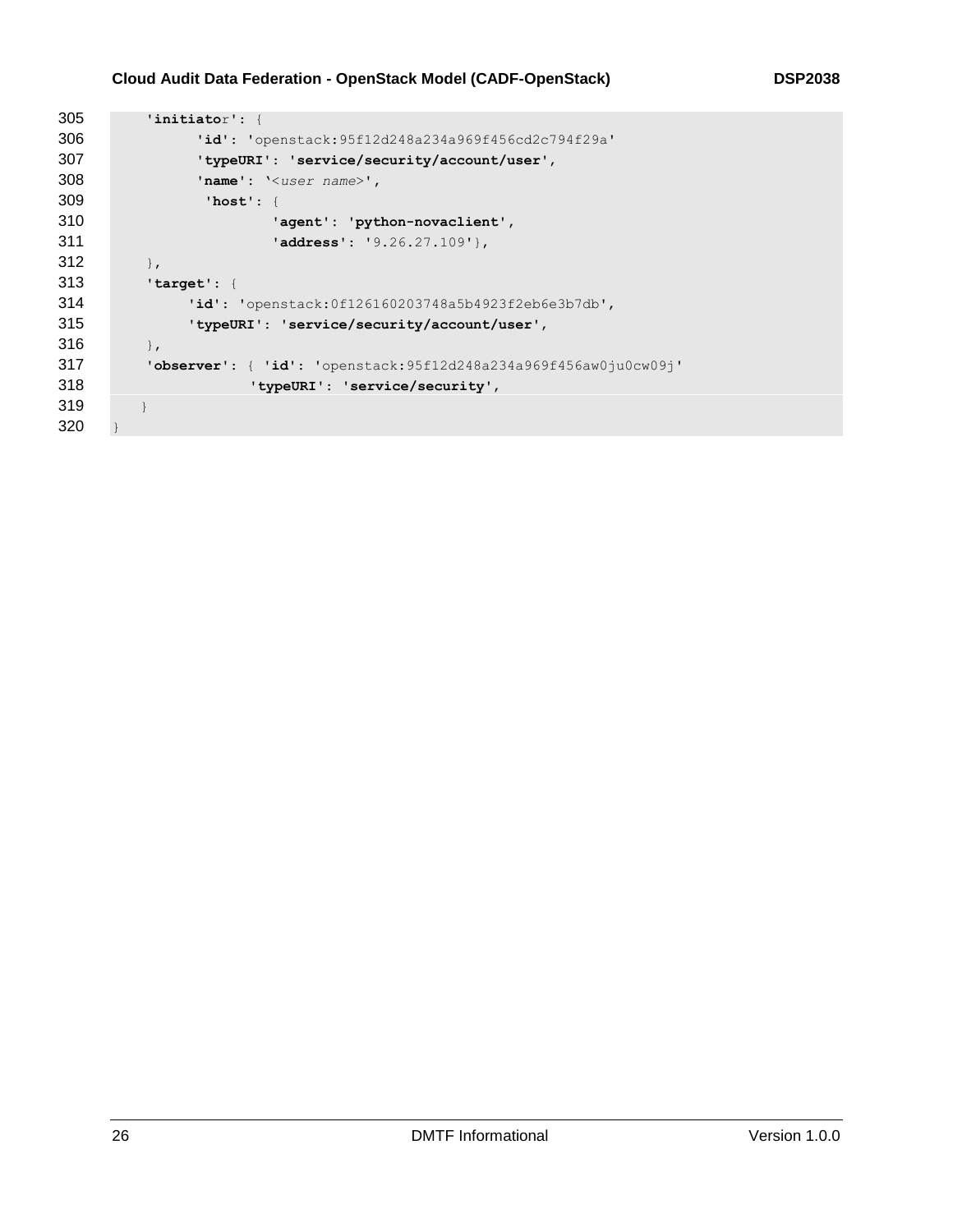<span id="page-26-0"></span>

## 321 **ANNEX A** 322 **Compute service**

| I<br>۰.<br>v<br>× |  |
|-------------------|--|

| <b>URL</b>                                                           | <b>TypeURI</b>                                  | <b>Action</b> | <b>Description</b>                                                                                                                                                                                                                                                 |
|----------------------------------------------------------------------|-------------------------------------------------|---------------|--------------------------------------------------------------------------------------------------------------------------------------------------------------------------------------------------------------------------------------------------------------------|
| POST v1.1/?{tenant_id}?/os-<br>snapshots                             | service/compute/os-snapshots                    | create        | Creates a snapshot.                                                                                                                                                                                                                                                |
| GET v1.1/?{tenant_id}?/os-<br>snapshots                              | service/compute/os-snapshots                    | read/list     | Lists snapshots.                                                                                                                                                                                                                                                   |
| GET v1.1/?{tenant_id}?/os-<br>snapshots/?{snapshot_id}?              | service/compute/os-<br>snapshots/snapshot       | read          | Shows information for a specified snapshot.                                                                                                                                                                                                                        |
| <b>DELETE</b><br>v1.1/?{tenant_id}?/os-<br>snapshots/?{snapshot_id}? | service/compute/os-<br>snapshots/snapshot       | delete        | Deletes a specified snapshot from the<br>account. The operation does not require a<br>request body and does not return a response<br>body. This operation is asynchronous. You<br>must list snapshots repeatedly to determine<br>whether the snapshot was deleted. |
| GET v1.1/?{tenant_id}?/os-<br>snapshots/detail                       | service/compute/os-<br>snapshots/detail         | read/list     | Lists details for a specified snapshot. The<br>operation does not require a request body.                                                                                                                                                                          |
| GET v1.1/?{tenant_id}?/os-<br>volumes                                | service/compute/os-volumes                      | read/list     | Lists the volumes associated with the account.<br>The operation does not require a request<br>body.                                                                                                                                                                |
| POST v1.1/?{tenant_id}?/os-<br>volumes/?{volume_id}?                 | service/compute/os-<br>volumes/volume           | create        | Creates a volume. The operation requires a<br>request body.                                                                                                                                                                                                        |
| GET v1.1/?{tenant_id}?/os-<br>volumes/?{volume_id}?                  | service/compute/os-<br>volumes/volume           | read          | Shows information for a specified volume.                                                                                                                                                                                                                          |
| <b>DELETE</b><br>v1.1/?{tenant_id}?/os-<br>volumes/?{volume_id}?     | service/compute/os-<br>volumes/volume           | delete        | Deletes a specified volume.                                                                                                                                                                                                                                        |
| GET v1.1/?{tenant_id}?/os-<br>volumes/detail                         | service/compute/os-<br>volumes/detail           | read/list     | Lists details for a specified volume. The<br>operation does not require a request body.                                                                                                                                                                            |
| GET v1.1/?{tenant_id}?/os-<br>volume-types                           | service/compute/os-volume-<br>types             | read/list     | Lists volume types.                                                                                                                                                                                                                                                |
| GET v1.1/?{tenant_id}?/os-<br>volume-<br>types/?{volume_type_id}?    | service/compute/os-volume-<br>types/volume-type | read          | Shows information for a specified volume<br>type.                                                                                                                                                                                                                  |
| POST v2/?{tenant_id}?                                                | service/compute/os-networks                     | update        | Creates a network.                                                                                                                                                                                                                                                 |
| <b>GET</b><br>v2/?{tenant_id}?/extensions                            | service/compute/extensions                      | read/list     | Lists all available extensions.                                                                                                                                                                                                                                    |
| <b>GET</b><br>v2/?{tenant_id}?/extensions/<br>?{alias}?              | service/compute/extensions/<br>alias            | read          | Gets details about the specified extension.                                                                                                                                                                                                                        |
| GET v2/?{tenant_id}?/flavors                                         | service/compute/flavors                         | read/list     | Lists all flavors. Includes the access type,<br>which is public or private.                                                                                                                                                                                        |
| <b>POST</b><br>v2/?{tenant_id}?/flavors                              | service/compute/flavors                         | create        | Creates a flavor.                                                                                                                                                                                                                                                  |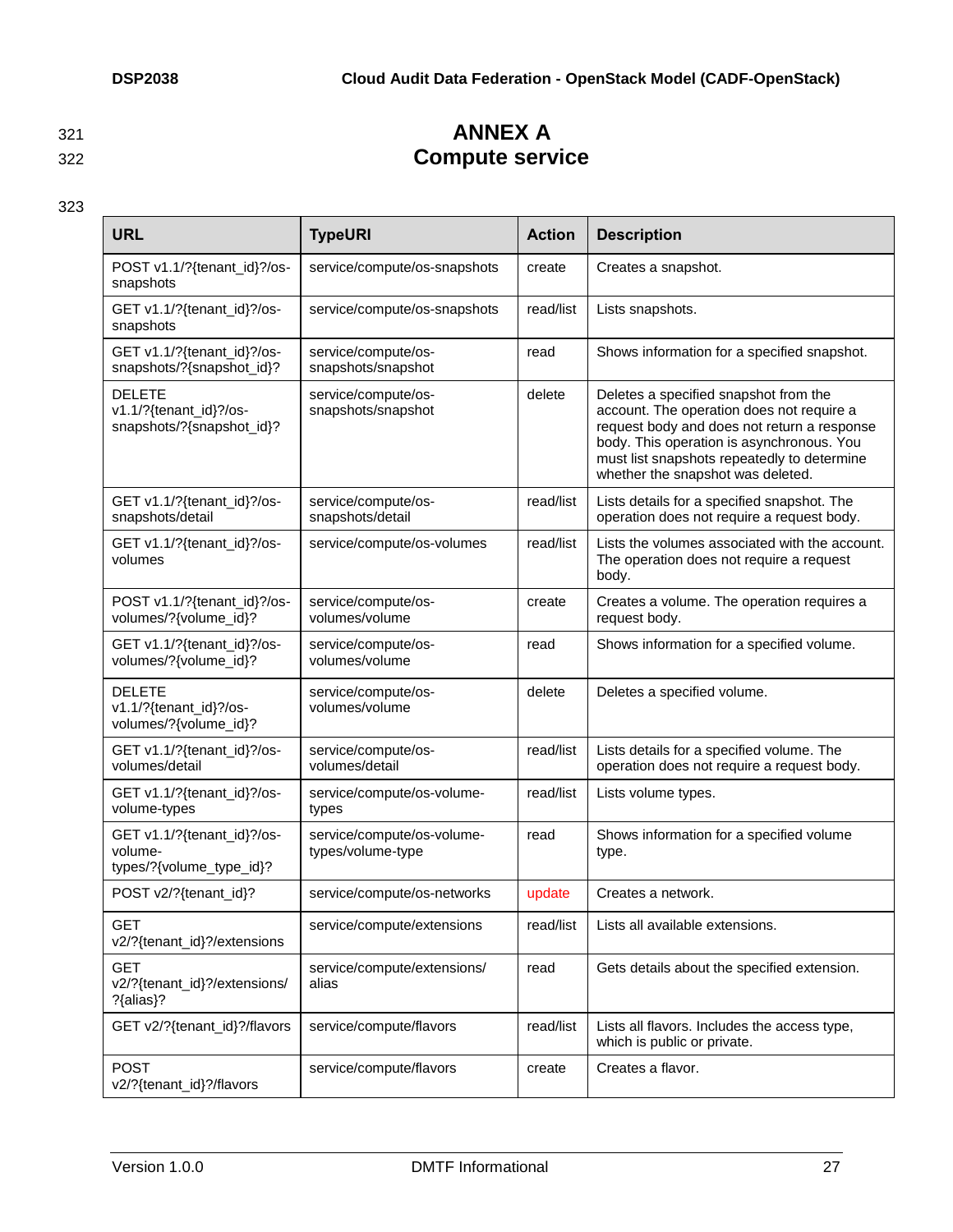| <b>URL</b>                                                                                | <b>TypeURI</b>                                        | <b>Action</b> | <b>Description</b>                                                                                                                                                         |
|-------------------------------------------------------------------------------------------|-------------------------------------------------------|---------------|----------------------------------------------------------------------------------------------------------------------------------------------------------------------------|
| <b>GET</b><br>v2/?{tenant_id}?/flavors/?{fla<br>vor_id}?                                  | service/compute/flavors/flavor                        | read          | Gets the flavor access type, which is either<br>public or private.                                                                                                         |
| <b>DELETE</b><br>v2/?{tenant_id}?/flavors/?{fla<br>vor_id}?                               | service/compute/flavors/flavor                        | delete        | Deletes a flavor.                                                                                                                                                          |
| <b>GET</b><br>v2/?{tenant_id}?/flavors/?{fla<br>vor_id}?/os-extra_specs                   | service/compute/flavors/flavor/<br>os-extra_specs     | read/list     | Lists the extra-specs or keys for the specified<br>flavor.                                                                                                                 |
| <b>POST</b><br>v2/?{tenant_id}?/flavors/?{fla<br>vor_id}?/os-extra_specs                  | service/compute/flavors/flavor/<br>os-extra_specs     | create        | Creates extra-specs or keys for the specified<br>flavor.                                                                                                                   |
| <b>GET</b><br>v2/?{tenant_id}?/flavors/?{fla<br>vor_id}?/os-<br>extra_specs/?{key_id}?    | service/compute/flavors/flavor/<br>os-extra_specs/key | read          | Gets the value of the specified key.                                                                                                                                       |
| <b>DELETE</b><br>v2/?{tenant_id}?/flavors/?{fla<br>vor_id}?/os-<br>extra_specs/?{key_id}? | service/compute/flavors/flavor/<br>os-extra_specs/key | delete        | Delete a specified extra-spec by key.                                                                                                                                      |
| <b>GET</b><br>v2/?{tenant_id}?/flavors/?{fla<br>vor_id}?/os-flavor-access                 | service/compute/flavors/flavor/<br>os-flavor-access   | read/list     | Lists tenants with access to the specified<br>private flavor.                                                                                                              |
| <b>GET</b><br>v2/?{tenant_id}?/flavors/deta<br>il                                         | service/compute/flavors/detail                        | read/list     | Lists details for available flavors. Includes the<br>rxtx_factor extended attribute.                                                                                       |
| <b>GET</b><br>v2/?{tenant_id}?/images/?{i<br>mage_id}?                                    | service/compute/images/image                          | read          | Describes a specific image.                                                                                                                                                |
| <b>GET</b><br>v2/?{tenant_id}?/images/det<br>ail                                          | service/compute/images/detail                         | read/list     | Lists images.                                                                                                                                                              |
| GET v2/?{tenant_id}?/limits                                                               | service/compute/limits                                | read/list     | Returns current limits for the account.                                                                                                                                    |
| <b>GET</b><br>v2/?{tenant_id}?/limits/tenan<br>t_id=?{customer_tenant_id}?                | service/compute/limits/tenant                         | read          | Enables administrators to get absolute and<br>rate limit information, including information on<br>currently used absolute limits, for the specified<br>customer tenant ID. |
| GET v2/?{tenant_id}?/os-<br>agents                                                        | service/compute/os-agents                             | read/list     | Lists all agent builds.                                                                                                                                                    |
| POST v2/?{tenant_id}?/os-<br>agents                                                       | service/compute/os-agents                             | create        | Creates an agent build.                                                                                                                                                    |
| <b>DELETE</b><br>v2/?{tenant_id}?/os-agents                                               | service/compute/os-agents                             | delete        | Deletes an existing agent build.                                                                                                                                           |
| PUT v2/?{tenant_id}?/os-<br>agents/?{id}?                                                 | service/compute/os-agents/os-<br>agent                | update        | Updates an agent build.                                                                                                                                                    |
| GET v2/?{tenant_id}?/os-<br>aggregates                                                    | service/compute/os-aggregates                         | read/list     | Lists all aggregates.                                                                                                                                                      |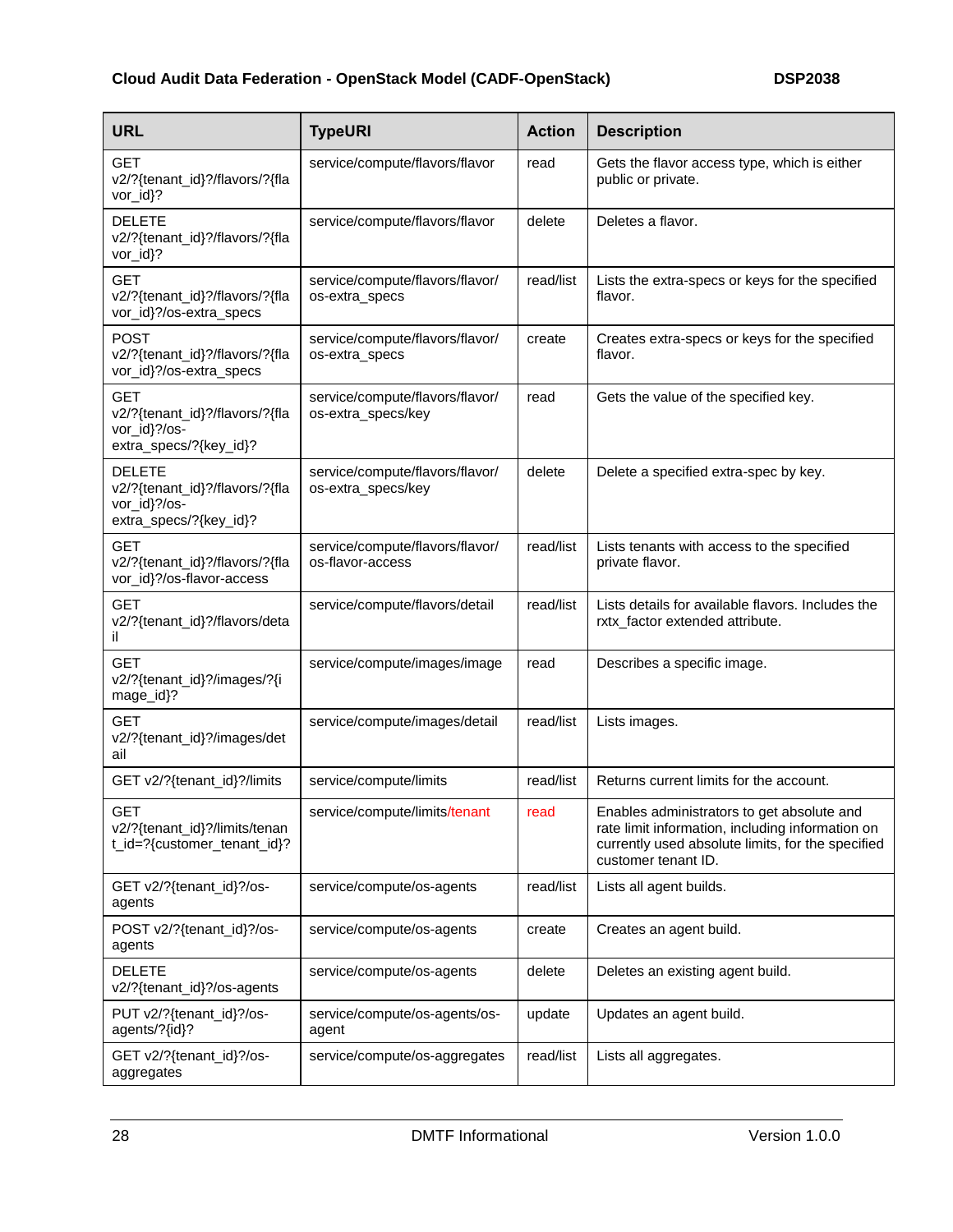| <b>URL</b>                                                                           | <b>TypeURI</b>                                              | <b>Action</b> | <b>Description</b>                                                                                      |
|--------------------------------------------------------------------------------------|-------------------------------------------------------------|---------------|---------------------------------------------------------------------------------------------------------|
| POST v2/?{tenant_id}?/os-<br>aggregates                                              | service/compute/os-aggregates                               | create        | Creates an aggregate.                                                                                   |
| <b>DELETE</b><br>v2/?{tenant_id}?/os-<br>aggregates/?{aggregate_id}<br>?             | service/compute/os-<br>aggregates/os-aggregate              | delete        | Deletes an aggregate.                                                                                   |
| GET v2/?{tenant_id}?/os-<br>aggregates/?{aggregate_id}<br>?                          | service/compute/os-<br>aggregates/os-aggregate              | read          | Gets details about a specified aggregate.                                                               |
| PUT v2/?{tenant_id}?/os-<br>aggregates/?{aggregate_id}                               | service/compute/os-<br>aggregates/os-aggregate              | update        | Updates the name, and optionally the<br>availability zone, for a specified aggregate.                   |
| POST v2/?{tenant_id}?/os-<br>certificates                                            | service/compute/os-certificates                             | create        | Creates a root certificate.                                                                             |
| GET v2/?{tenant_id}?/os-<br>certificates                                             | service/compute/os-certificates                             | read/list     | Lists root certificates owned by a specified<br>tenant ID.                                              |
| GET v2/?{tenant_id}?/os-<br>cloudpipe                                                | service/compute/os-cloudpipe                                | read/list     | Lists cloudpipes.                                                                                       |
| POST v2/?{tenant_id}?/os-<br>cloudpipe                                               | service/compute/os-cloudpipe                                | create        | Creates a cloudpipe.                                                                                    |
| POST v2/?{tenant_id}?/os-<br>cloudpipe/configure-project                             | service/compute/os-<br>cloudpipe/configure-project          | update        | Updates the virtual private network (VPN) IP<br>address and port for a specified cloudpipe<br>instance. |
| GET v2/?{tenant_id}?/os-<br>fixed-ips/?{fixed_ip}?                                   | service/compute/os-fixed-ips/ip                             | read          | Gets data about a specified fixed IP address.                                                           |
| GET v2/?{tenant_id}?/os-<br>floating-ip-dns                                          | service/compute/os-floating-ip-<br>dns                      | read/list     | Lists registered DNS domains published by<br>the DNS drivers.                                           |
| PUT v2/?{tenant_id}?/os-<br>floating-ip-dns/?{domain}?                               | service/compute/os-floating-ip-<br>dns/domain               | update        | Creates or updates a DNS domain.                                                                        |
| <b>DELETE</b><br>v2/?{tenant_id}?/os-floating-<br>ip-dns/?{domain}?                  | service/compute/os-floating-ip-<br>dns/domain               | delete        | Deletes a DNS domain and all associated<br>host entries.                                                |
| GET v2/?{tenant_id}?/os-<br>floating-ip-<br>dns/?{domain}?/entries/?{ip}<br>?        | service/compute/os-floating-ip-<br>dns/domain/entries/entry | read/list     | Lists DNS entries for a specified domain and<br>IP.                                                     |
| PUT v2/?{tenant_id}?/os-<br>floating-ip-<br>dns/?{domain}?/entries/?{na<br>$me$ ?    | service/compute/os-floating-ip-<br>dns/domain/entries/entry | update        | Creates or updates a DNS entry.                                                                         |
| GET v2/?{tenant_id}?/os-<br>floating-ip-<br>dns/?{domain}?/entries/?{na<br>me}?      | service/compute/os-floating-ip-<br>dns/domain/entries/entry | read          | Finds a unique DNS entry for a specified<br>domain and name.                                            |
| <b>DELETE</b><br>v2/?{tenant_id}?/os-floating-<br>ip-<br>dns/?{domain}?/entries/?{na | service/compute/os-floating-ip-<br>dns/domain/entries/entry | delete        | Deletes a specified DNS entry.                                                                          |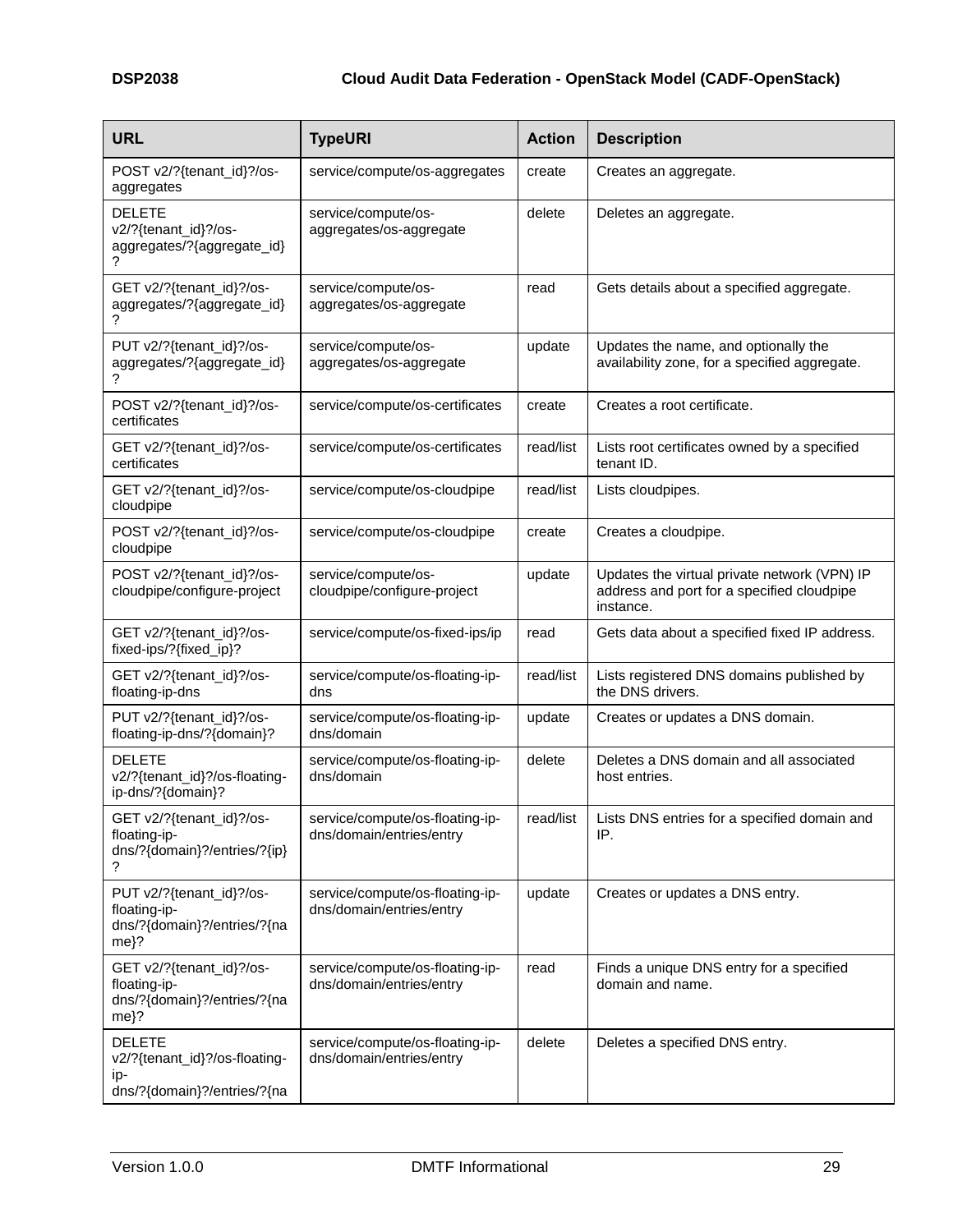| <b>URL</b>                                                                  | <b>TypeURI</b>                                        | <b>Action</b>     | <b>Description</b>                                                                                                                 |
|-----------------------------------------------------------------------------|-------------------------------------------------------|-------------------|------------------------------------------------------------------------------------------------------------------------------------|
| me}?                                                                        |                                                       |                   |                                                                                                                                    |
| GET v2/?{tenant_id}?/os-<br>floating-ip-pools                               | service/compute/os-floating-ip-<br>pools              | read/list         | Lists floating IP pools.                                                                                                           |
| GET v2/?{tenant_id}?/os-<br>floating-ips                                    | service/compute/os-floating-ips                       | read/list         | Lists floating IP addresses associated with the<br>tenant or account.                                                              |
| POST v2/?{tenant_id}?/os-<br>floating-ips                                   | service/compute/os-floating-ips                       | create            | Allocates a new floating IP address to a tenant<br>or account.                                                                     |
| GET v2/?{tenant_id}?/os-<br>floating-ips/?{id}?                             | service/compute/os-floating-<br>ips/floating-ip       | read              | Lists details of the floating IP address<br>associated with floating_IP_address_ID.                                                |
| <b>DELETE</b><br>v2/?{tenant_id}?/os-floating-<br>$ips$ /?{ $id$ }?         | service/compute/os-floating-<br>ips/floating-ip       | delete            | Deallocates the floating IP address associated<br>with floating_IP_address_ID.                                                     |
| GET v2/?{tenant_id}?/os-<br>floating-ips-bulk                               | service/compute/os-floating-ips-<br>bulk              | read/list         | Lists all floating IPs.                                                                                                            |
| POST v2/?{tenant_id}?/os-<br>floating-ips-bulk                              | service/compute/os-floating-ips-<br>bulk              | create            | Bulk-creates floating IPs.                                                                                                         |
| GET v2/?{tenant_id}?/os-<br>floating-ips-<br>bulk/?{host_name}?             | service/compute/os-floating-ips-<br>bulk/host         | read              | Lists all floating IPs for a specified host.                                                                                       |
| POST v2/?{tenant_id}?/os-<br>floating-ips-bulk/delete                       | service/compute/os-floating-ips-<br>bulk/delete       | delete            | Bulk-deletes floating IPs.                                                                                                         |
| GET v2/?{tenant_id}?/os-<br>hosts                                           | service/compute/os-hosts                              | read/list         | Lists all hosts.                                                                                                                   |
| GET v2/?{tenant_id}?/os-<br>hosts/?{host_name}?                             | service/compute/os-hosts/host                         | read              | Shows information for a specified host.                                                                                            |
| PUT v2/?{tenant_id}?/os-<br>hosts/?{host_name}?                             | service/compute/os-hosts/host                         | update            | Enables a host or puts it in maintenance<br>mode.                                                                                  |
| GET v2/?{tenant_id}?/os-<br>hosts/?{host_name}?/reboot                      | service/compute/os-<br>hosts/host/reboot              | start/<br>reboot  | Reboots a host.                                                                                                                    |
| GET v2/?{tenant_id}?/os-<br>hosts/?{host_name}?/shutdo<br>wn                | service/compute/os-<br>hosts/host/shutdown            | stop/sh<br>utdown | Shuts down a host.                                                                                                                 |
| GET v2/?{tenant_id}?/os-<br>hosts/?{host_name}?/startup                     | service/compute/os-<br>hosts/host/startup             | start/sta<br>rtup | Starts a host.                                                                                                                     |
| GET v2/?{tenant_id}?/os-<br>hypervisors                                     | service/compute/os-hypervisors                        | read/list         | Lists hypervisors information for each server<br>obtained through the hypervisor-specific API,<br>such as libvirt or XenAPI.       |
| GET v2/?{tenant_id}?/os-<br>hypervisors/?{hypervisor_ho<br>stname}?         | service/compute/os-<br>hypervisors/hypervisor         | read              | Shows the uptime for a specified hypervisor.                                                                                       |
| GET v2/?{tenant_id}?/os-<br>hypervisors/?{hypervisor_ho<br>stname}?/servers | service/compute/os-<br>hypervisors/hypervisor/servers | read/list         | Lists instances that belong to specific<br>hypervisors.                                                                            |
| GET v2/?{tenant_id}?/os-<br>hypervisors/detail                              | service/compute/os-<br>hypervisors/detail             | read/list         | Shows information for a specified hypervisor.<br>Typically configured as an admin-only<br>extension by using policy.json settings. |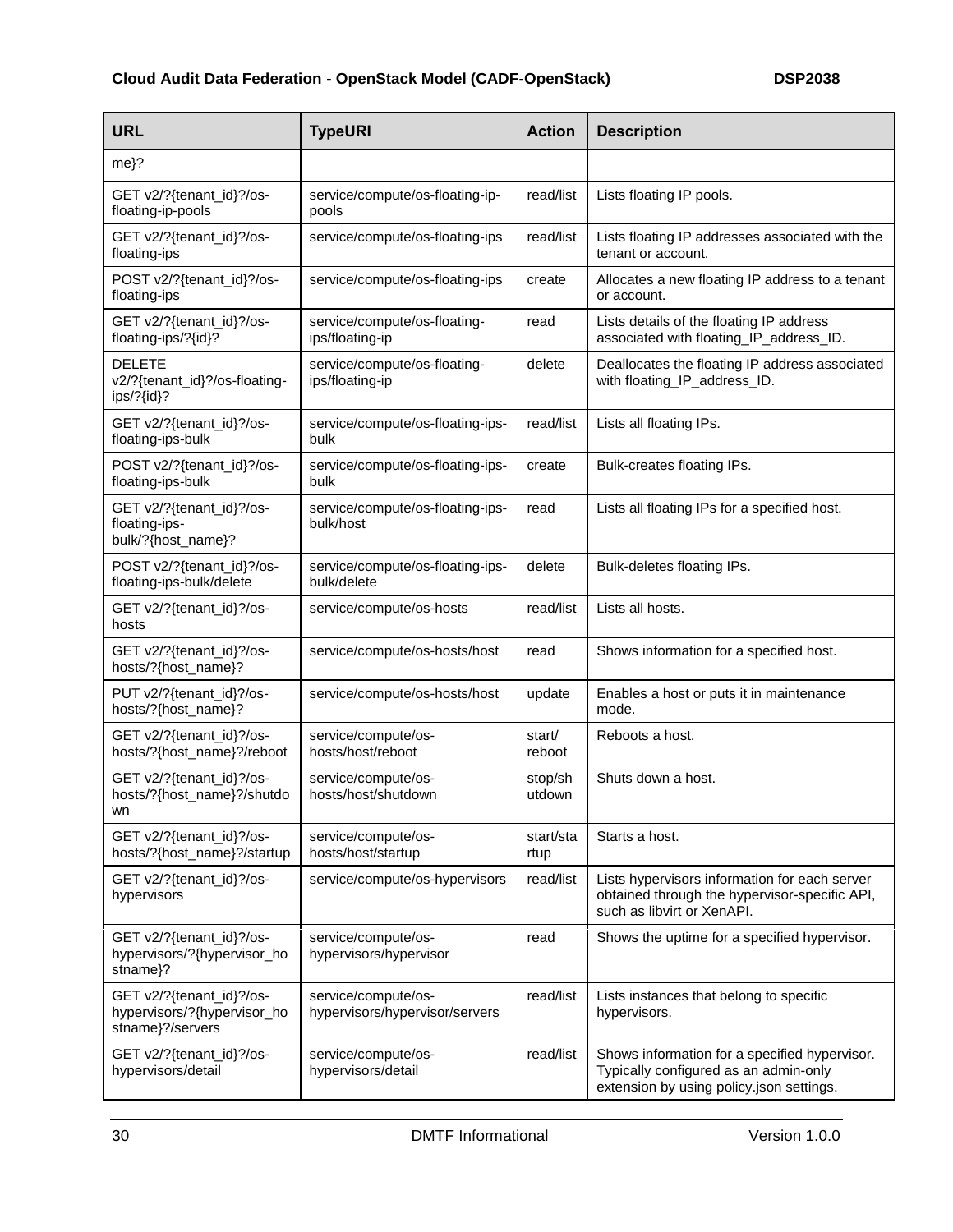| <b>URL</b>                                                                                       | <b>TypeURI</b>                                    | <b>Action</b> | <b>Description</b>                                                                                                |
|--------------------------------------------------------------------------------------------------|---------------------------------------------------|---------------|-------------------------------------------------------------------------------------------------------------------|
| GET v2/?{tenant_id}?/os-<br>hypervisors/statistics                                               | service/compute/os-<br>hypervisors/statistics     | read/list     | Shows hypervisor statistics over all compute<br>nodes.                                                            |
| GET v2/?{tenant_id}?/os-<br>keypairs                                                             | service/compute/os-keypairs                       | read/list     | Lists keypairs associated with the account.                                                                       |
| POST v2/?{tenant_id}?/os-<br>keypairs                                                            | service/compute/os-keypairs                       | create        | Generates or imports a keypair.                                                                                   |
| <b>DELETE</b><br>v2/?{tenant_id}?/os-<br>keypairs/?{keypair_name}?                               | service/compute/os-<br>keypairs/keypair           | delete        | Deletes a keypair.                                                                                                |
| GET v2/?{tenant_id}?/os-<br>keypairs/?{keypair_name}?                                            | service/compute/os-<br>keypairs/keypair           | read          | Shows a keypair associated with the account.                                                                      |
| GET v2/?{tenant_id}?/os-<br>migrations                                                           | service/compute/os-migrations                     | read          | Enables an administrative user to fetch in-<br>progress migrations for a region or specified<br>cell in a region. |
| GET v2/?{tenant_id}?/os-<br>networks                                                             | service/compute/os-networks                       | read/list     | Lists all networks that are available to the<br>tenant.                                                           |
| GET v2/?{tenant_id}?/os-<br>networks/?{id}?                                                      | service/compute/os-<br>networks/network           | read          | Gets information about a specified network.                                                                       |
| <b>DELETE</b><br>v2/?{tenant_id}?/os-<br>networks/?{id}?                                         | service/compute/os-<br>networks/network           | delete        | Deletes a specified network.                                                                                      |
| POST v2/?{tenant_id}?/os-<br>networks/add                                                        | service/compute/os-<br>networks/add               | create        | Adds a specified network to a project.                                                                            |
| GET v2/?{tenant_id}?/os-<br>quota-sets                                                           | service/compute/os-quota-sets                     | read/list     | Shows quotas for a tenant.                                                                                        |
| PUT v2/?{tenant_id}?/os-<br>quota-sets                                                           | service/compute/os-quota-sets                     | update        | Updates quotas for a tenant.                                                                                      |
| GET v2/?{tenant_id}?/os-<br>quota-sets/defaults                                                  | service/compute/os-quota-<br>sets/defaults        | read          | Gets default quotas for a tenant.                                                                                 |
| GET v2/?{tenant_id}?/os-<br>quota-<br>sets/user_id=?{user_id}?                                   | service/compute/os-quota-sets                     | read          | Shows quotas for a specified tenant and user.                                                                     |
| POST v2/?{tenant_id}?/os-<br>quota-<br>sets/user_id=?{user_id}?                                  | service/compute/os-quota-sets                     | update        | Updates quotas for a specified tenant and<br>user.                                                                |
| POST v2/?{tenant_id}?/os-<br>security-group-rules                                                | service/compute/os-security-<br>group-rules       | create        | Creates a security group rule.                                                                                    |
| <b>DELETE</b><br>v2/?{tenant_id}?/os-security-<br>group-<br>rules/?{security_group_rule_<br>id}? | service/compute/os-security-<br>groups-rules/rule | delete        | Deletes a security group rule.                                                                                    |
| GET v2/?{tenant_id}?/os-<br>security-groups                                                      | service/compute/os-security-<br>groups            | read/list     | Lists security groups.                                                                                            |
| POST v2/?{tenant_id}?/os-<br>security-groups                                                     | service/compute/os-security-<br>groups            | create        | Creates a security group.                                                                                         |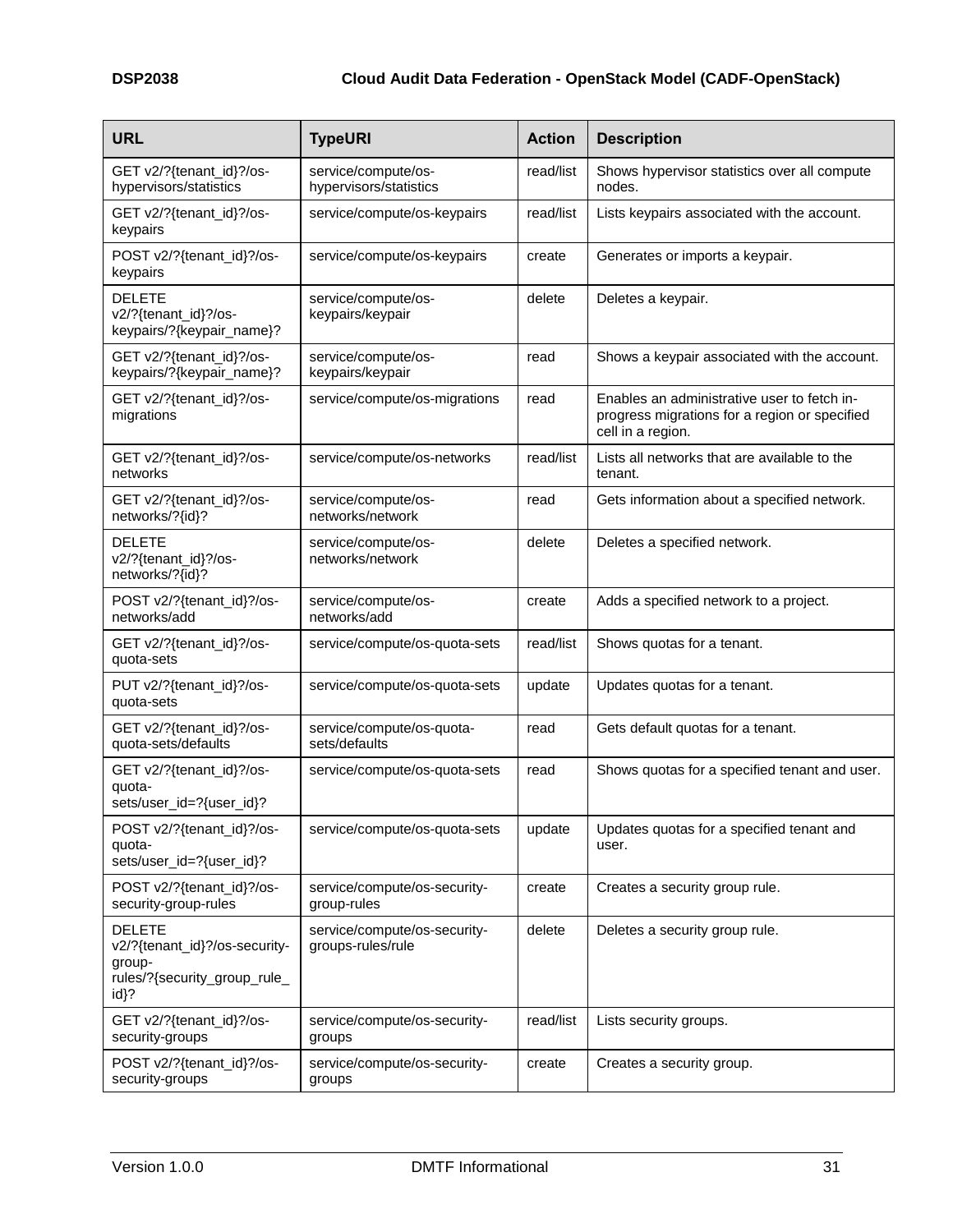| <b>URL</b>                                                                         | <b>TypeURI</b>                                        | <b>Action</b> | <b>Description</b>                                                 |
|------------------------------------------------------------------------------------|-------------------------------------------------------|---------------|--------------------------------------------------------------------|
| GET v2/?{tenant_id}?/os-<br>security-<br>groups/?{security_group_id}               | service/compute/os-security-<br>groups/security_group | read          | Gets information for a specified security<br>group.                |
| <b>DELETE</b><br>v2/?{tenant_id}?/os-security-<br>groups/?{security_group_id}      | service/compute/os-security-<br>groups/security_group | delete        | Deletes a specified security group.                                |
| GET v2/?{tenant_id}?/os-<br>services                                               | service/compute/os-services                           | read/list     | Lists all running services.                                        |
| PUT v2/?{tenant_id}?/os-<br>services/disable                                       | service/compute/os-<br>services/disable               | disable       | Disables scheduling for a service.                                 |
| PUT v2/?{tenant_id}?/os-<br>services/enable                                        | service/compute/os-<br>services/enable                | enable        | Enables scheduling for a service.                                  |
| GET v2/?{tenant_id}?/os-<br>simple-tenant-usage                                    | service/compute/os-simple-<br>tenant-usage            | read/list     | Lists usage information for all tenants.                           |
| GET v2/?{tenant_id}?/os-<br>simple-tenant-<br>usage/?{tenant_id}?                  | service/compute/os-simple-<br>tenant-usage/tenant     | read          | Gets usage information for a tenant.                               |
| <b>GET</b><br>v2/?{tenant_id}?/servers                                             | service/compute/servers                               | read/list     | Lists IDs, names, and links for all servers.                       |
| <b>POST</b><br>v2/?{tenant_id}?/servers                                            | service/compute/servers                               | create        | Creates a server.                                                  |
| <b>GET</b><br>v2/?{tenant_id}?/servers/?{s<br>erver_id}?                           | service/compute/servers/server                        | read          | Gets details for a specified server.                               |
| <b>PUT</b><br>v2/?{tenant_id}?/servers/?{s<br>erver_id}?                           | service/compute/servers/server                        | update        | Updates the editable attributes of the specified<br>server.        |
| <b>DELETE</b><br>v2/?{tenant_id}?/servers/?{s<br>erver_id}?                        | service/compute/servers/server                        | delete        | Deletes a specified server.                                        |
| <b>GET</b><br>v2/?{tenant_id}?/servers/?{s<br>erver_id}?/diagnostics               | service/compute/servers/server/<br>diagnostics        | read          | Gets basic usage data for a specified server.                      |
| <b>GET</b><br>v2/?{tenant_id}?/servers/?{s<br>erver_id}?/ips                       | service/compute/servers/server/<br>ips                | read/list     | Lists networks and addresses for a specified<br>tenant and server. |
| <b>GET</b><br>v2/?{tenant_id}?/servers/?{s<br>erver_id}?/ips/?{network_lab<br>el}? | service/compute/servers/server/<br>ips/label          | read/list     | Lists addresses for a specified tenant, server,<br>and network.    |
| <b>GET</b><br>v2/?{tenant_id}?/servers/?{s<br>erver_id}?/metadata                  | service/compute/servers/server/<br>metadata           | read/list     | Lists metadata for the specified resource.                         |
| <b>POST</b><br>v2/?{tenant_id}?/servers/?{s<br>erver_id}?/metadata                 | service/compute/servers/server/<br>metadata           | create        | Updates metadata items by key for the<br>specified resource.       |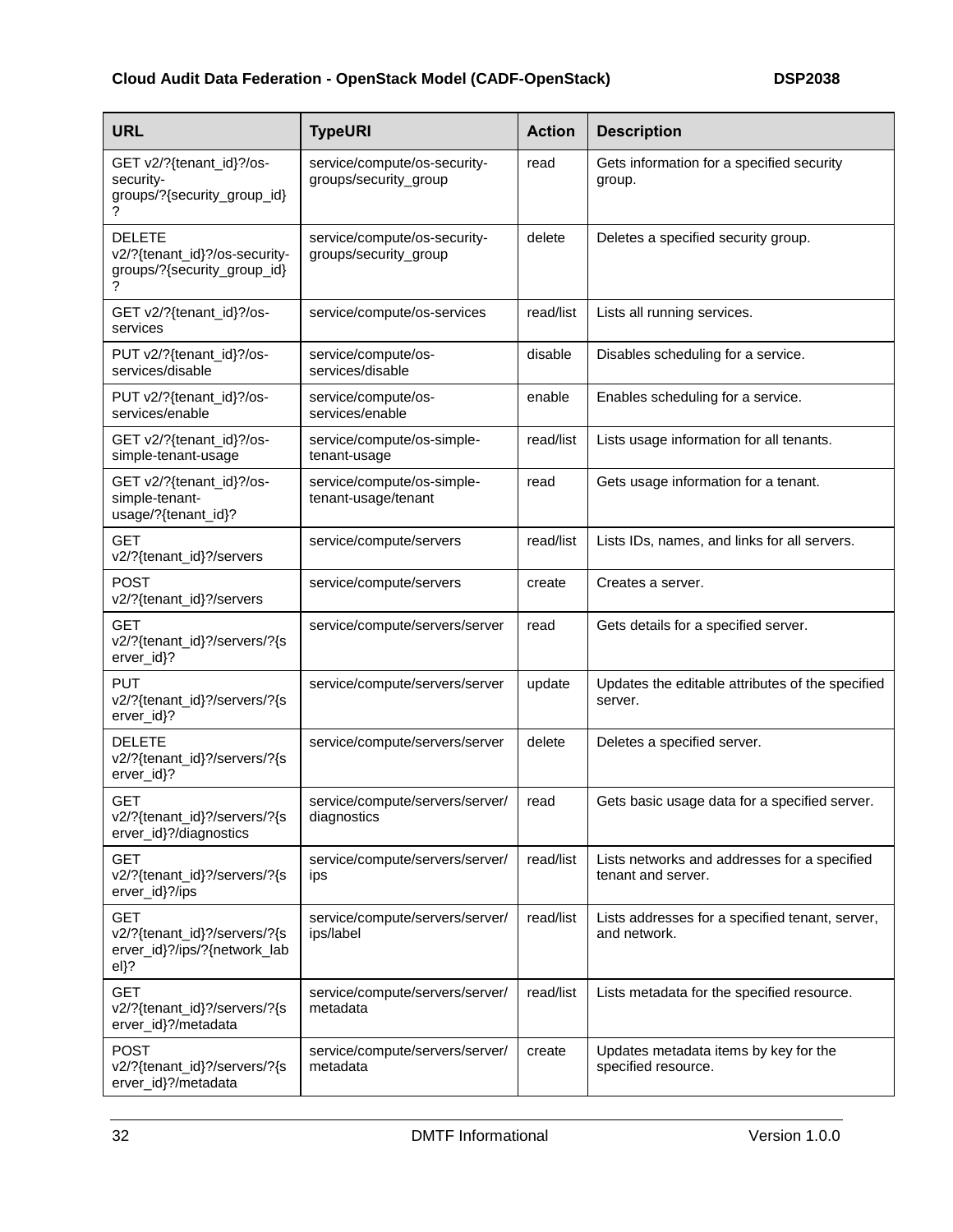| <b>URL</b>                                                                                                  | <b>TypeURI</b>                                                             | <b>Action</b> | <b>Description</b>                                                                                                                                                                                                  |
|-------------------------------------------------------------------------------------------------------------|----------------------------------------------------------------------------|---------------|---------------------------------------------------------------------------------------------------------------------------------------------------------------------------------------------------------------------|
| <b>PUT</b><br>v2/?{tenant_id}?/servers/?{s<br>erver_id}?/metadata                                           | service/compute/servers/server/<br>metadata                                | update        | Sets metadata for the specified resource.                                                                                                                                                                           |
| <b>GET</b><br>v2/?{tenant_id}?/servers/?{s<br>erver_id}?/metadata/?{key}?                                   | service/compute/servers/server/<br>metadata/key                            | read          | Gets a metadata item by key for the specified<br>resource.                                                                                                                                                          |
| <b>PUT</b><br>v2/?{tenant_id}?/servers/?{s<br>erver_id}?/metadata/?{key}?                                   | service/compute/servers/server/<br>metadata/key                            | update        | Sets a metadata item by key for the specified<br>resource.                                                                                                                                                          |
| <b>DELETE</b><br>v2/?{tenant_id}?/servers/?{s<br>erver_id}?/metadata/?{key}?                                | service/compute/servers/server/<br>metadata/key                            | delete        | Deletes a metadata item by key for the<br>specified resource.                                                                                                                                                       |
| <b>GET</b><br>v2/?{tenant_id}?/servers/?{s<br>erver_id}?/os-instance-<br>actions                            | service/compute/servers/server/<br>os-instance-actions                     | read/list     | Lists available actions for a specified server.<br>Deployers set permissions for this request in<br>the policy.json file. By default, all users can list<br>actions.                                                |
| <b>GET</b><br>v2/?{tenant_id}?/servers/?{s<br>erver_id}?/os-instance-<br>actions/?{action_id}?              | service/compute/servers/server/<br>os-instance-actions/instance-<br>action | read          | Gets details for a specified action for a<br>specified server instance. Deployers set<br>permissions for this request in the policy.json<br>file. By default, only administrators can get<br>details for an action. |
| <b>GET</b><br>v2/?{tenant_id}?/servers/?{s<br>erver_id}?/os-security-<br>groups                             | service/compute/servers/server/<br>os-security-groups                      | read/list     | Lists security groups for a specified server.                                                                                                                                                                       |
| <b>GET</b><br>v2/?{tenant_id}?/servers/?{s<br>erver_id}?/os-virtual-<br>interfaces                          | service/compute/servers/server/<br>os-virtual-interfaces                   | read/list     | Lists the virtual interfaces for a specified<br>instance.                                                                                                                                                           |
| <b>POST</b><br>v2/?{tenant_id}?/servers/?{s<br>erver_id}?/os-<br>volume_attachments                         | service/compute/servers/server/<br>os-volume_attachments                   | create        | Attaches a volume to the specified server.                                                                                                                                                                          |
| <b>GET</b><br>v2/?{tenant_id}?/servers/?{s<br>erver_id}?/os-<br>volume_attachments                          | service/compute/servers/server/<br>os-volume_attachments                   | read/list     | Lists the volume attachments for the specified<br>server.                                                                                                                                                           |
| <b>GET</b><br>v2/?{tenant_id}?/servers/?{s<br>erver_id}?/os-<br>volume_attachments/?{attac<br>hment_id}?    | service/compute/servers/server/<br>os-volume_attachments/<br>attachment    | read          | Lists volume details for the specified volume<br>attachment ID.                                                                                                                                                     |
| <b>DELETE</b><br>v2/?{tenant_id}?/servers/?{s<br>erver_id}?/os-<br>volume_attachments/?{attac<br>hment_id}? | service/compute/servers/server/<br>os-volume_attachments/<br>attachment    | delete        | Deletes the specified volume attachment from<br>the specified server.                                                                                                                                               |
| <b>GET</b><br>v2/?{tenant_id}?/servers/det<br>ail                                                           | service/compute/servers/detail                                             | read/list     | Lists details for all servers.                                                                                                                                                                                      |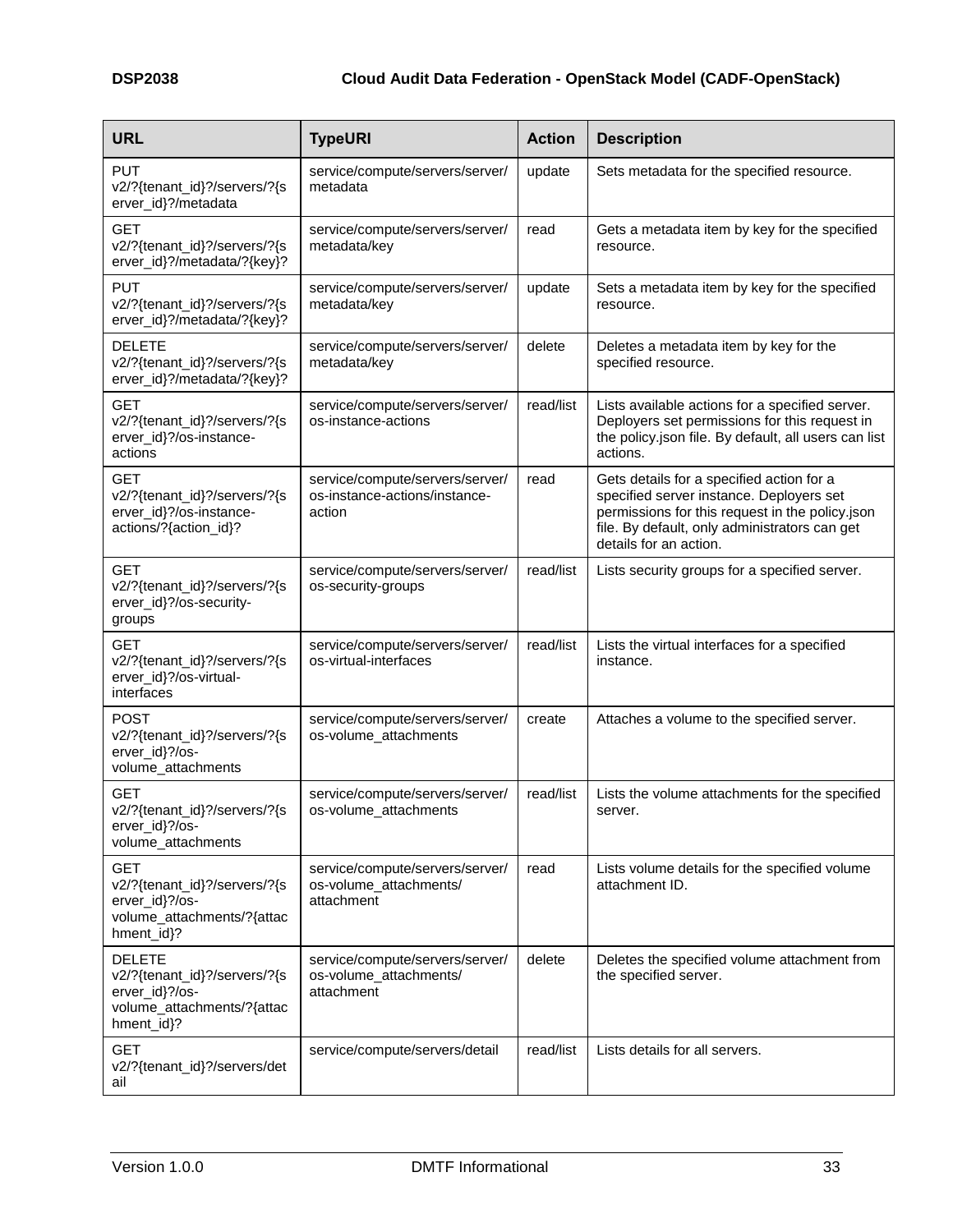| <b>URL</b>                                                     | <b>TypeURI</b>                                        | <b>Action</b> | <b>Description</b>                                                       |
|----------------------------------------------------------------|-------------------------------------------------------|---------------|--------------------------------------------------------------------------|
| <b>GET</b><br>v2/?{tenant_id}?/v2/images/<br>?{image_id}?      | service/compute/images/image                          | read          | Gets details for a specified image. Includes<br>the image size.          |
| <b>GET</b><br>v2/?{tenant_id}?/v2/images/<br>detail            | service/compute/images/detail                         | read/list     | Lists details for available images. Includes the<br>image size.          |
| GET v2/flavors                                                 | service/compute/flavors                               | read/list     | Lists IDs, names, and links for available<br>flavors.                    |
| GET v2/flavors/?{flavor_id}?                                   | service/compute/flavors/flavor                        | read          | Gets details for a specified flavor.                                     |
| GET v2/flavors/detail                                          | service/compute/flavors/detail                        | read/list     | Lists all details for available flavors.                                 |
| GET v2/images                                                  | service/compute/images                                | read/list     | Lists IDs, names, and links for available<br>images.                     |
| <b>GET</b><br>v2/images/?{image_id}?                           | service/compute/images/image                          | read          | Gets details for a specified image.                                      |
| <b>DELETE</b><br>v2/images/?{image_id}?                        | service/compute/images/image                          | delete        | Deletes a specified image.                                               |
| <b>GET</b><br>v2/images/?{image_id}?/met<br>adata              | service/compute/images/image/<br>metadata             | read/list     | Lists metadata for the specified resource.                               |
| <b>POST</b><br>v2/images/?{image_id}?/met<br>adata             | service/compute/images/image/<br>metadata             | create        | Updates metadata items by key for the<br>specified resource.             |
| <b>PUT</b><br>v2/images/?{image_id}?/met<br>adata              | service/compute/images/image/<br>metadata             | update        | Sets metadata for the specified resource.                                |
| <b>GET</b><br>v2/images/?{image_id}?/met<br>adata/?{key}?      | service/compute/images/image/<br>metadata/key         | read          | Gets a metadata item by key for the specified<br>resource.               |
| <b>PUT</b><br>v2/images/?{image_id}?/met<br>adata/?{key}?      | service/compute/images/image/<br>metadata/key         | update        | Sets a metadata item by key for the specified<br>resource.               |
| <b>DELETE</b><br>v2/images/?{image_id}?/met<br>adata/?{key}?   | service/compute/images/image/<br>metadata/key         | delete        | Deletes a metadata item by key for the<br>specified resource.            |
| GET v2/images/detail                                           | service/compute/images/detail                         | read/list     | Lists all details for available images.                                  |
| GET v2/servers                                                 | service/compute/servers                               | read/list     | Shows detailed extended server attribute<br>information for all servers. |
| <b>GET</b><br>v2/servers/?{server_id}?                         | service/compute/servers/server                        | read          | Shows extended server attributes for a<br>specified server.              |
| <b>GET</b><br>v2/servers/?{server_id}?/os-<br>server-password  | service/compute/servers/server/<br>os-server-password | read          | Gets the administrative password for a<br>specified server.              |
| <b>POST</b><br>v2/servers/?{server_id}?/os-<br>server-password | service/compute/servers/server/<br>os-server-password | update        | Resets the administrative password for a<br>specified server.            |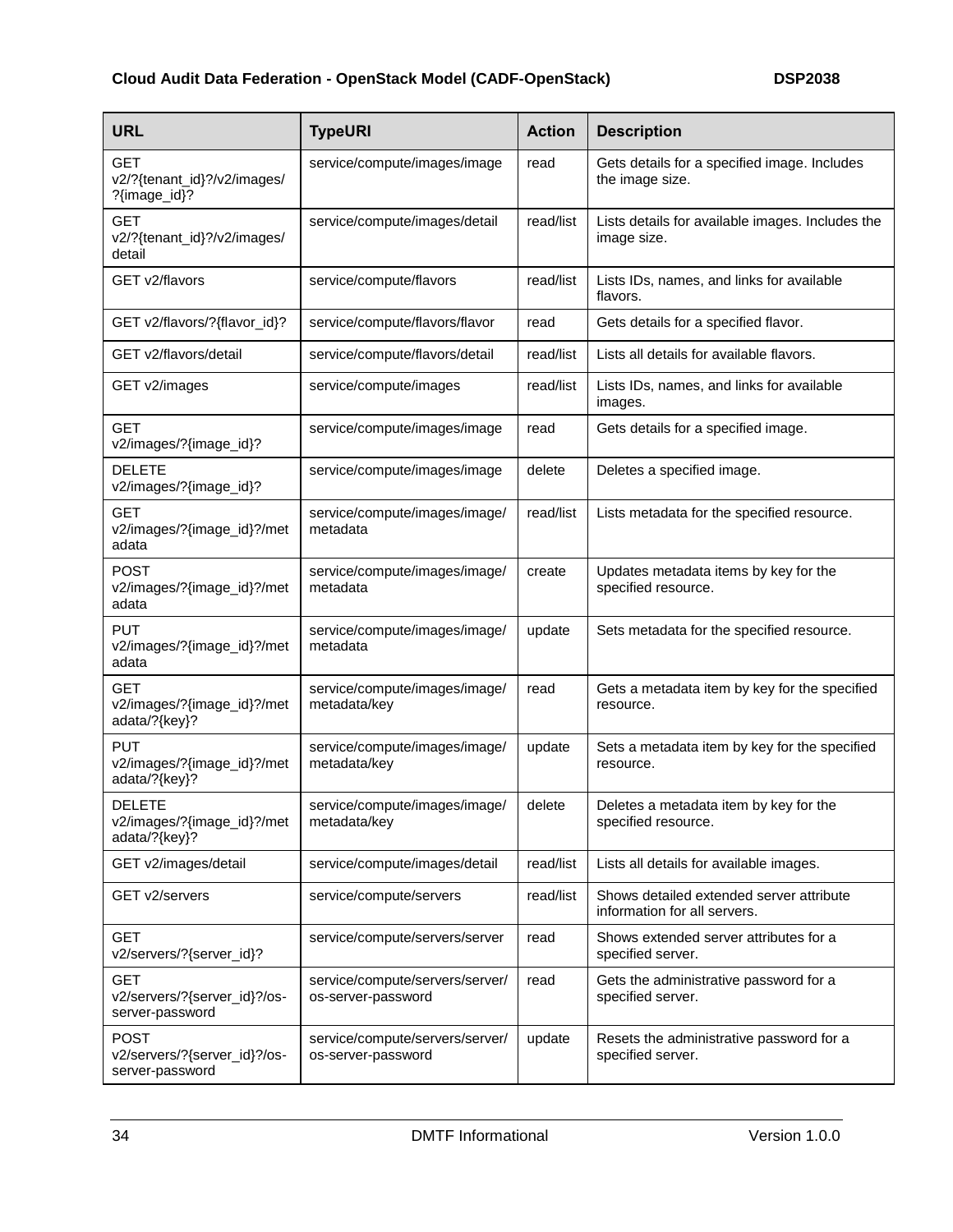<span id="page-34-0"></span>

## 324 **ANNEX B** 325 **Compute service (Action)**

326

327 The following api requests are based on the values provided in the body of the request.

| <b>URL</b>                                                          | <b>TypeURI</b>                                            | <b>Action</b>                   | <b>Description</b>                                                                               |
|---------------------------------------------------------------------|-----------------------------------------------------------|---------------------------------|--------------------------------------------------------------------------------------------------|
| <b>POST</b><br>v2/?{tenant_id}?/flavors/?{fla<br>vor_id}?/action    | service/compute/flavours/fla<br>vor/action                | update/addTen<br>antAccess      | Gives the specified tenant access to the<br>specified private flavor.                            |
| <b>DELETE</b><br>v2/?{tenant_id}?/flavors/?{fla<br>vor_id}?/action  | service/compute/flavours/fla<br>vor/action                | delete                          | Revokes access from the specified tenant<br>for the specified private flavor.                    |
| POST v2/?{tenant_id}?/os-<br>aggregates/?{aggregate_id}<br>?/action | service/compute/os-<br>aggregates/os-<br>aggregate/action | update/set_me<br>tadata         | Sets metadata for an aggregate.                                                                  |
| POST v2/?{tenant_id}?/os-<br>aggregates/?{aggregate_id}<br>?/action | service/compute/os-<br>aggregates/os-<br>aggregate/action | update/add_ho<br>st             | Adds a host to an aggregate.                                                                     |
| POST v2/?{tenant_id}?/os-<br>aggregates/?{aggregate_id}<br>?/action | service/compute/os-<br>aggregates/os-<br>aggregate/action | update/remove<br>host           | Removes a host from an aggregate.                                                                |
| POST v2/?{tenant_id}?/os-<br>coverage/action                        | service/compute/os-<br>coverage/action                    | update/report                   | Generates a coverage report.                                                                     |
| POST v2/?{tenant_id}?/os-<br>coverage/action                        | service/compute/os-<br>coverage/action                    | update/start                    | Starts Nova coverage reporting.                                                                  |
| POST v2/?{tenant_id}?/os-<br>coverage/action                        | service/compute/os-<br>coverage/action                    | update/start                    | Starts coverage reporting for all services.<br>All reports are combined into a single<br>report. |
| POST v2/?{tenant_id}?/os-<br>coverage/action                        | service/compute/os-<br>coverage/action                    | update/stop                     | Stops Nova coverage reporting.                                                                   |
| POST v2/?{tenant_id}?/os-<br>fixed-ips/?{fixed_ip}?/action          | service/compute/os-fixed-<br>ips/ip/action                | update/reserve                  | Reserves or releases a fixed IP.                                                                 |
| POST v2/?{tenant_id}?/os-<br>networks/?{id}?/action                 | service/compute/os-<br>networks/network/action            | update/associa<br>te_host       | Associates a specified network with a host.                                                      |
| POST v2/?{tenant_id}?/os-<br>networks/?{id}?/action                 | service/compute/os-<br>networks/network/action            | update/disasso<br>ciate_host    | Disassociates the host from a specified<br>network.                                              |
| POST v2/?{tenant_id}?/os-<br>networks/?{id}?/action                 | service/compute/os-<br>networks/network/action            | update/disasso<br>ciate         | Disassociates a specified network from a<br>project so that the network can be reused.           |
| POST v2/?{tenant_id}?/os-<br>networks/?{id}?/action                 | service/compute/os-<br>networks/network/action            | update/disasso<br>ciate_project | Disassociates the project from a specified<br>network.                                           |
| <b>POST</b><br>v2/?{tenant_id}?/servers/?{s<br>erver_id}?/action    | service/compute/servers/ser<br>ver/action                 | update/pause                    | Pauses a server. Changes its status to<br>PAUSED.                                                |
| <b>POST</b><br>v2/?{tenant_id}?/servers/?{s<br>erver_id}?/action    | service/compute/servers/ser<br>ver/action                 | update/unpaus<br>е              | Unpauses a PAUSED server and changes<br>its status to ACTIVE.                                    |
| <b>POST</b><br>v2/?{tenant_id}?/servers/?{s<br>erver_id}?/action    | service/compute/servers/ser<br>ver/action                 | update/suspen<br>d              | Suspends a server and changes its status<br>to SUSPENDED.                                        |
| <b>POST</b><br>v2/?{tenant_id}?/servers/?{s<br>erver_id}?/action    | service/compute/servers/ser<br>ver/action                 | update/resume                   | Resumes a SUSPENDED server and<br>changes its status to ACTIVE.                                  |
| <b>POST</b><br>v2/?{tenant_id}?/servers/?{s                         | service/compute/servers/ser<br>ver/action                 | update/migrate                  | Migrates a server to a host. The scheduler<br>chooses the host.                                  |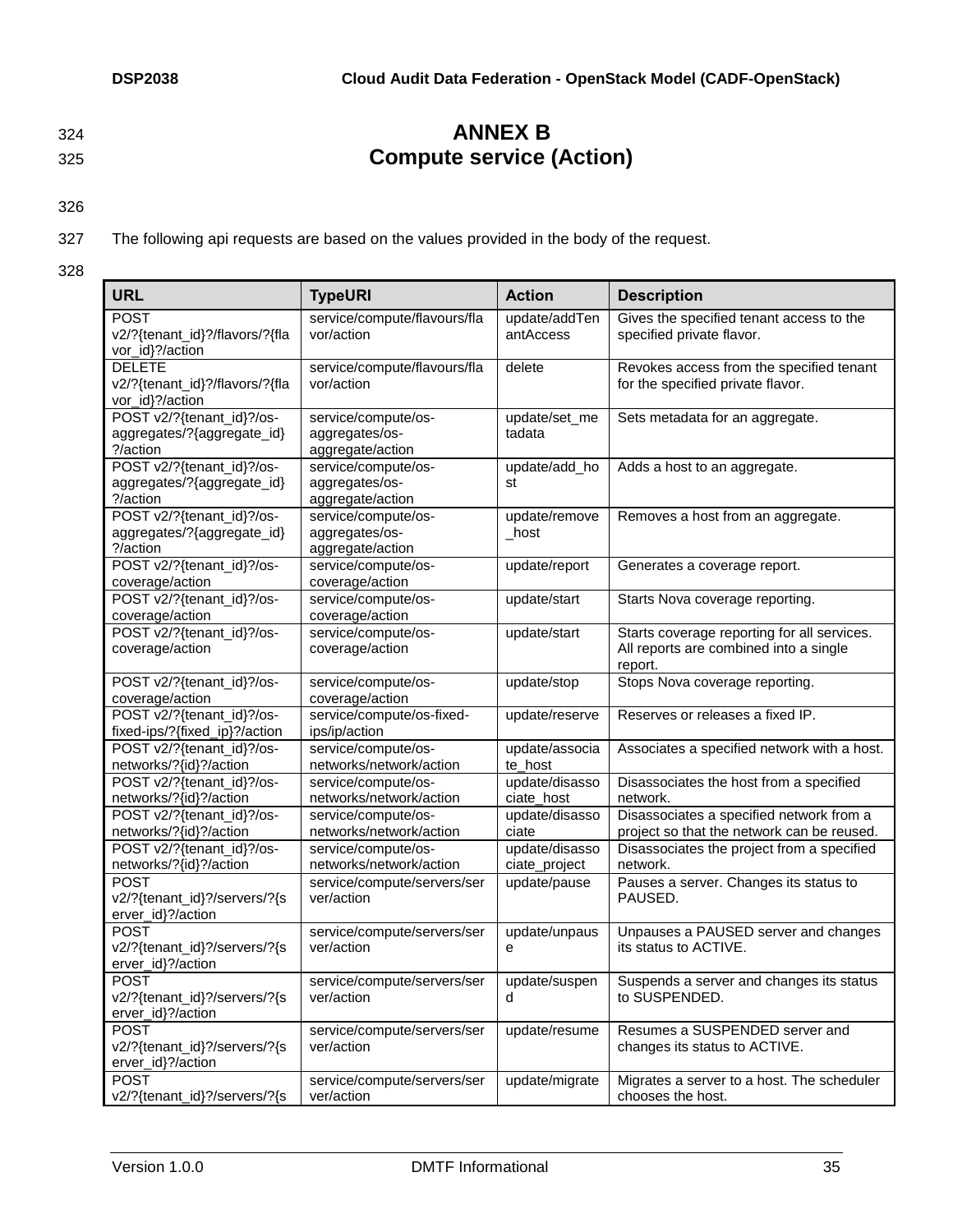| <b>URL</b>                                                       | <b>TypeURI</b>                            | <b>Action</b>                      | <b>Description</b>                                         |
|------------------------------------------------------------------|-------------------------------------------|------------------------------------|------------------------------------------------------------|
| erver_id}?/action                                                |                                           |                                    |                                                            |
| <b>POST</b><br>v2/?{tenant_id}?/servers/?{s<br>erver_id}?/action | service/compute/servers/ser<br>ver/action | update/resetN<br>etwork            | Resets networking on a server.                             |
| <b>POST</b><br>v2/?{tenant_id}?/servers/?{s<br>erver_id}?/action | service/compute/servers/ser<br>ver/action | update/injectN<br>etworkInfo       | Injects network information into a server.                 |
| <b>POST</b><br>v2/?{tenant_id}?/servers/?{s<br>erver_id}?/action | service/compute/servers/ser<br>ver/action | update/lock                        | Locks a server.                                            |
| <b>POST</b><br>v2/?{tenant_id}?/servers/?{s<br>erver_id}?/action | service/compute/servers/ser<br>ver/action | update/unlock                      | Unlocks a server.                                          |
| <b>POST</b><br>v2/?{tenant_id}?/servers/?{s<br>erver_id}?/action | service/compute/servers/ser<br>ver/action | update/createB<br>ackup            | Backs up a server instance.                                |
| <b>POST</b><br>v2/?{tenant_id}?/servers/?{s<br>erver_id}?/action | service/compute/servers/ser<br>ver/action | update/os-<br>migrateLive          | Live-migrates a server to a new host<br>without rebooting. |
| <b>POST</b><br>v2/?{tenant_id}?/servers/?{s<br>erver_id}?/action | service/compute/servers/ser<br>ver/action | update/os-<br>resetState           | Resets the state of a server to a specified<br>state.      |
| <b>POST</b><br>v2/?{tenant_id}?/servers/?{s<br>erver_id}?/action | service/compute/servers/ser<br>ver/action | update/evacua<br>te                | Evacuates a server from failed host.                       |
| <b>POST</b><br>v2/?{tenant_id}?/servers/?{s<br>erver_id}?/action | service/compute/servers/ser<br>ver/action | update/addSec<br>urityGroup        | Assigns the specified security group to the<br>server.     |
| <b>POST</b><br>v2/?{tenant_id}?/servers/?{s<br>erver_id}?/action | service/compute/servers/ser<br>ver/action | update/remove<br>SecurityGroup     | Removes the specified security group from<br>the server.   |
| <b>POST</b><br>v2/?{tenant_id}?/servers/?{s<br>erver_id}?/action | service/compute/servers/ser<br>ver/action | update/addFlo<br>atinglp           | Adds a floating IP address to an instance.                 |
| <b>POST</b><br>v2/?{tenant_id}?/servers/?{s<br>erver_id}?/action | service/compute/servers/ser<br>ver/action | update/os-<br>getConsoleOut<br>put | Gets console output.                                       |
| <b>POST</b><br>v2/?{tenant_id}?/servers/?{s<br>erver_id}?/action | service/compute/servers/ser<br>ver/action | update/os-<br>getVNCConsol<br>е    | Gets a console.                                            |
| <b>POST</b><br>v2/?{tenant_id}?/servers/?{s<br>erver_id}?/action | service/compute/servers/ser<br>ver/action | update/forceD<br>elete             | Force-deletes a server.                                    |
| <b>POST</b><br>v2/?{tenant_id}?/servers/?{s<br>erver_id}?/action | service/compute/servers/ser<br>ver/action | update/restore                     | Reverses the deletion of a server.                         |
| <b>POST</b><br>v2/?{tenant_id}?/servers/?{s<br>erver_id}?/action | service/compute/servers/ser<br>ver/action | update/rescue                      | Puts a server in rescue mode. Changes<br>status to RESCUE. |
| <b>POST</b><br>v2/?{tenant_id}?/servers/?{s<br>erver_id}?/action | service/compute/servers/ser<br>ver/action | update/unresc<br>ue                | Returns a server to its state before being<br>rescued.     |
| <b>POST</b><br>v2/?{tenant_id}?/servers/?{s<br>erver_id}?/action | service/compute/servers/ser<br>ver/action | update/os-stop                     | Halts a running server. Changes status to<br>STOPPED.      |
| <b>POST</b><br>v2/?{tenant_id}?/servers/?{s                      | service/compute/servers/ser<br>ver/action | update/os-start                    | Returns a STOPPED server to ACTIVE<br>status.              |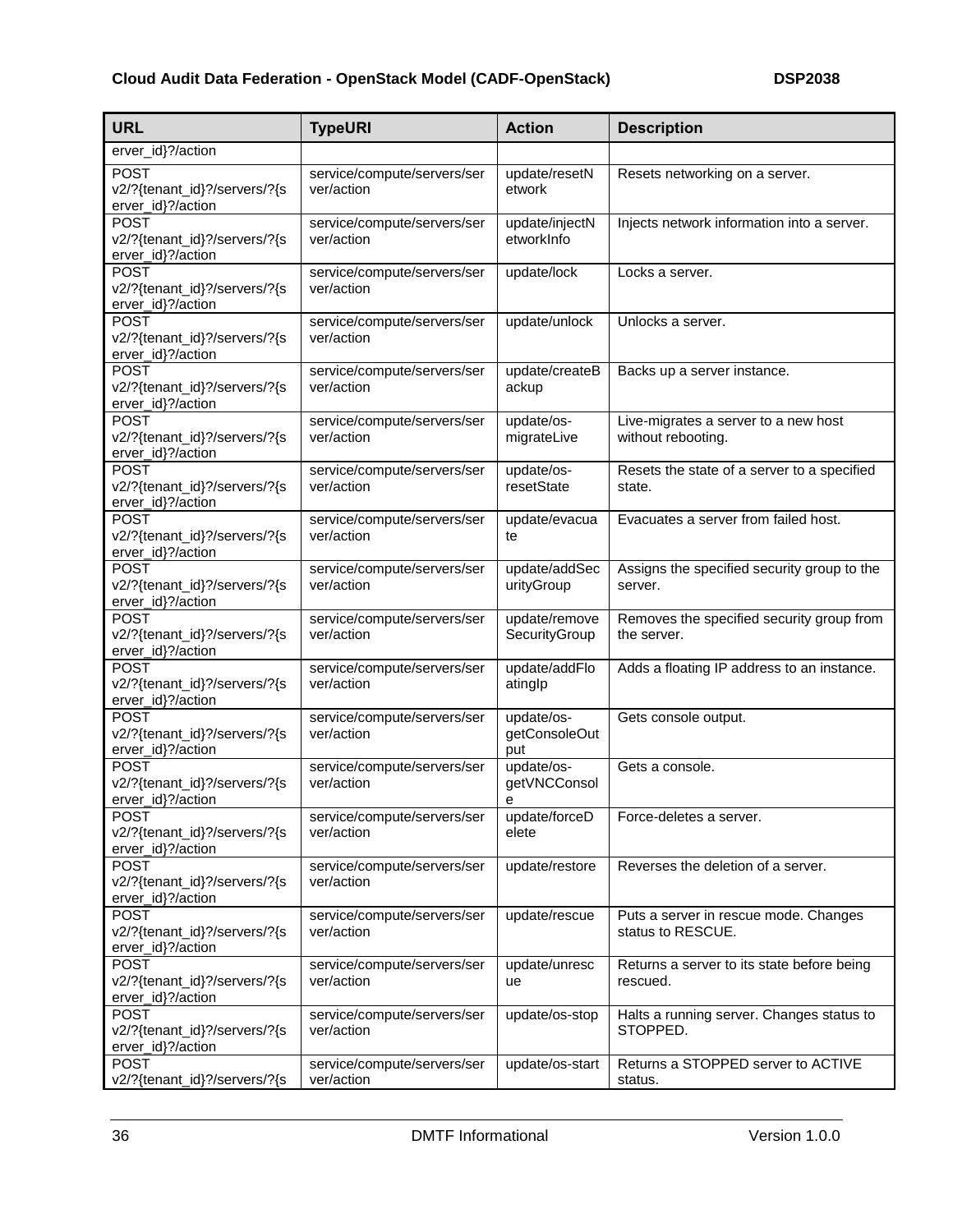| <b>URL</b>                                                       | <b>TypeURI</b>                            | <b>Action</b>               | <b>Description</b>                                                                                      |
|------------------------------------------------------------------|-------------------------------------------|-----------------------------|---------------------------------------------------------------------------------------------------------|
| erver_id}?/action                                                |                                           |                             |                                                                                                         |
| <b>POST</b><br>v2/?{tenant_id}?/servers/?{s<br>erver_id}?/action | service/compute/servers/ser<br>ver/action | update/pool                 | Adds a floating IP address to an instance.                                                              |
| <b>POST</b><br>v2/?{tenant_id}?/servers/?{s<br>erver_id}?/action | service/compute/servers/ser<br>ver/action | update/remove<br>Floatinglp | Removes a floating IP from an instance.                                                                 |
| <b>POST</b><br>v2/?{tenant_id}?/servers/?{s<br>erver_id}?/action | service/compute/servers/ser<br>ver/action | update/resize               | Resizes a server.                                                                                       |
| <b>POST</b><br>v2/?{tenant_id}?/servers/?{s<br>erver_id}?/action | service/compute/servers/ser<br>ver/action | update/rebuild              | Rebuilds a specified server.                                                                            |
| <b>POST</b><br>v2/?{tenant_id}?/servers/acti<br>on               | service/compute/servers/acti<br><b>on</b> | update/change<br>Password   | Changes the password for a server.<br>Specify the changePassword action in the<br>request body.         |
| <b>POST</b><br>v2/?{tenant_id}?/servers/acti<br>on               | service/compute/servers/acti<br>on        | update/reboot               | Reboots the specified server. Specify the<br>reboot action in the request body.                         |
| <b>POST</b><br>v2/?{tenant_id}?/servers/acti<br>on               | service/compute/servers/acti<br>on        | update/rebuild              | Rebuilds the specified server. Specify the<br>rebuild action in the request body.                       |
| <b>POST</b><br>v2/?{tenant_id}?/servers/acti<br>on               | service/compute/servers/acti<br>on        | update/resize               | Resizes the specified server. Specify the<br>resize action in the request body.                         |
| <b>POST</b><br>v2/?{tenant_id}?/servers/acti<br>on               | service/compute/servers/acti<br>on        | update/confirm<br>Resize    | Confirms a pending resize action. Specify<br>the confirmResize action in the request<br>body.           |
| <b>POST</b><br>v2/?{tenant_id}?/servers/acti<br>on               | service/compute/servers/acti<br>on        | update/revertR<br>esize     | Cancels and reverts a pending resize<br>action. Specify the revertResize action in<br>the request body. |
| <b>POST</b><br>v2/?{tenant_id}?/servers/acti<br>on               | service/compute/servers/acti<br>on        | update/createl<br>mage      | Creates a new image. Specify the<br>createlmage action in the request body.                             |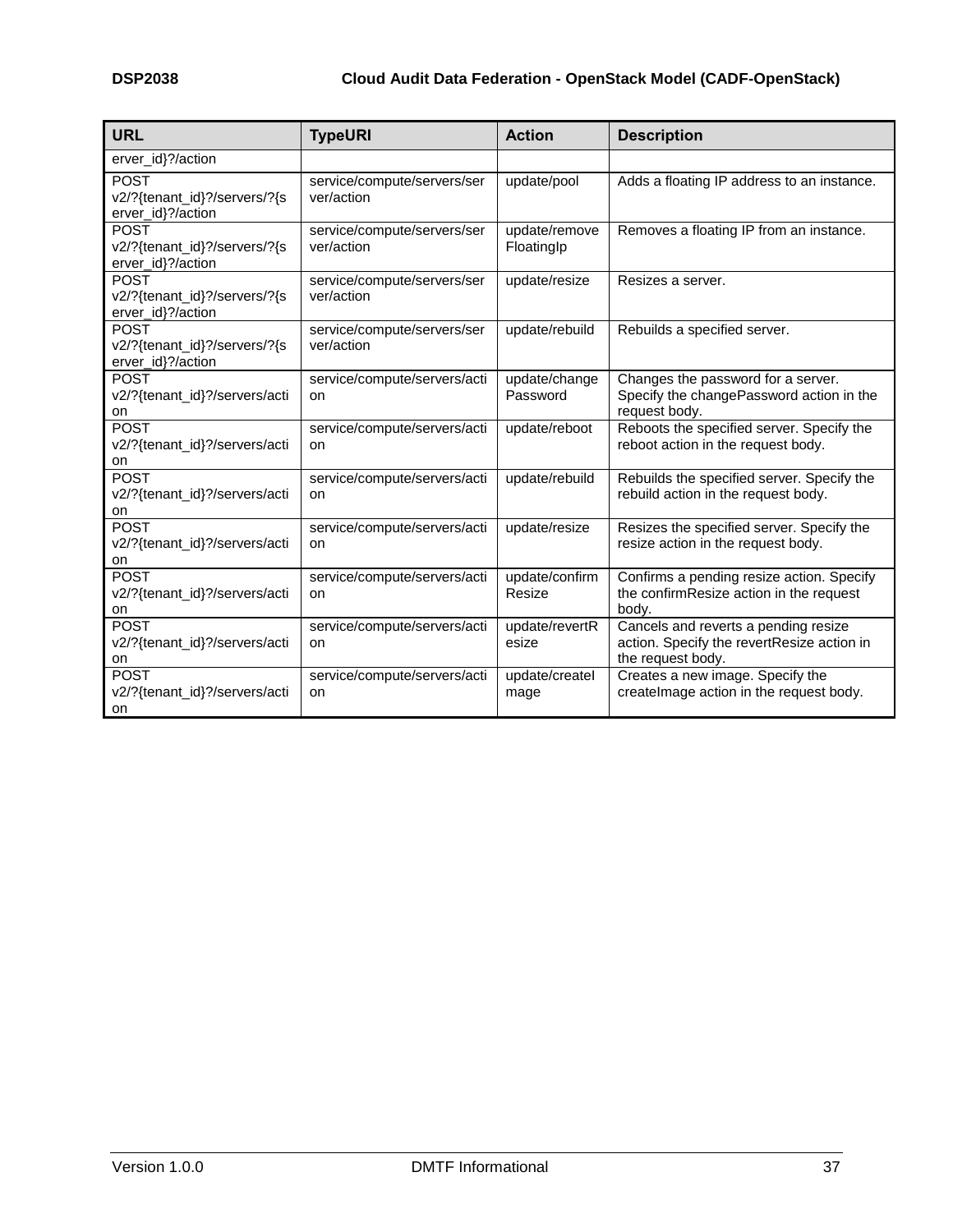<span id="page-37-0"></span>

## 329 **ANNEX C** 330 **Network service**

331

| <b>URL</b>                                                    | <b>TypeURI</b>                       | <b>Action</b> | <b>Description</b>                                                                 |
|---------------------------------------------------------------|--------------------------------------|---------------|------------------------------------------------------------------------------------|
| <b>GET</b><br>v2/?{tenant_id}?/networks                       | service/network/networks             | read/list     | Lists networks to which the specified tenant<br>has access.                        |
| <b>POST</b><br>v2/?{tenant_id}?/networks                      | service/network/networks             | create        | Creates a network.                                                                 |
| <b>GET</b><br>v2/?{tenant_id}?/networks/?{<br>network_id}?    | service/network/networks/<br>network | read          | Shows information for the specified network.                                       |
| <b>PUT</b><br>v2/?{tenant_id}?/networks/?{<br>network_id}?    | service/network/networks/<br>network | update        | Updates the specified network.                                                     |
| <b>DELETE</b><br>v2/?{tenant_id}?/networks/?{<br>network_id}? | service/network/networks/<br>network | delete        | Deletes the specified network and its<br>associated resources.                     |
| GET v2/?{tenant_id}?/ports                                    | service/network/ports                | read/list     | Lists ports to which the tenant has access.                                        |
| POST v2/?{tenant_id}?/ports                                   | service/network/ports                | create        | Creates a port on a specified network.                                             |
| <b>GET</b><br>v2/?{tenant_id}?/ports/?{port<br>_id}?          | service/network/ports/port           | read          | Shows information for a specified port.                                            |
| <b>PUT</b><br>v2/?{tenant_id}?/ports/?{port<br>id}?           | service/network/ports/port           | update        | Updates a specified port.                                                          |
| <b>DELETE</b><br>v2/?{tenant_id}?/ports/?{port<br>id}?        | service/network/ports/port           | delete        | Deletes a specified port.                                                          |
| GET v2/?{tenant_id}?/quotas                                   | service/network/quotas               | read/list     | Lists quotas for tenants who have non-default<br>quota values.                     |
| <b>GET</b><br>v2/?{tenant_id}?/quotas/?{qu<br>ota_id}?        | service/network/quotas/qu<br>ota     | read          | Shows information for a specified quota.                                           |
| <b>PUT</b><br>v2/?{tenant_id}?/quotas/?{qu<br>ota_id}?        | service/network/quotas/qu<br>ota     | update        | Updates quotas for a specified tenant. Use<br>when non-default quotas are desired. |
| <b>DELETE</b><br>v2/?{tenant_id}?/quotas/?{qu<br>ota_id}?     | service/network/quotas/qu<br>ota     | delete        | Resets quotas to default values for a specified<br>tenant.                         |
| <b>GET</b><br>v2/?{tenant_id}?/subnets                        | service/network/subnets              | read/list     | Lists subnets to which the specified tenant has<br>access.                         |
| <b>POST</b><br>v2/?{tenant_id}?/subnets                       | service/network/subnets              | create        | Creates a subnet on a specified network.                                           |
| <b>GET</b><br>v2/?{tenant_id}?/subnets/?{s<br>ubnet_id}?      | service/network/subnets/s<br>ubnet   | read          | Shows information for a specified subnet.                                          |
| <b>PUT</b><br>v2/?{tenant_id}?/subnets/?{s<br>ubnet_id}?      | service/network/subnets/s<br>ubnet   | update        | Updates a specified subnet.                                                        |
| <b>DELETE</b><br>v2/?{tenant_id}?/subnets/?{s<br>ubnet_id}?   | service/network/subnets/s<br>ubnet   | delete        | Deletes a specified subnet.                                                        |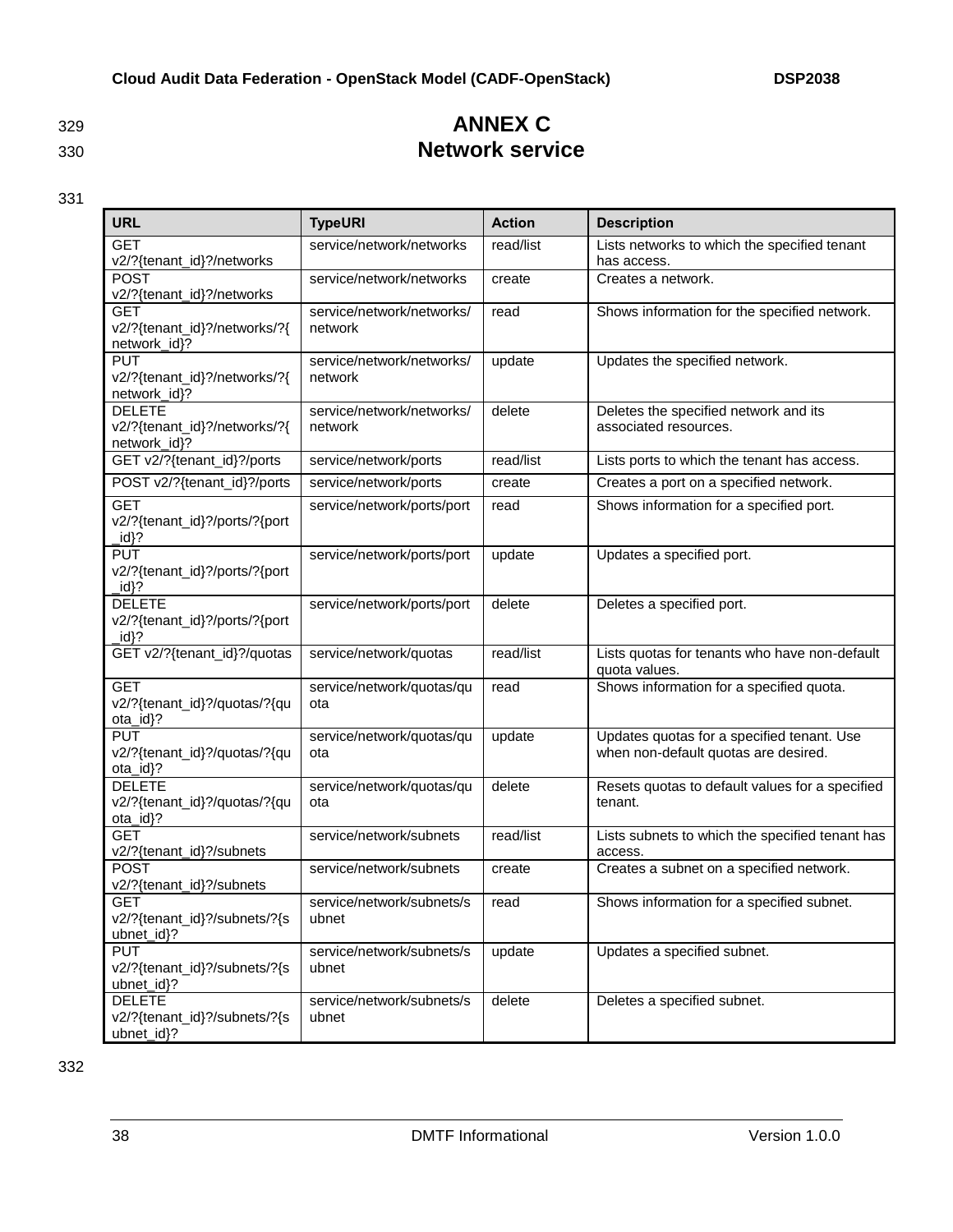<span id="page-38-0"></span>

## 333 **ANNEX D** 334 **Object storage service**

| <b>URL</b>                                                   | <b>TypeURI</b>                                      | <b>Action</b>                                                                                                                                   | <b>Description</b>                                                                                                                                                                                                                                         |
|--------------------------------------------------------------|-----------------------------------------------------|-------------------------------------------------------------------------------------------------------------------------------------------------|------------------------------------------------------------------------------------------------------------------------------------------------------------------------------------------------------------------------------------------------------------|
| GET v1/?{account}?                                           | service/storage/object/acc<br>ount                  | read/list                                                                                                                                       | Lists storage containers, sorted by name.                                                                                                                                                                                                                  |
| HEAD v1/?{account}?                                          | service/storage/object/acc<br>ount                  | Gets container metadata, such as the number<br>read<br>of containers and the total bytes stored in<br>OpenStack Object Storage, for the tenant. |                                                                                                                                                                                                                                                            |
| POST v1/?{account}?                                          | service/storage/object/acc<br>ount                  | update                                                                                                                                          | Creates or updates account metadata by<br>associating custom metadata headers with the<br>account level URI. These headers must have<br>the format, X-Account-Meta-*.                                                                                      |
| <b>GET</b><br>v1/?{account}?/?{container}?                   | service/storage/object/acc<br>ount/container        | read/list                                                                                                                                       | Lists the objects stored in the container.                                                                                                                                                                                                                 |
| <b>PUT</b><br>v1/?{account}?/?{container}?                   | service/storage/object/acc<br>ount/container        | update                                                                                                                                          | Creates a container.                                                                                                                                                                                                                                       |
| <b>DELETE</b><br>v1/?{account}?/?{container}?                | service/storage/object/acc<br>ount/container        | delete                                                                                                                                          | Deletes an empty container.                                                                                                                                                                                                                                |
| <b>HEAD</b><br>v1/?{account}?/?{container}?                  | service/storage/object/acc<br>ount/container        | read                                                                                                                                            | Gets container metadata, including the<br>number of objects and the total bytes of all<br>objects stored in the container.                                                                                                                                 |
| <b>POST</b><br>v1/?{account}?/?{container}?                  | service/storage/object/acc<br>ount/container        | update                                                                                                                                          | Creates or updates the arbitrary container<br>metadata by associating custom metadata<br>headers with the container level URI. These<br>headers must have the format, X-Container-<br>Meta-*.                                                              |
| <b>GET</b><br>v1/?{account}?/?{container}?<br>/?{object}?    | service/storage/object/acc<br>ount/container/object | read                                                                                                                                            | Gets data for the specified object.                                                                                                                                                                                                                        |
| PUT<br>v1/?{account}?/?{container}?<br>/?{object}?           | service/storage/object/acc<br>ount/container/object | update                                                                                                                                          | Creates or updates the content and metadata<br>for a specified object.                                                                                                                                                                                     |
| <b>DELETE</b><br>v1/?{account}?/?{container}?<br>/?{object}? | service/storage/object/acc<br>ount/container/object | delete                                                                                                                                          | Permanently deletes an object from the<br>OpenStack Object Storage system. In<br>combination with the COPY command, you<br>can use COPY and then DELETE to<br>effectively move an object.                                                                  |
| <b>COPY</b><br>v1/?{account}?/?{container}?<br>/?{object}?   | service/storage/object/acc<br>ount/container/object | create/copy                                                                                                                                     | Copies an object to another object with a new<br>name in the OpenStack Object Storage<br>system.                                                                                                                                                           |
| <b>HEAD</b><br>v1/?{account}?/?{container}?<br>/?{object}?   | service/storage/object/acc<br>ount/container/object | read                                                                                                                                            | Gets object metadata and other standard<br>HTTP headers.                                                                                                                                                                                                   |
| <b>POST</b><br>v1/?{account}?/?{container}?<br>/?{object}?   | service/storage/object/acc<br>ount/container/object | update                                                                                                                                          | Updates arbitrary key/value metadata.<br>Metadata must be in the format X-Object-<br>Meta-*. You can also assign X-Delete-At or X-<br>Delete-After to expiring objects. You cannot<br>use this operation to change other headers,<br>such as Content-Type. |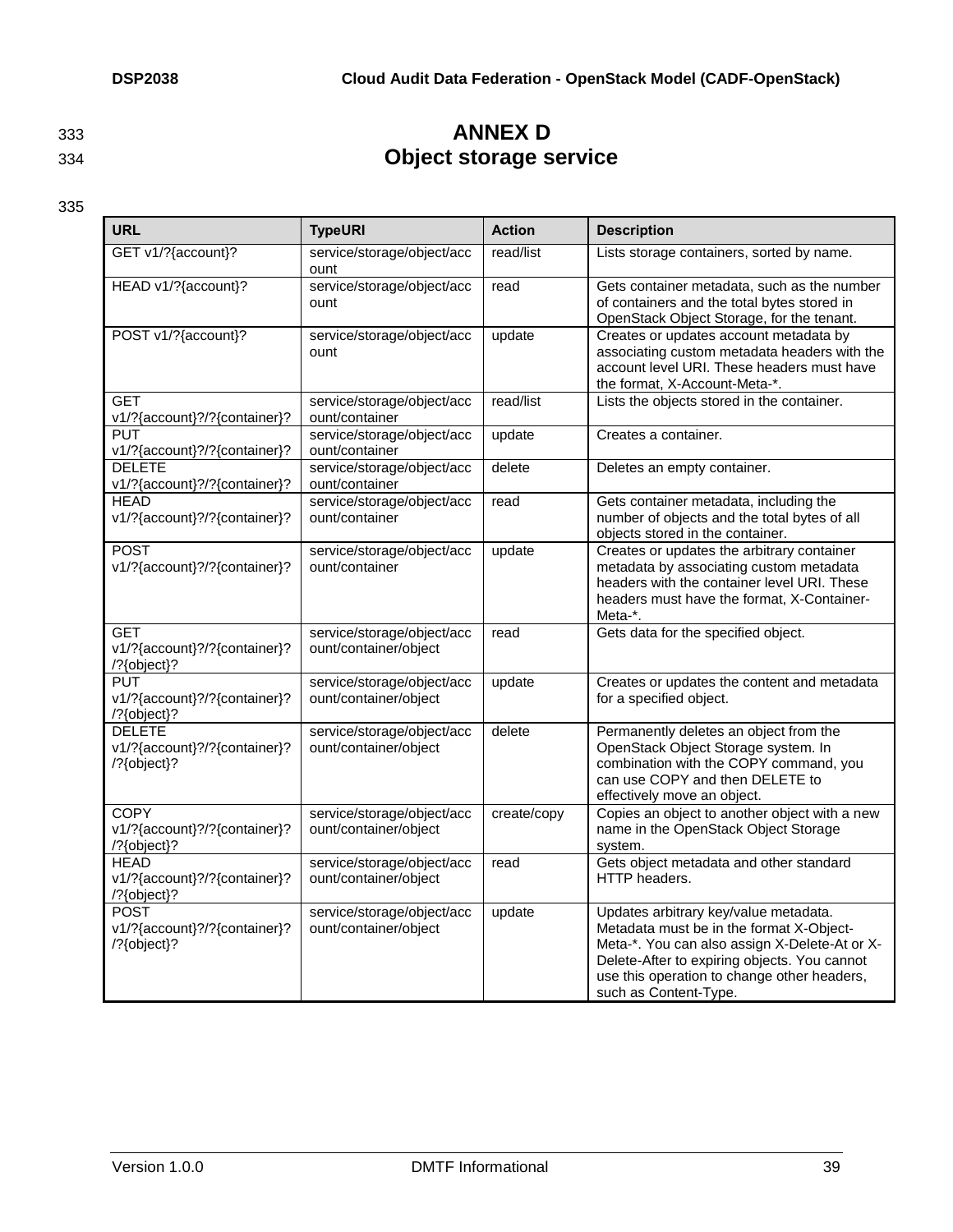<span id="page-39-0"></span>

## 336 **ANNEX E** 337 **Block storage service**

| <b>URL</b>                                                      | <b>TypeURI</b>                               | <b>Action</b> | <b>Description</b>                                                                                                   |
|-----------------------------------------------------------------|----------------------------------------------|---------------|----------------------------------------------------------------------------------------------------------------------|
| <b>POST</b><br>v2/?{tenant_id}?/snapshots                       | service/storage/block/sna<br>pshots          | create        | Creates a snapshot, which is a point-in-time<br>copy of a volume. You can create a new<br>volume from the snapshot.  |
| <b>GET</b><br>v2/?{tenant_id}?/snapshots                        | service/storage/block/sna<br>pshots          | read/list     | Lists summary information for all Cinder<br>snapshots that are accessible to the tenant<br>who submits the request.  |
| <b>GET</b><br>v2/?{tenant_id}?/snapshots/?<br>{snapshot_id}?    | service/storage/block/sna<br>pshots/snapshot | read          | Shows information for a specified snapshot.                                                                          |
| <b>PUT</b><br>v2/?{tenant_id}?/snapshots/?<br>{snapshot_id}?    | service/storage/block/sna<br>pshots/snapshot | update        | Updates a specified snapshot.                                                                                        |
| <b>DELETE</b><br>v2/?{tenant_id}?/snapshots/?<br>{snapshot_id}? | service/storage/block/sna<br>pshots/snapshot | delete        | Deletes a specified snapshot.                                                                                        |
| <b>GET</b><br>v2/?{tenant_id}?/snapshots/d<br>etail             | service/storage/block/sna<br>pshots/detail   | read/list     | Lists detailed information for all Cinder<br>snapshots that are accessible to the tenant<br>who submits the request. |
| GET v2/?{tenant_id}?/types                                      | service/storage/block/type<br>S              | read/list     | Lists volume types.                                                                                                  |
| <b>GET</b><br>v2/?{tenant_id}?/types/?{volu<br>me_type_id}?     | service/storage/block/type<br>s/type         | read          | Shows information about a specified volume<br>type.                                                                  |
| <b>POST</b><br>v2/?{tenant_id}?/volumes                         | service/storage/block/volu<br>mes            | create        | Creates a volume.                                                                                                    |
| <b>GET</b><br>v2/?{tenant_id}?/volumes                          | service/storage/block/volu<br>mes            | read/list     | Lists summary information for all Cinder<br>volumes that are accessible to the tenant who<br>submits the request.    |
| <b>GET</b><br>v2/?{tenant_id}?/volumes/?{v<br>olume_id}?        | service/storage/block/volu<br>mes/volume     | read          | Shows information about a specified volume.                                                                          |
| <b>PUT</b><br>v2/?{tenant_id}?/volumes/?{v<br>olume_id}?        | service/storage/block/volu<br>mes/volume     | update        | Updates a volume.                                                                                                    |
| <b>DELETE</b><br>v2/?{tenant_id}?/volumes/?{v<br>olume_id}?     | service/storage/block/volu<br>mes/volume     | delete        | Deletes a specified volume.                                                                                          |
| <b>GET</b><br>v2/?{tenant_id}?/volumes/det<br>ail               | service/storage/block/volu<br>mes/detail     | read/list     | Lists detailed information for all Cinder<br>volumes that are accessible to the tenant who<br>submits the request.   |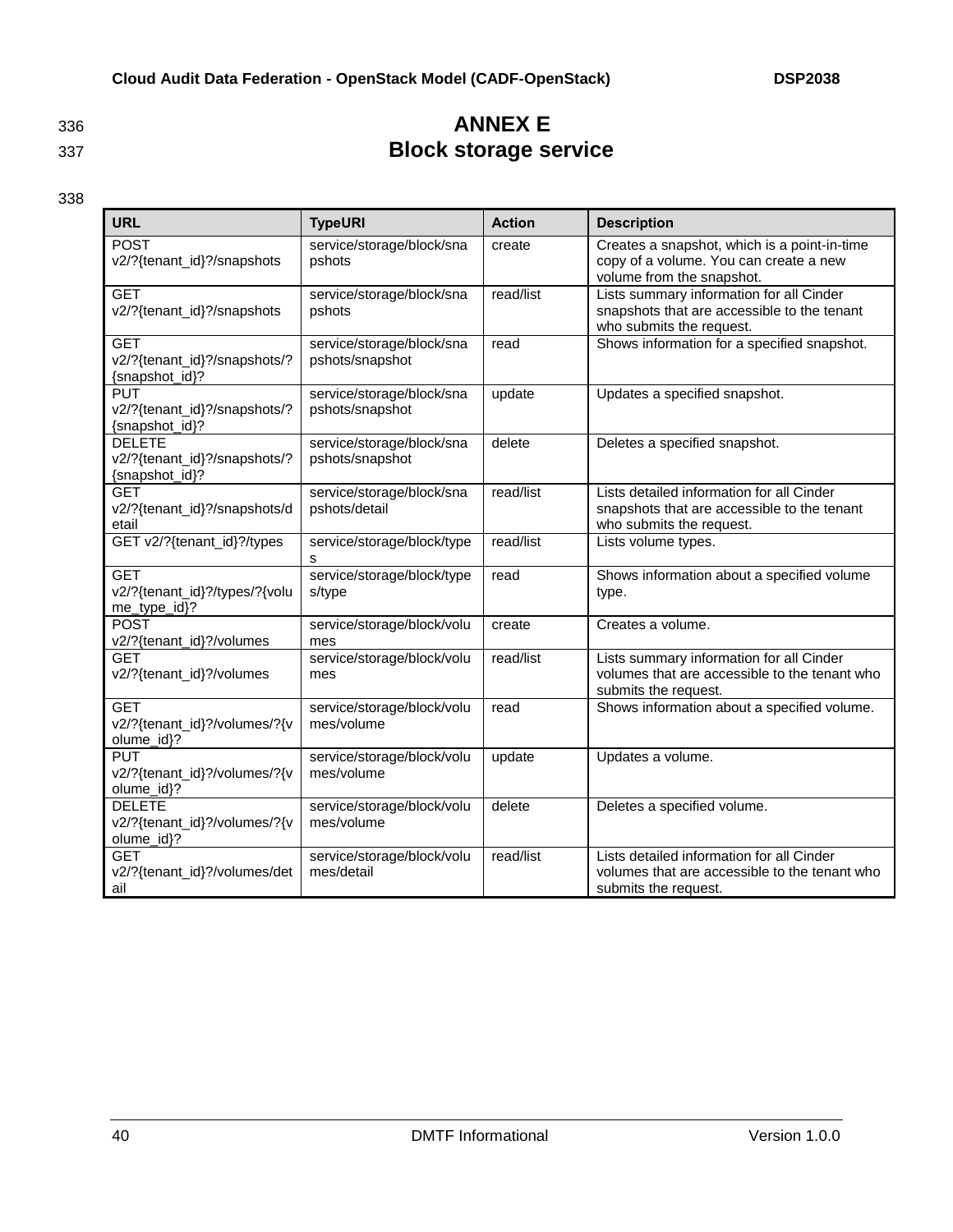<span id="page-40-0"></span>

## 339 **ANNEX F** 340 **Image service**

| <b>URL</b>                                                        | <b>TypeURI</b>                                            | <b>Action</b> | <b>Description</b>                                                                                                                                                                                                                             |
|-------------------------------------------------------------------|-----------------------------------------------------------|---------------|------------------------------------------------------------------------------------------------------------------------------------------------------------------------------------------------------------------------------------------------|
| GET v1/images                                                     | service/storage/image/ima<br>ges                          | read/list     | Lists public VM images.                                                                                                                                                                                                                        |
| POST v1/images                                                    | service/storage/image/ima<br>ges                          | create        | Registers a virtual machine (VM) image.                                                                                                                                                                                                        |
| <b>GET</b><br>v1/images/?{image_id}?                              | service/storage/image/ima<br>ges/image                    | read          | Shows details for the specified image.                                                                                                                                                                                                         |
| <b>PUT</b><br>v1/images/?{image_id}?                              | service/storage/image/ima<br>ges/image                    | update        | Updates an image, uploads an image file, or<br>updates metadata for an image.                                                                                                                                                                  |
| <b>DELETE</b><br>v1/images/?{image_id}?                           | service/storage/image/ima<br>ges/image                    | delete        | Deletes the specified image.                                                                                                                                                                                                                   |
| <b>PUT</b><br>v1/images/?{image_id}?/me<br>mbers                  | service/storage/image/ima<br>ges/image/members            | update        | Replaces a membership list for an image.                                                                                                                                                                                                       |
| <b>PUT</b><br>v1/images/?{image_id}?/me<br>mbers/?{owner}?        | service/storage/image/ima<br>ges/image/members/mem<br>ber | update        | Adds a member to an image. If you omit the<br>request body from this call, this request adds<br>the membership to the image, leaves the<br>existing memberships unmodified, and<br>defaults new memberships to have can_share<br>set to false. |
| <b>DELETE</b><br>v1/images/?{image_id}?/me<br>mbers/?{owner}?     | service/storage/image/ima<br>ges/image/members/mem<br>ber | delete        | Removes a member from an image.                                                                                                                                                                                                                |
| GET v1/images/detail                                              | service/storage/image/ima<br>aes/detail                   | read          | Lists all details for available images.                                                                                                                                                                                                        |
| GET v1/shared-<br>images/?{owner}?                                | service/storage/image/sha<br>red-images/member            | read/list     | Lists the VM images shared with a specified<br>owner. The owner ID is the tenant ID.                                                                                                                                                           |
| GET v2/images                                                     | service/storage/image/ima<br>ges                          | read/list     | Lists public virtual machine (VM) images.                                                                                                                                                                                                      |
| POST v2/images                                                    | service/storage/image/ima<br>ges                          | create        | Creates a virtual machine (VM) image.                                                                                                                                                                                                          |
| <b>GET</b><br>v2/images/?{image_id}?                              | service/storage/image/ima<br>ges/image                    | read          | Gets details for a specified image.                                                                                                                                                                                                            |
| <b>PATCH</b><br>v2/images/?{image_id}?                            | service/storage/image/ima<br>ges/image                    | update        | Updates a specified image.                                                                                                                                                                                                                     |
| <b>DELETE</b><br>v2/images/?{image_id}?                           | service/storage/image/ima<br>ges/image                    | delete        | Deletes a specified image.                                                                                                                                                                                                                     |
| <b>PUT</b><br>v2/images/?{image_id}?/file                         | service/storage/image/ima<br>ges/image/file               | update        | Uploads binary image data.                                                                                                                                                                                                                     |
| <b>GET</b><br>v2/images/?{image_id}?/file                         | service/storage/image/ima<br>ges/image/file               | read          | Downloads binary image data.                                                                                                                                                                                                                   |
| <b>POST</b><br>v2/images/?{image_id}?/me<br>mbers                 | service/storage/image/ima<br>ges/image/members            | update        | Adds a specified tenant ID as an image<br>member.                                                                                                                                                                                              |
| <b>DELETE</b><br>v2/images/?{image_id}?/me<br>mbers/?{member_id}? | service/storage/image/ima<br>ges/image/members/mem<br>ber | delete        | Deletes a specified tenant ID from the<br>member list of the specified image.                                                                                                                                                                  |
| <b>PUT</b><br>v2/images/?{image_id}?/me<br>mbers/?{member_id}?    | service/storage/image/ima<br>ges/image/members/mem<br>ber | update        | Sets the specified status for the specified<br>member of the specified image.                                                                                                                                                                  |
| <b>PUT</b><br>v2/images/?{image_id}?/tags<br>$/?$ {tag}?          | service/storage/image/ima<br>ges/image/tags/tag           | update        | Adds a specified tag to a specified image.                                                                                                                                                                                                     |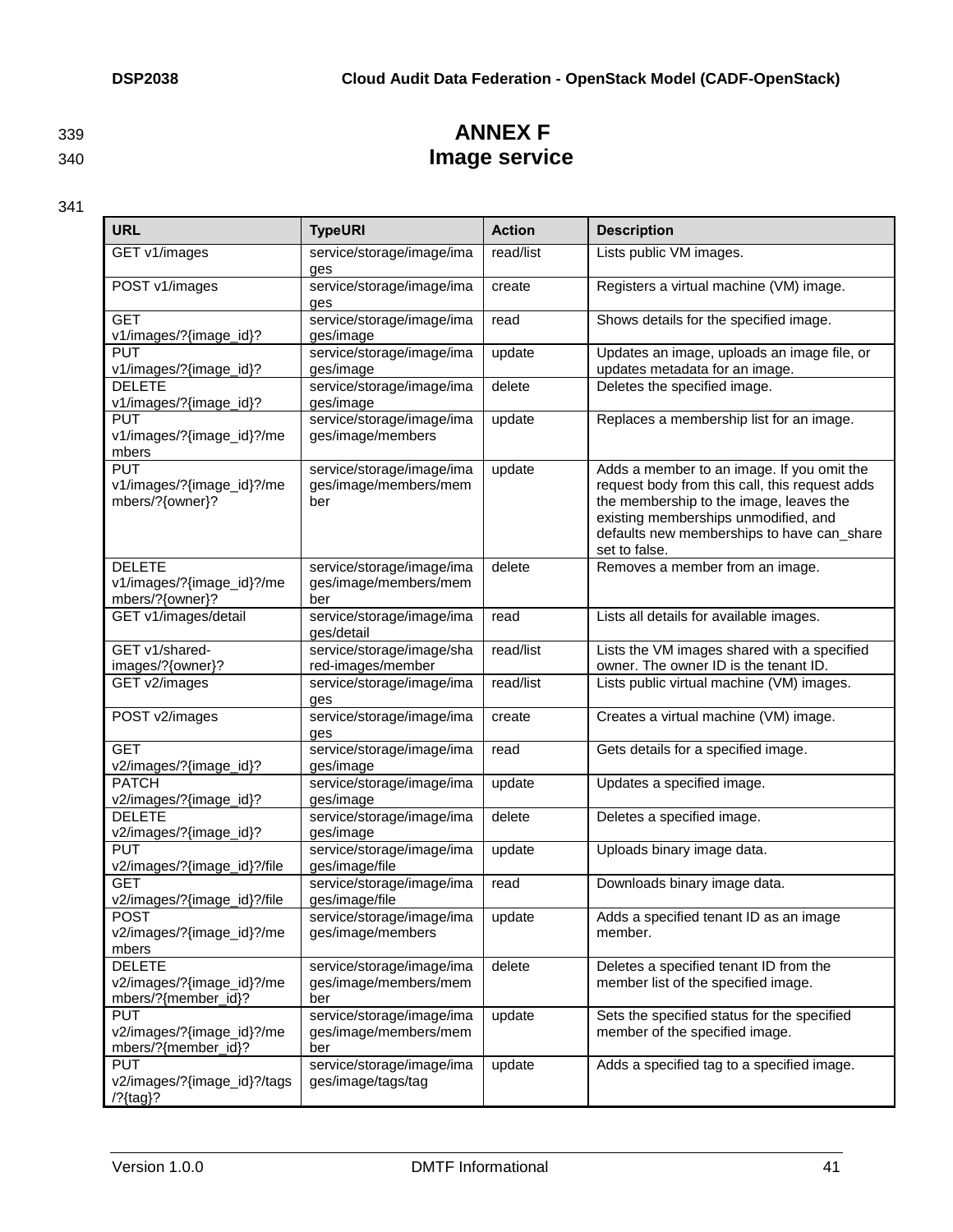| <b>URL</b>                                               | <b>TypeURI</b>                                  | <b>Action</b> | <b>Description</b>                                                     |
|----------------------------------------------------------|-------------------------------------------------|---------------|------------------------------------------------------------------------|
| <b>DELETE</b><br>v2/images/?{image_id}?/tags<br>/?{tag}? | service/storage/image/ima<br>ges/image/tags/tag | delete        | Deletes a specified tag from a specified<br>image.                     |
| GET v2/schemas/image                                     | service/storage/image/sch<br>emas/image         | read          | Gets a json-schema document that represents<br>an image entity.        |
| GET v2/schemas/images                                    | service/storage/image/sch<br>emas/images        | read          | Gets a json-schema document that represents<br>an images entity        |
| GET v2/schemas/member                                    | service/storage/image/sch<br>emas/member        | read          | Gets a json-schema document that represents<br>an image member entity. |
| GET v2/schemas/members                                   | service/storage/image/sch<br>emas/members       | read          | Gets a json-schema document that represents<br>an image members entity |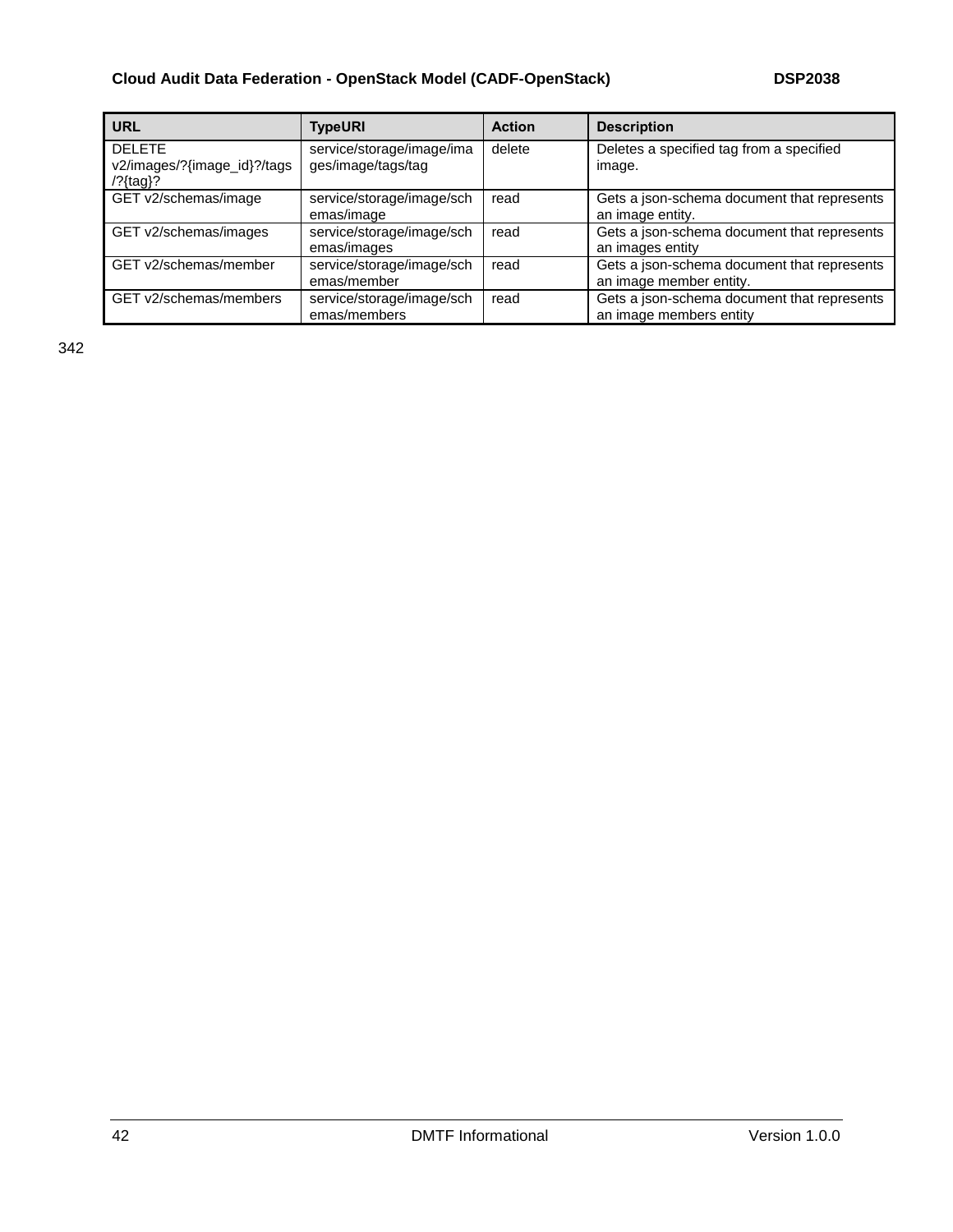<span id="page-42-0"></span>

| 343<br>344 | <b>ANNEX G</b><br>(informative) |  |
|------------|---------------------------------|--|
| 345        |                                 |  |
| 346        | <b>Change log</b>               |  |
|            |                                 |  |
|            |                                 |  |

| <b>Version</b> | <b>Date</b> | <b>Description</b> |
|----------------|-------------|--------------------|
| 1.0.0          | 2014-09-16  |                    |